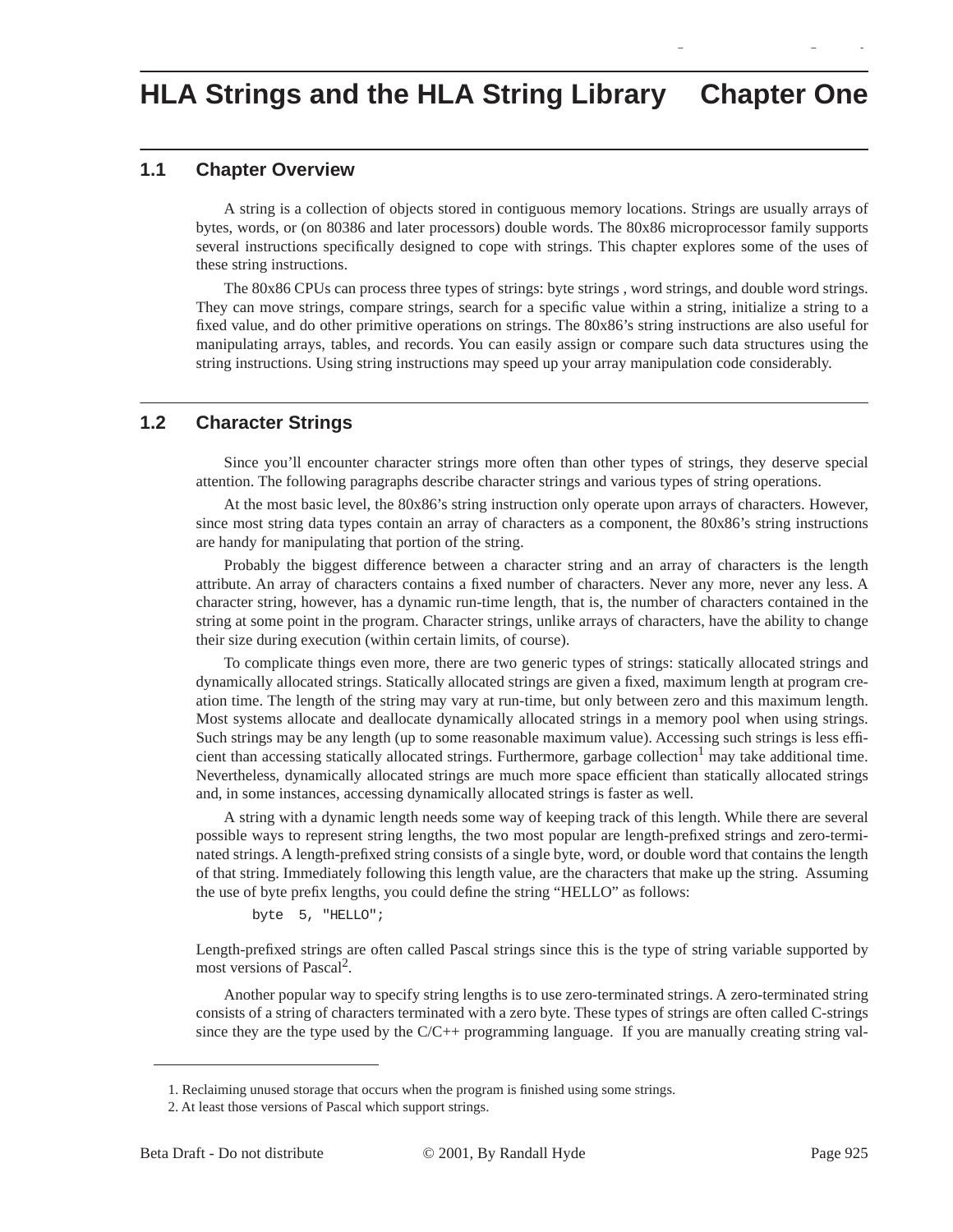ues, zero terminated strings are a little easier to deal with because you don't have to count the characters in the string. Here's an example of a zero terminated string:

byte "HELLO", 0;

p

Pascal strings are much better than C/C++ strings for several reasons. First, computing the length of a Pascal string is trivial. You need only fetch the first byte (or word) of the string and you've got the length of the string. Computing the length of a  $C/C++$  string is considerably less efficient. You must scan the entire string (e.g., using the SCASB instruction) for a zero byte. If the C/C++ string is long, this can take a long time. Furthermore, C/C++ strings cannot contain the NULL character. On the other hand, C/C++ strings can be any length, yet require only a single extra byte of overhead. Pascal strings, however, can be no longer than 255 characters when using only a single length byte. For strings longer than 255 bytes, you'll need two or more bytes to hold the length for a Pascal string. Since most strings are less than 256 characters in length, this isn't much of a disadvantage.

Common string functions like concatenation, length, substring, index, and others are much easier to write (and much more efficient) when using length-prefixed strings. So from a performance point of view, length-prefixed strings seem to be the better way to go. However, Windows requires the use of zero-terminated strings; so if you're going to call win32 APIs, you've either got to use zero-terminated strings or convert them before each call.

HLA takes a different approach. HLA's strings are both length-prefixed and zero terminated. Therefore, HLA strings require a few extra bytes but enjoy the advantages of both schemes. HLA's string functions like concatenation are very efficient without losing Windows compatibility.

HLA's strings are actually an extension of length prefixed strings because HLA's strings actually contain *two* lengths: a maximum length and a dynamic length. The dynamic length field is similar to the length field of Pascal strings insofar as it holds the current number of characters in the strring. HLA's length field, however, is four bytes so HLA strings may contain over four billion characters. The static length field holds the maximum number of characters the string may contain. By adding this extra field HLA can check the validity of operations like string concatenation and string assignment to verify that the destination string is large enough to hold the result. This is an extra integrity check that is often missing in string libraries found in typical high level languages.

In addition to providing two lengths, HLA also zero terminates its strings. This lets you pass HLA strings as parameters to Win32 and other functions that work with zero-terminated strings. Also, in those few instances where zero-terminated strings are more convenient, HLA's string format still shines. Of course, the drawback to zero-terminated strings is that you cannot put the NUL character (ASCII code zero) into such a string, fortunately the need to do so is not very great.

HLA's strings actually have another few attributes that improve their efficiency. First of all, HLA almost always aligns string data on double word boundaries. HLA also allocates data for a string in four-byte chunks. By aligning strings on double word boundaries and allocating storage that is an even multiple of four bytes long, HLA allows you to use double word string instructions when processing strings. Since the double word instructions are often four times faster than the byte versions, this is an important benefit. As a result of this storage and alignment, HLA's string library routines are very efficient.

Of course, HLA strings are not without their disadvantages. To represent a string containing *n* characters requires between  $n+9$  and  $n+12$  bytes in memory. HLA's strings require at least  $n+9$  bytes because of the two double word length values and the zero terminating byte. Furthermore, since the entire object must be an even multiple of four bytes long, HLA strings may need up to three bytes of padding to ensure this.

HLA string variables are always pointers. HLA even treats string constants as literal pointer constants. The pointer points at the first byte of the character string. Successive memory locations contain successive characters in the string up to the zero terminating byte. This format is compatible with zero-terminated strings like those that C/C++ uses. The dynamic (current) length field is situated four bytes before the first character in the string (that is, at the pointer address minus four). The maximum (static) length field appears eight bytes before the first character of the string. Figure 1.1 shows the HLA string format.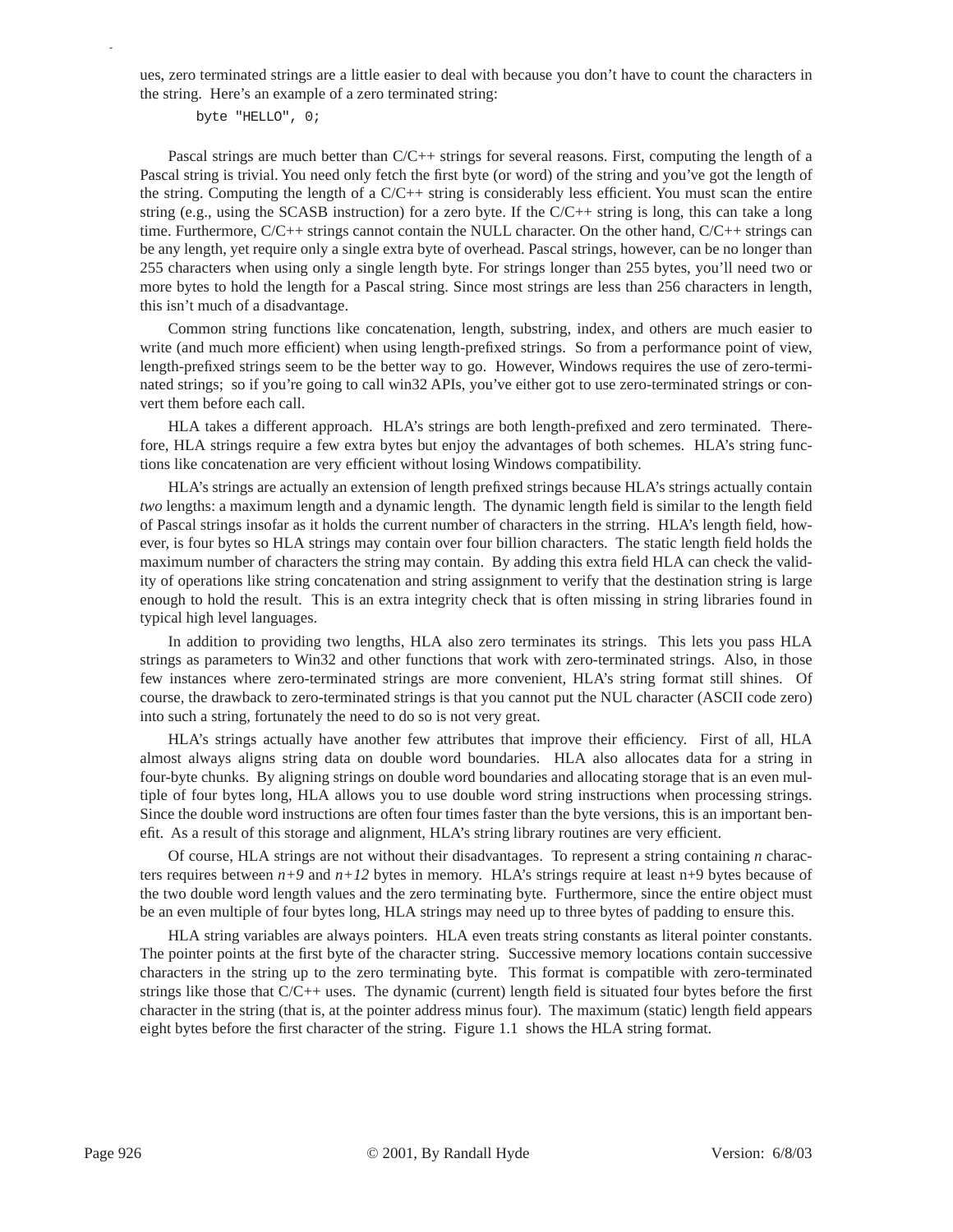

**Figure 1.1 HLA String Format**

For more information on strings and HLA strings, see the chapter on character strings in AoA.

## **1.3 HLA Standard Library String Functions**

The HLA Standard Library contains a large number of efficient string functions that perform all the common string operations, and then some. This section discusses the HLA string functions and suggests some uses for many of these functions and other objects.

# **1.3.1 The stralloc and strfree Routines**

procedure stralloc( strsize: uns32 ); returns( "eax" ); procedure strfree( strToFree: string );

This text has already discussed the *stralloc* and *strfree* routines in the chapter on character strings, but a review is probably useful here. These routines dynamically allocate and deallocate storage for a string object in memory. They are the principle mechanism HLA provides for allocating storage for string variables. Therefore, you need to be comfortable using these procedures.

The first thing to note about these routines is that they are not actually a part of the HLA String Library. They are actually members of the memory allocation package in the HLA Standard Library. The reason for mentioning this fact is just to point out that the names of these routines are *stralloc* and *strfree*. Most of the routines in the HLA Standard Library belong to the *str* namespace and, therefore, have names like *str.cpy* and *str.length*. Note that most HLA string function names have a period between the *str* and the base function name; this is not true for *stralloc* and *strfree* since they are not a part of the HLA string package<sup>3</sup>.

The *stralloc* parameter specifies the maximum number of characters for the string it allocates. The *stralloc* routine allocates at least enough storage for this many characters plus the 9-12 bytes of overhead required for a string object. It initializes the *MaxStrLen* field to at least *strsize* (it could be as large as *strsize+3* depending on *strsize* and the need for padding bytes in the string object). This function also initializes the *length* field to zero and stores a zero byte in the first character position of the string data (that is, it zero terminates the empty string it creates). Since the other HLA string functions require double word aligned strings, *stralloc* returns a pointer that points at a double word boundary.

Upon return from *stralloc*, the EAX register contains the address of the string object. Generally you would store this 32-bit pointer into a string variable or pass it on to some other function that needs the address of a string object. Like any other string pointer, the value *stralloc* returns points at the first character position in the storage it allocates.

gy a gyar a gyar a gyar a gyar a gyar a gyar a gyar a gyar a gyar a gyar a gyar a gyar a gyar a gyar a gyar a<br>Gyar a gyar a gyar a gyar a gyar a gyar a gyar a gyar a gyar a gyar a gyar a gyar a gyar a gyar a gyar a gyar

<sup>3.</sup> Of course, it would be trivial to add a pair of macros, *alloc* and *free*, to the HLA strings package that map *str.alloc* and *str.free* to the *stralloc* and *strfree* names. Feel free to do this if you want to make the use of these two functions a little more consistent with the other strung functions in the HLA Standard Library.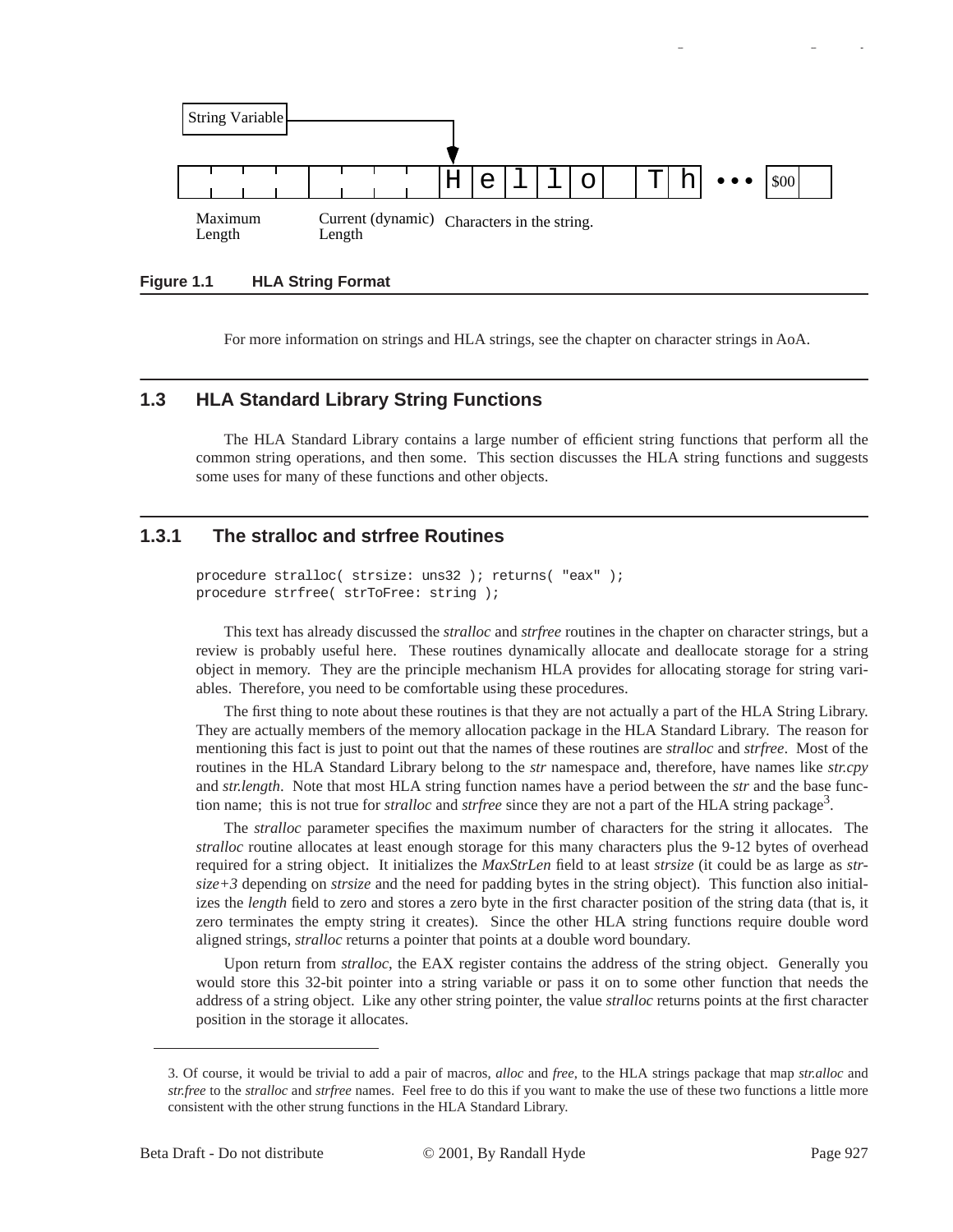Internally, the *stralloc* routine calls *malloc* to allocate the storage for the string data on the heap. However, the pointer that *stralloc* returns is not the same value that *malloc* returns. This is because string objects require an eight-byte prefix that holds the *MaxStrLen* and *length* fields. Therefore, *stralloc* actually returns a pointer that is eight bytes beyond the value that the internal call to *malloc* returns. Therefore, you cannot call the *free* procedure to return this string storage to the heap because *free* requires a pointer to the beginning of the storage that *malloc* allocates<sup>4</sup>. Instead, call the *strfree* routine to return string object storage to the system. The *strfree's* parameter is the address of a string object that you allocated with *stralloc*.

Note that you must not use *strfree* to attempt to free storage for objects that you do not allocate (directly or indirectly) with *stralloc*. In particular, do not attempt to free statically initialized strings or strings you create with *str.strvar*.

Many of the HLA Standard Library string routines begin with a name of the form "str.a\_\*\*\*\*\*". This "a\_" prefix on the function name indicates that the string function automatically allocates storage for a new string by calling *stralloc*. These functions typically return a pointer to the new string in the EAX register, just like *stralloc*. When you are done with the string these functions create, you can free the storage for the string by calling *strfree*.

// stralloc and strfree demonstration program.

```
program str_alloc_free_demo;
#include( "stdlib.hhf" )
static
     str1 :string;
     str2 :string;
begin str_alloc_free_demo;
     // Allocate a string with a maximum length of 16 characters.
     stralloc( 16 );
     mov( eax, str1 );
     // Initialize this string with the str.cpy routine:
     str.cpy( "Hello ", str1 );
     // Allocate storage for a second string with 16 characters
     // and initialize the string data:
     stralloc( 16 );
     mov( eax, str2 );
     str.cpy( "world", str2 );
     // Concatenate the two strings and print the pertinent data:
     str.cat( str1, str2 );
     mov( str1, ebx );
    mov( [ebx-4], ecx ); // Get the current string length.
    mov( [ebx-8], edx ); // Get the maximum string length.
     stdout.put
```
<sup>4.</sup> Technically, you could subtract eight from the value that stralloc returns and then call free with this value. Doing so is not a good idea, however, as the definition of a string object may change in the future and such a change would break code that assumes an eight-byte prefix.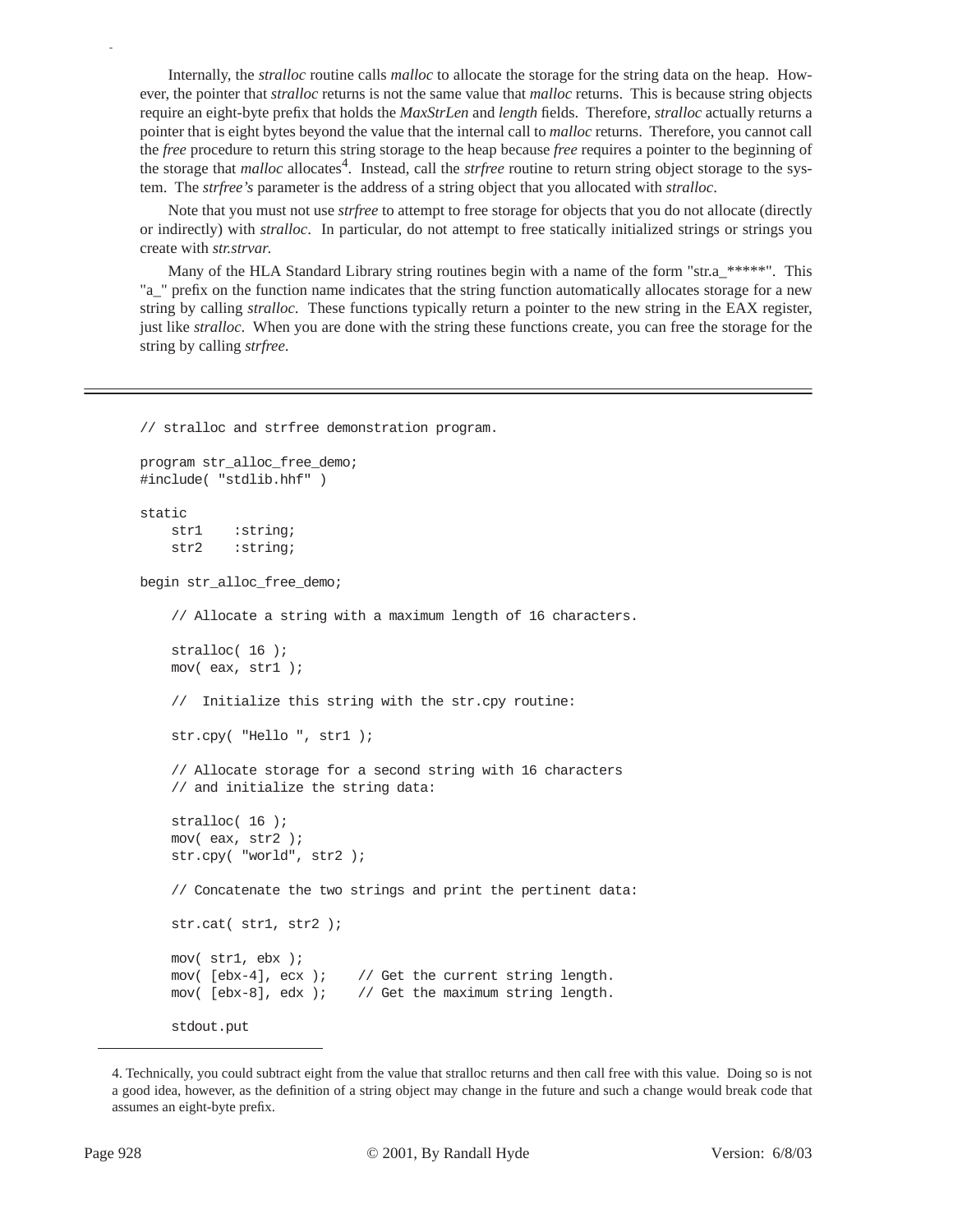```
\overline{a} "str1='", 
         str1, 
         "', length=", 
         (type uns32 ecx ),
          ", maximum length=",
         (type uns32 edx),
         nl
     );
     mov( str2, ebx );
     mov( [ebx-4], ecx ); // Get the current string length.
    mov( [ebx-8], edx ); // Get the maximum string length.
     stdout.put
     ( 
         "str2='", 
         str2, 
         "', length=", 
          (type uns32 ecx ),
          ", maximum length=",
          (type uns32 edx),
         nl
     );
     // Okay, we're done with the strings, free the storage
     // associated with them:
     strfree( str1 );
     strfree( str2 );
end str_alloc_free_demo;
```
Program 1.1 Example of stralloc and strfree Calls

# **1.3.2 The str.strRec Data Structure**

The *str.strRec* data structure lets you directly access the maximum and current length prefix values of an HLA string. This allows you to use symbolic (and meaningful) names to access these fields rather than using numeric offsets like -4 and -8. By using str.strRec you don't have to remember which offset is associated with the two different length values.

The *str.strRec* type definition is a RECORD with the following fields:

MaxStrLen length strData

The *MaxStrLen* field (obviously) specifies the offset (-8) of the maximum string length double word in a string. The *length* field specifies the offset (-4) to the current dynamic length field. The *strData* field specifies the offseet (0) of the first character in the string; generally, you do not use this last field because accessing the character data in a string is trivial (your string variable points directly at the first character in the string).

Generally, you use the str.strRec type to coerce a string pointer appearing in a 32-bit register. For example, if EAX contains the address of an HLA string variable, then "mov( (type str.strRec [eax]).length, ecx );" extracts the current string length. In theory, you could use this type to declare string headers, but no one

gy a gyar a gyar a gyar a gyar a gyar a gyar a gyar a gyar a gyar a gyar a gyar a gyar a gyar a gyar a gyar a<br>Gyar a gyar a gyar a gyar a gyar a gyar a gyar a gyar a gyar a gyar a gyar a gyar a gyar a gyar a gyar a gyar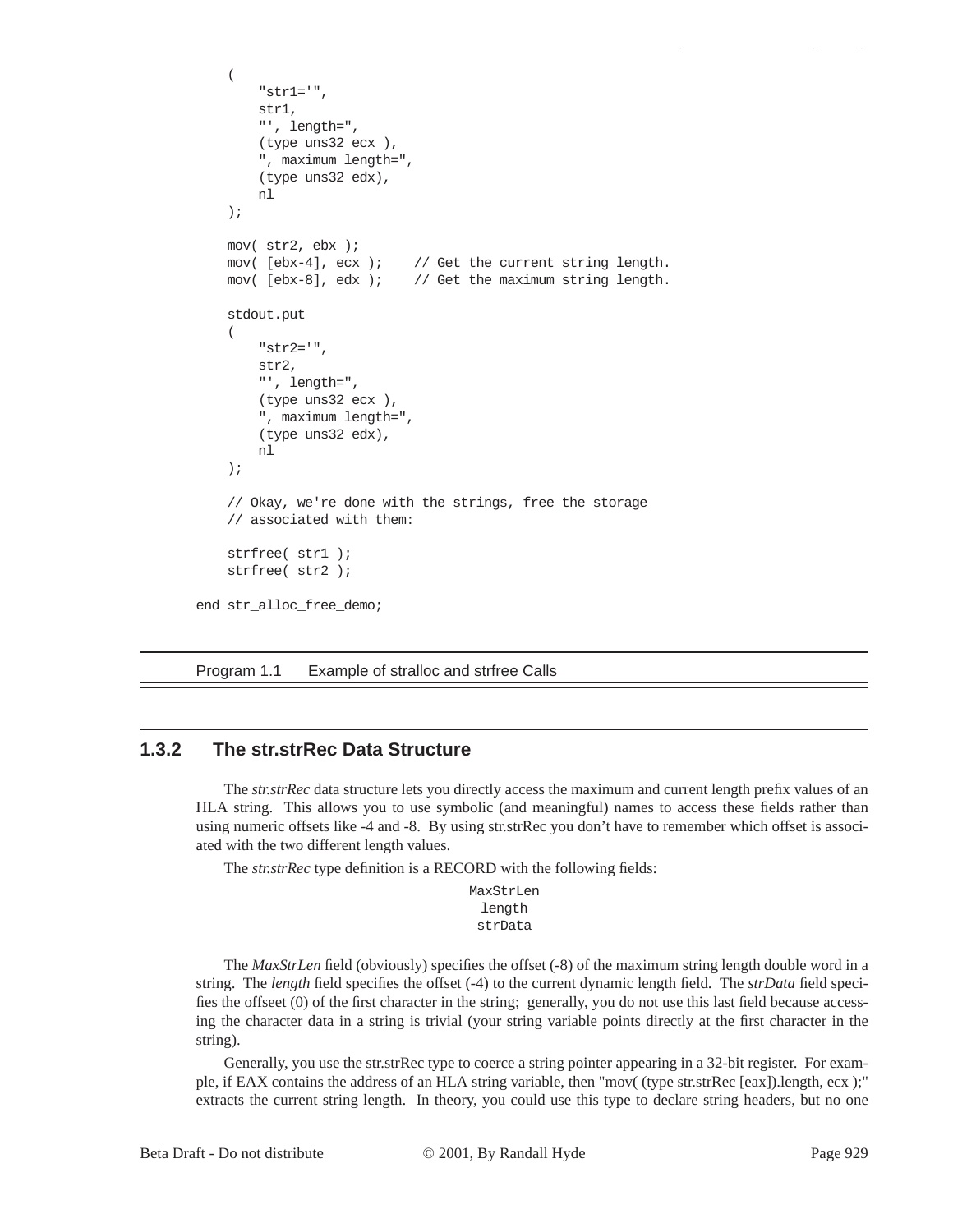really uses this data type for that purpose; instead, this type exists mainly as a mechanism for type coercion. The following sample program is a modification of the previous program that uses *str.strRec* rather than literal numeric offsets.

```
// str.strRec demonstration program.
program strRec_demo;
#include( "stdlib.hhf" )
static
     str1 :string;
     str2 :string;
begin strRec_demo;
     // Allocate a string with a maximum length of 16 characters.
     stralloc( 16 );
     mov( eax, str2 );
     // Initialize this string with the str.cpy routine:
     str.cpy( "Hello ", str2 );
     // Allocate storage for a second string with 16 characters
     // and initialize the string data:
     stralloc( 16 );
     mov( eax, str1 );
     str.cpy( "world", str1 );
     // Concatenate the two strings and print the pertinent data:
     str.cat( str1, str2 );
     mov( str1, ebx );
     mov( (type str.strRec [ebx]).length, ecx ); // Get the current str len
     mov( (type str.strRec [ebx]).MaxStrLen, edx ); // Get the max str len
     stdout.put
     ( 
          "str1='", 
         str1, 
         \hspace{0.1mm} " \hspace{0.1mm} , \hspace{0.1mm} length=" \hspace{0.1mm} ,
          (type uns32 ecx ),
          ", maximum length=",
          (type uns32 edx),
         nl
     );
     mov( str2, ebx );
     mov( (type str.strRec [ebx]).length, ecx ); // Get the current str len
     mov( (type str.strRec [ebx]).MaxStrLen, edx ); // Get the max str len
     stdout.put
     ( 
          "str2='", 
         str2, 
          "', length=",
```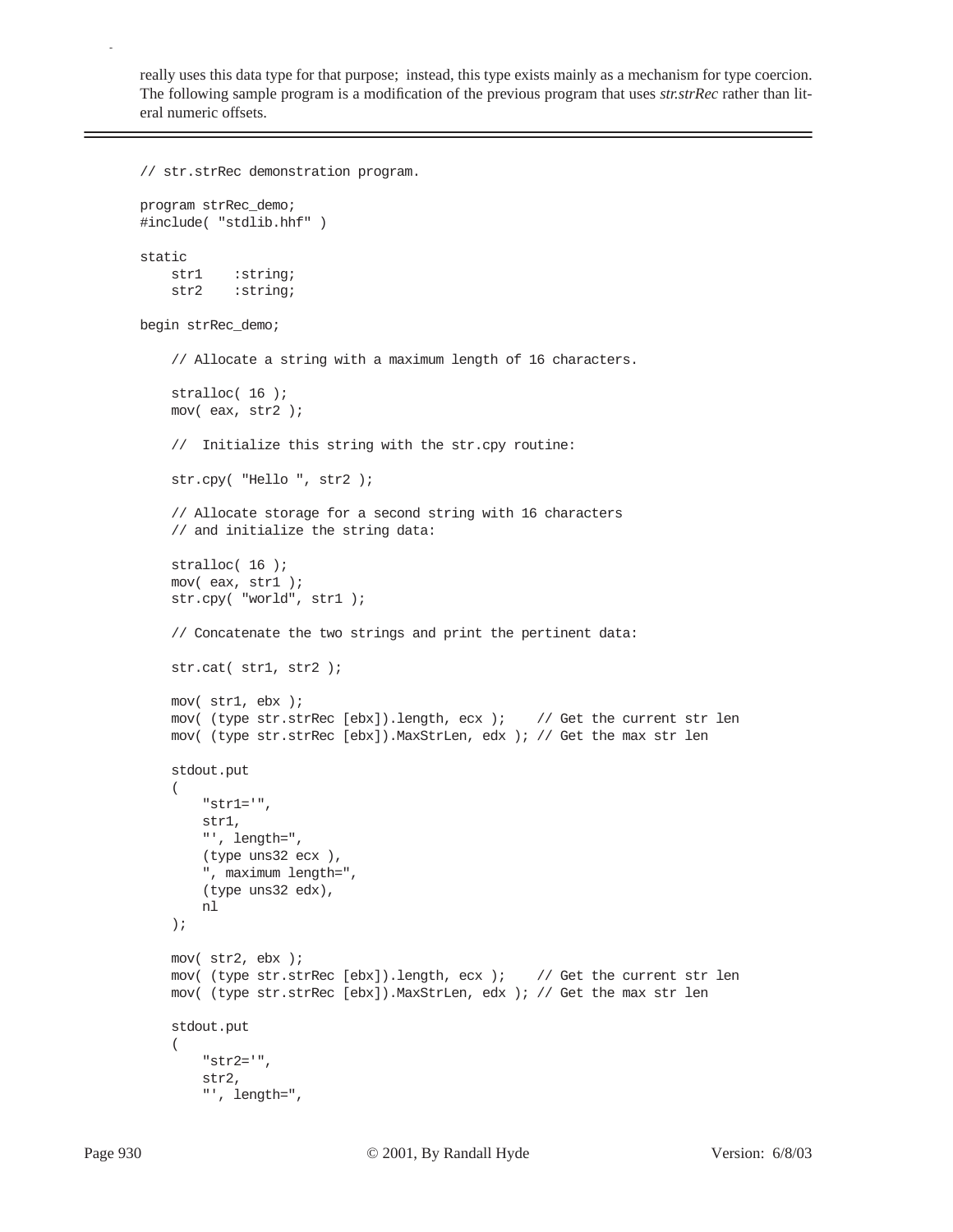```
 (type uns32 ecx ),
         ", maximum length=",
         (type uns32 edx),
         nl
     );
     // Free the storage associated with these strings:
     strfree( str1 );
     strfree( str2 );
end strRec_demo;
```
Program 1.2 Programming Example that uses the str.strRec Data Type

## **1.3.3 The str.strvar Macro**

The *str.strvar* macro statically allocates storage for a string in the STATIC variable declaration section (you cannot use *str.strvar* in any of the other variable declaration sections). This provides a convenient mechanism for declaring static strings when you know the maximum size at compile-time.

Example:

```
static
   StaticString: str.strvar( 32 );
```
This macro invocation does two things: (1) it reserves sufficient storage for a string that can hold at least 32 characters (plus an additional nine bytes for the string overhead); (2) it allocates storage for a string pointer variable and initializes that variable with the address of the string storage. When you reference the object named *StaticString* you are actually accessing this pointer variable.

Note that *str.strvar* uses parentheses rather than square brackets to specify the string size. Syntactically, square brackets would be nice since this gives the illusion of declaring an array of characters. However, *str.strvar* is a macro and the character count is a parameter; macro parameters always appear within parentheses, so you must use parentheses in this declaration.

// str.strvar demonstration program.

```
program strvar_demo;
#include( "stdlib.hhf" )
static
    demoStr :str.strvar( 16 );
begin strvar_demo;
   // Initialize our string via str.a_cpy (note that a_cpy automatically
   // allocates storage for the string on the heap):
   str.cpy( "Hello World", demoStr );
     mov( demoStr, ebx );
     mov( (type str.strRec [ebx]).length, ecx ); // Get the current str len
     mov( (type str.strRec [ebx]).MaxStrLen, edx ); // Get the current str len
     stdout.put
```
gy a gyar a gyar a gyar a gyar a gyar a gyar a gyar a gyar a gyar a gyar a gyar a gyar a gyar a gyar a gyar a<br>Gyar a gyar a gyar a gyar a gyar a gyar a gyar a gyar a gyar a gyar a gyar a gyar a gyar a gyar a gyar a gyar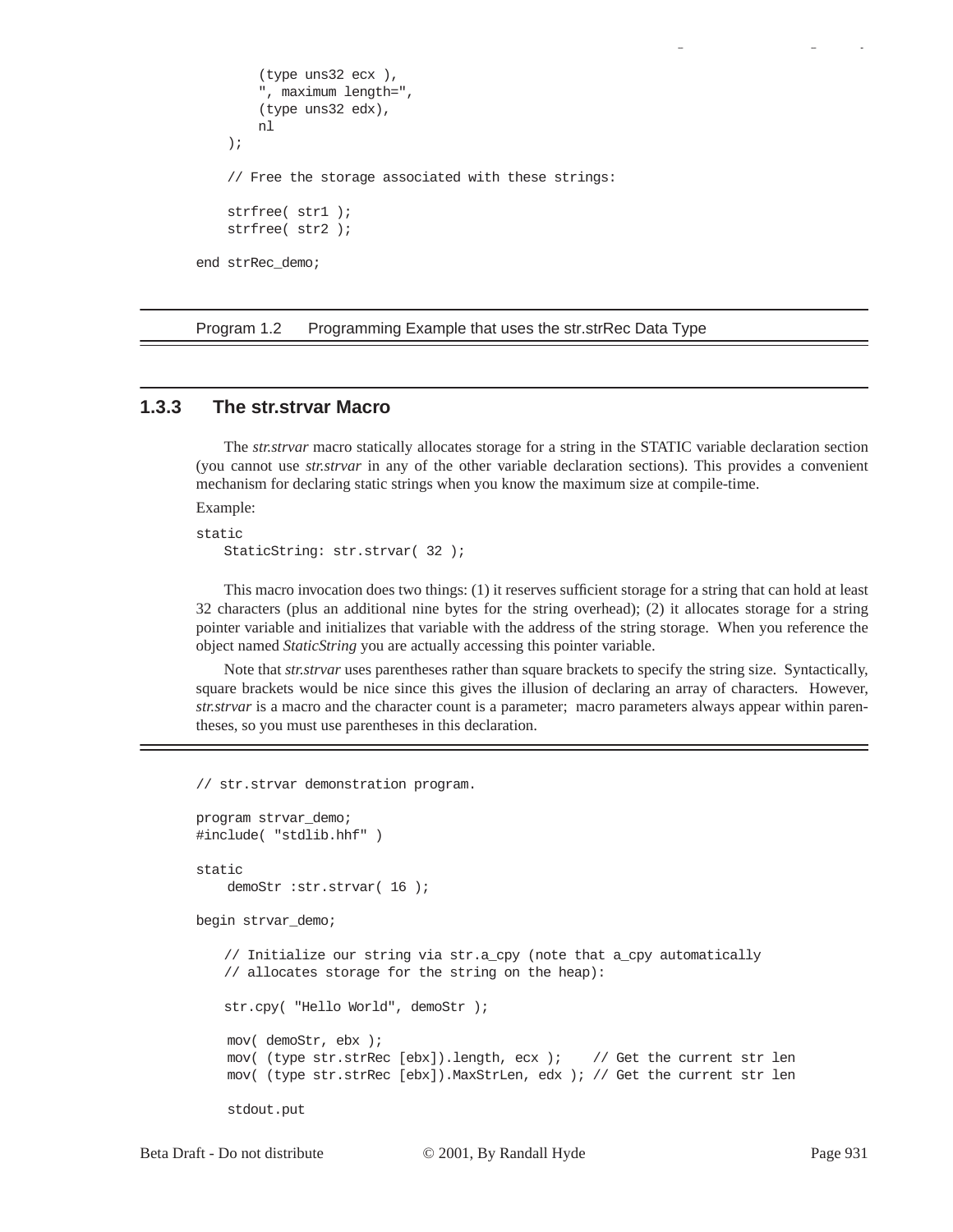```
 ( 
      "demoStr='", 
     demoStr, 
     "', length=", 
      (type uns32 ecx ),
      ", maximum length=",
      (type uns32 edx),
     nl
 );
```
end strvar demo;

p

Program 1.3 Program that Demonstrates the use of the str.strvar Declaration

## **1.3.4 The str.length Function and the str.mLength Macro**

procedure str.length( s:string ); returns( "eax" ); macro str.mLength( s ); // s must be a 32-bit register or a string variable

The *str.length* function and str.mLength macro compute the length of an HLA string and copy this length into the EAX register. The macro version (*str.mLength*) is more efficient since it compiles into a single MOV instruction (accessing the *str.strRec*.length field directly). For this reason you should generally use the macro (*str.mLength*) to compute the length rather than the *str.length* function. You should only use the *str.length* function when you need procedure call semantics (e.g., when you need to pass the address of the length function to some other procedure).

You may question why HLA even provides a length function. After all, extracting the string's length using the *str.strRec* type definition is easy enough to do. The principle reason HLA provides a length function is because "str.length(s)" is much easier to read and understand than "mov( (type str.strRec [eax]).length, eax);" Of course, the *str.mLength* function compiles directly into this instruction, so there is no efficiency reason for using the direct access mechanism. The only time you should really use the *str.str-Rec* RECORD type is when you need to move the string length into a register other than EAX.

The *str.length* and *str.mLength* parameters must be a string variable or a 32-bit register (which, presumably, contains the address of a string in memory). Remember, string variables are really nothing more than pointers, so when you pass a string variable as a parameter to an HLA string function, HLA passes the value of that pointer which happens to be the address of the first character in the string.

There is a big difference between the two calls "str.length( eax );" and "str.length( (type string [eax]) );" The first call assumes that EAX contains the value of a string pointer (that is, EAX points directly at the first character of the actual string); in this first example, HLA simply passes the value in the EAX register to the *str.length* function. In the second example, "str.length( (type string [eax]) );" , HLA assumes that EAX contains the address of a string variable (which is a pointer) and passes the 32-bit address at the location contained within EAX. In this example, EAX is a pointer to a string variable rather than the string itself.

Computing the length of a string is one of the most common string operations. In fact, length computation is probably the most oft-used string functions in a string library since most of the other string functions need to compute the string length in order to do their work. This is why HLA's length-prefixed string data structure is so important- computing the string length is a common operation and length-prefixed strings make this computation trivial.

```
program strlength_demo;
```
<sup>//</sup> str.length demonstration program.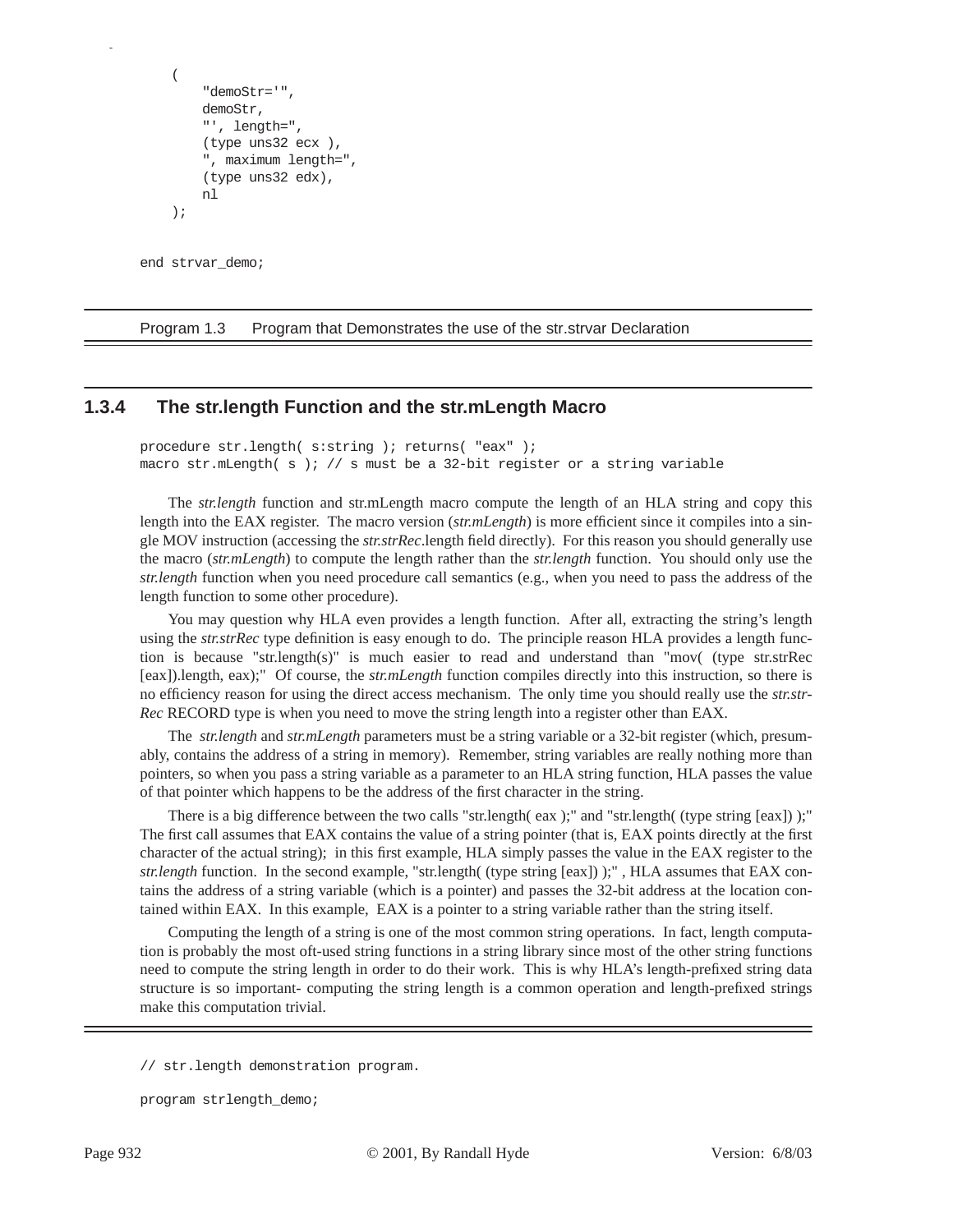```
#include( "stdlib.hhf" )
static
     demoStr :string;
begin strlength_demo;
     // Initialize our string via str.a_cpy (note that a_cpy automatically
     // allocates storage for the string on the heap):
     str.a_cpy( "Hello World" );
   mov( eax, demoStr );
     mov( eax, ebx );
     str.mLength( ebx ); // Can use a register or str var with str.mLength.
     mov( eax, ecx );
     str.length( demoStr ); // Can use a register or str var with str.length. 
     stdout.put
     ( 
         "demoStr='", 
         demoStr, 
         "', length via str.mLength=", 
         (type uns32 ecx ),
         ", length via str.length=",
         (type uns32 eax),
         nl
     );
     // Free the storage allocated by the str.a_cpy procedure:
     strfree( demoStr );
end strlength_demo;
```
Program 1.4 Example of str.length and str.mLength Function Calls

# **1.3.5 The str.init Function**

procedure str.init( var b:byte; numBytes:dword ); returns( "eax" );

There are four ways you can allocate storage for an HLA compatible string: you can use the *str.strvar* macro (see "The str.strvar Macro" on page 931) to statically allocate storage for a string, you can initialize a string variable in a STATIC or READONLY section, you can dynamically allocate storage using a function like *stralloc*, or you can manually reserve the storage yourself. To manually reserve storage you must set aside enough storage for the string, the maximum length, the current length, the zero terminating byte, and any necessary padding bytes. You must also ensure that the string begins on a double word boundary and that the entire structure's byte count is an even multiple of four<sup>5</sup>. After you reserve sufficient storage, you must also initialize the *MaxStrLen* and *length* fields and supply a zero terminating byte for the string. This turns out to be quite a bit of work. Fortunately, the *str.init* function takes care of most of this work for you.

gy a gyar a gyar a gyar a gyar a gyar a gyar a gyar a gyar a gyar a gyar a gyar a gyar a gyar a gyar a gyar a<br>Gyar a gyar a gyar a gyar a gyar a gyar a gyar a gyar a gyar a gyar a gyar a gyar a gyar a gyar a gyar a gyar

<sup>5.</sup> HLA string functions require double word alignment and also require that the data area be an even number of double words.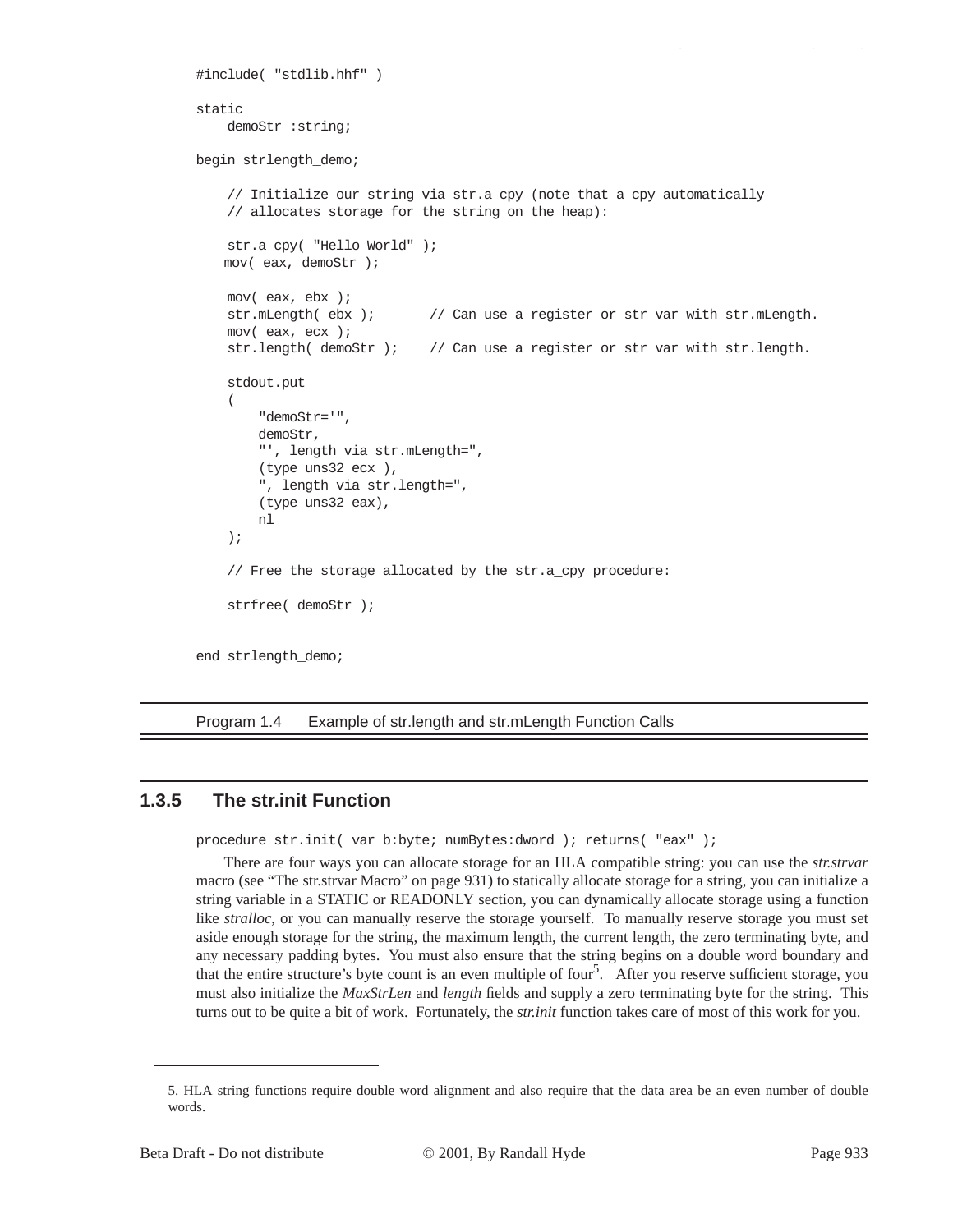This function initializes a block of memory for use as a string object. It takes the address of a character array variable *b* and aligns this address to a double word boundary. Then it initializes the *MaxStrLen*, *length*, and zero terminating byte fields at the resulting address. Finally, it returns a pointer to the newly created string object in EAX. The *numBytes* field specifies the size of the entire buffer area, not the desired maximum length of the string. The *numBytes* field must be 16 or greater, else this routine will raise an *ex.Value-OutOfRange* exception. Note that string initialization may consume as many as 15 bytes (up to three bytes to align the address on a double word boundary, four bytes for the *MaxStrLen* field, four bytes for the *length* field, and the string data area must be a multiple of four bytes long (including the zero terminating byte). This is why the *numBytes* field must be 16 or greater. Note that this function initializes the resulting string to the empty string. The *MaxStrLen* field will contain the maxium number of characters that you can store into the resulting string after subtracting the zero terminating byte, the sizes of the length fields, and any alignment bytes that were necessary.

In general, if you want the maximum string length to be at least *m* characters, you should reserve *m+16* bytes and pass the address of this buffer to *str.init*. Note that the actual maximum length HLA writes to the *MaxStrLen* field is the maximum number of characters one could legally put into the string (after subtracting the overhead and padding bytes). If you need to set a specific *MaxStrLength* value of exactly *m*, then allocate *m+16* bytes of storage, call *str.init* (passing the address of the buffer and *m+16*), and then store *m* into the *MaxStrLen* field upon return from *str.init*.

```
// str.init demonstration program.
```

```
program strinit_demo;
#include( "stdlib.hhf" )
static
     theStr :string;
    unalign : byte; \frac{1}{2} // Do this so strData is not dword aligned.
    strData : byte[ 48 ]; // Storage for a string with 32 characters.
begin strinit_demo;
     // Create a string variable using the "strData" array to hold the
     // string data:
     str.init( strData, 48 );
     mov( eax, theStr );
     // Initialize our string via str.cpy:
     str.cpy( "Hello there World, how are you?", theStr );
     mov( theStr, ebx );
     str.length( ebx );
     mov( (type str.strRec [ebx]).MaxStrLen, edx );
     lea( esi, strData );
     stdout.put
\overline{a} "theStr='", 
         theStr, 
         "', length=", 
         (type uns32 ecx ),
         ", max length=",
         (type uns32 edx),
         nl,
         "Address of strData: ",
         esi,
         nl,
```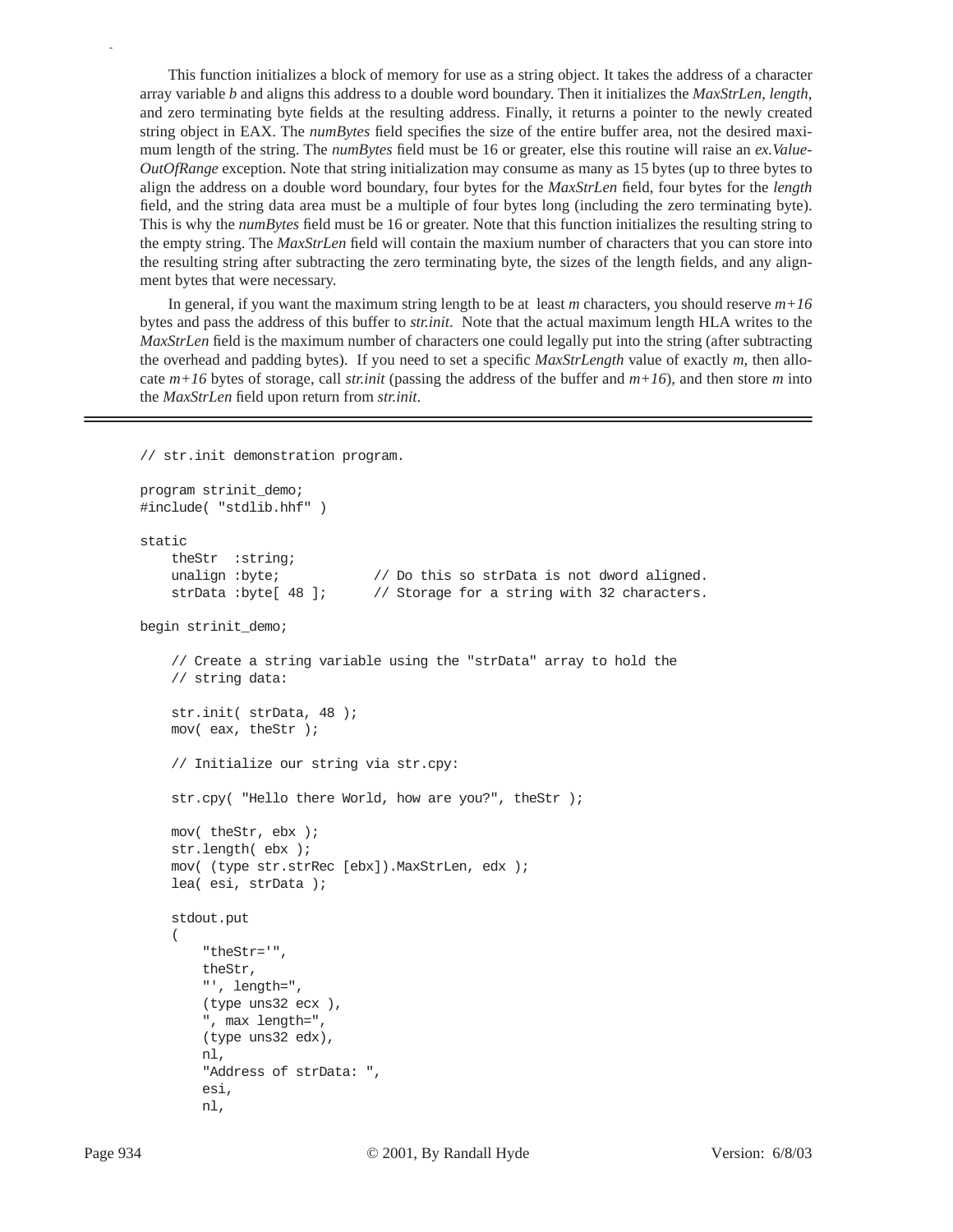```
 "Address of start of string data: ",
     (type dword theStr),
     nl
 );
```
end strinit\_demo;

Program 1.5 Programming Example that uses the str.init Function

## **1.3.6 The str.cpy and str.a\_cpy Functions**

```
procedure str.cpy( src:string; dest:string );
procedure str.a_cpy( src:string ); returns( "eax" );
```
The *str.cpy* routine copies the character data from one string to another and adjusts the destination string's *length* field accordingly. The destination string's maximum string length must be at least as large as the current size of the source string or *str.cpy* will raise a string overflow exception. Before calling this routine, you must ensure that both strings have storage allocated for them or the program will raise an exception. Note that simply declaring a destination string variable does not allocate storage for the string object. You must call *stralloc* or somehow otherwise allocate data storage for the string. Failing to allocate storage for the destination string is probably the most common mistake beginning programmers make when calling the *str.cpy* routine.

Note that there is a fundamental difference between the following two code sequences:

```
mov( srcStr, eax );
mov( eax, destStr );
```
and

```
str.cpy( srcStr, destStr );
```
The two MOV instructions above copy a string by reference whereas the call to *str.cpy* copies the string by value. Usually, copying a string by reference is much faster than copying the string by value, since you need only copy four bytes (the string pointer) when copying by reference. Copy by value, on the other hand, requires copying the length value (four bytes), each character in the string (*length* bytes), plus a zero terminating byte. This is slower than simply copying a pointer and can be much slower if the string is long. However, keep in mind that if you copy a string by reference, then the two string objects are aliases of one another. Any change to you make to one of the strings is reflected in the other. When you copy a string by value (using *str.cpy*), each string variable has its own data, so changes to one string will not affect the other.

Although str.cpy does not automatically allocate storage for the destination string, the need to do this arises quite often. The *str.a\_cpy* handles this common requirement. As you can see above, the *str.a\_cpy* routine does not have a destination operand. Instead, *str.a\_cpy* calls *stralloc* to allocate sufficient storage for a new string and copies the source string to this new string. After copying the data, *str.a\_cpy* returns a pointer to the new string in the EAX register. When you are done with this string data you should call *strfree* to return the storage back to the system.

// str.cpy demonstration program.

```
program strcpy_demo;
#include( "stdlib.hhf" )
```

```
static
```
gy a gyar a gyar a gyar a gyar a gyar a gyar a gyar a gyar a gyar a gyar a gyar a gyar a gyar a gyar a gyar a<br>Gyar a gyar a gyar a gyar a gyar a gyar a gyar a gyar a gyar a gyar a gyar a gyar a gyar a gyar a gyar a gyar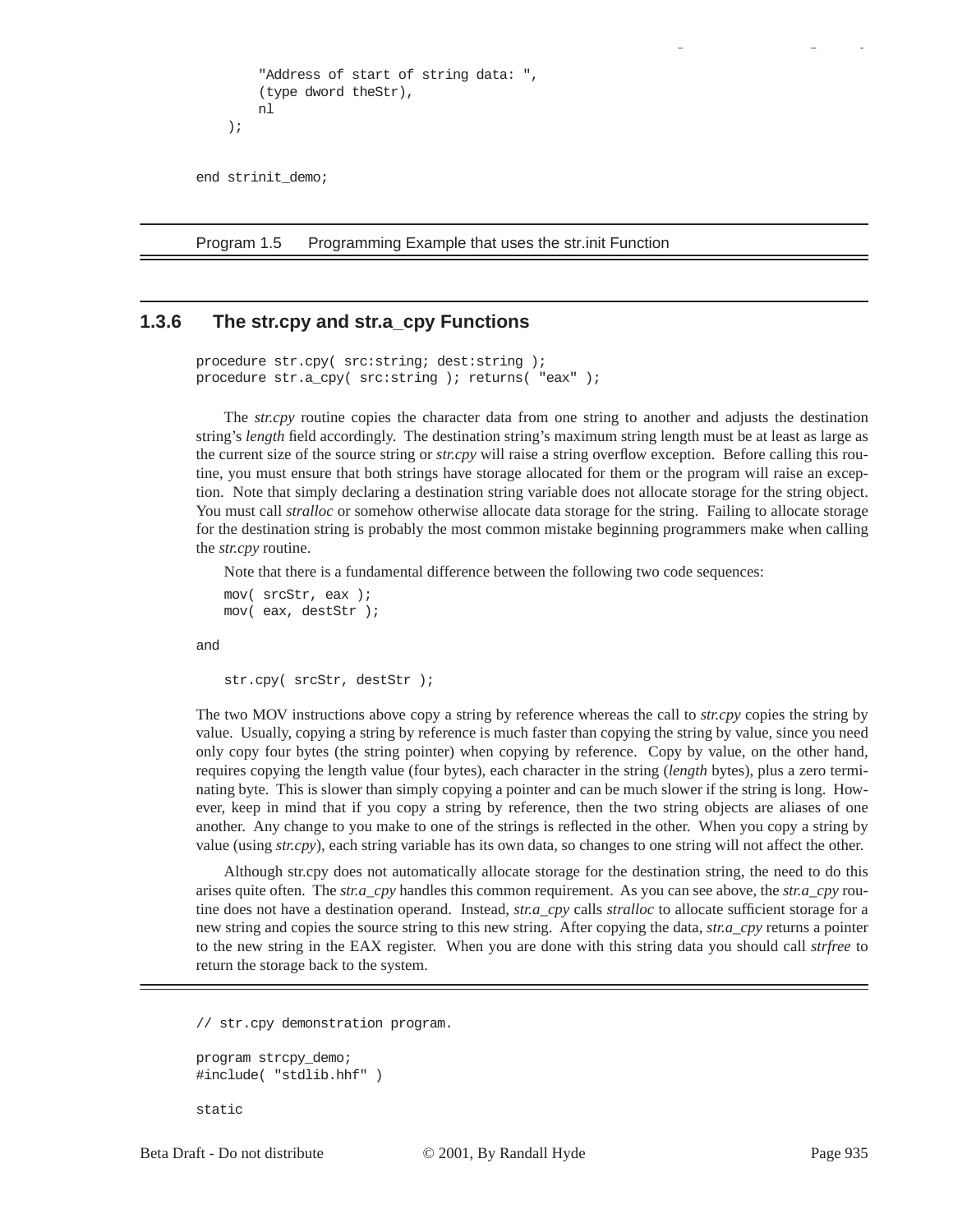```
strConst :string := "This is a string";
    srcStr :str.strvar( 32 );
    destStr : string;
    smallStr :str.strvar( 12 );
begin strcpy_demo;
     // Use str.cpy to initialize srcStr by copying the
     // static string constant <<strConst>> to srcStr.
     str.cpy( strConst, srcStr );
     str.length( srcStr );
     stdout.put
     ( 
         "srcStr='", 
         srcStr, 
         "', length=", 
         (type uns32 eax ),
         nl
     );
     // Okay, now use str.a_cpy to make a copy of srcStr
     // whose storage is dynamically allocated on the heap:
     str.a_cpy( srcStr );
     mov( eax, destStr );
     str.mLength( eax );
     stdout.put
     ( 
         "destStr='", 
         destStr, 
         "', length=", 
         (type uns32 eax ),
         nl
     );
     // Now let's demonstrate what can go wrong if a string
     // overflow occurs:
     try
        str.cpy( srcStr, smallStr );
       anyexception
        stdout.put( "An exception occured while copying srcStr to smallStr" nl );
     endtry;
     // Don't forget to free the storage associated with destStr:
     strfree( destStr );
end strcpy_demo;
```
Program 1.6 Program that uses the str.cpy and str.a\_cpy Procedures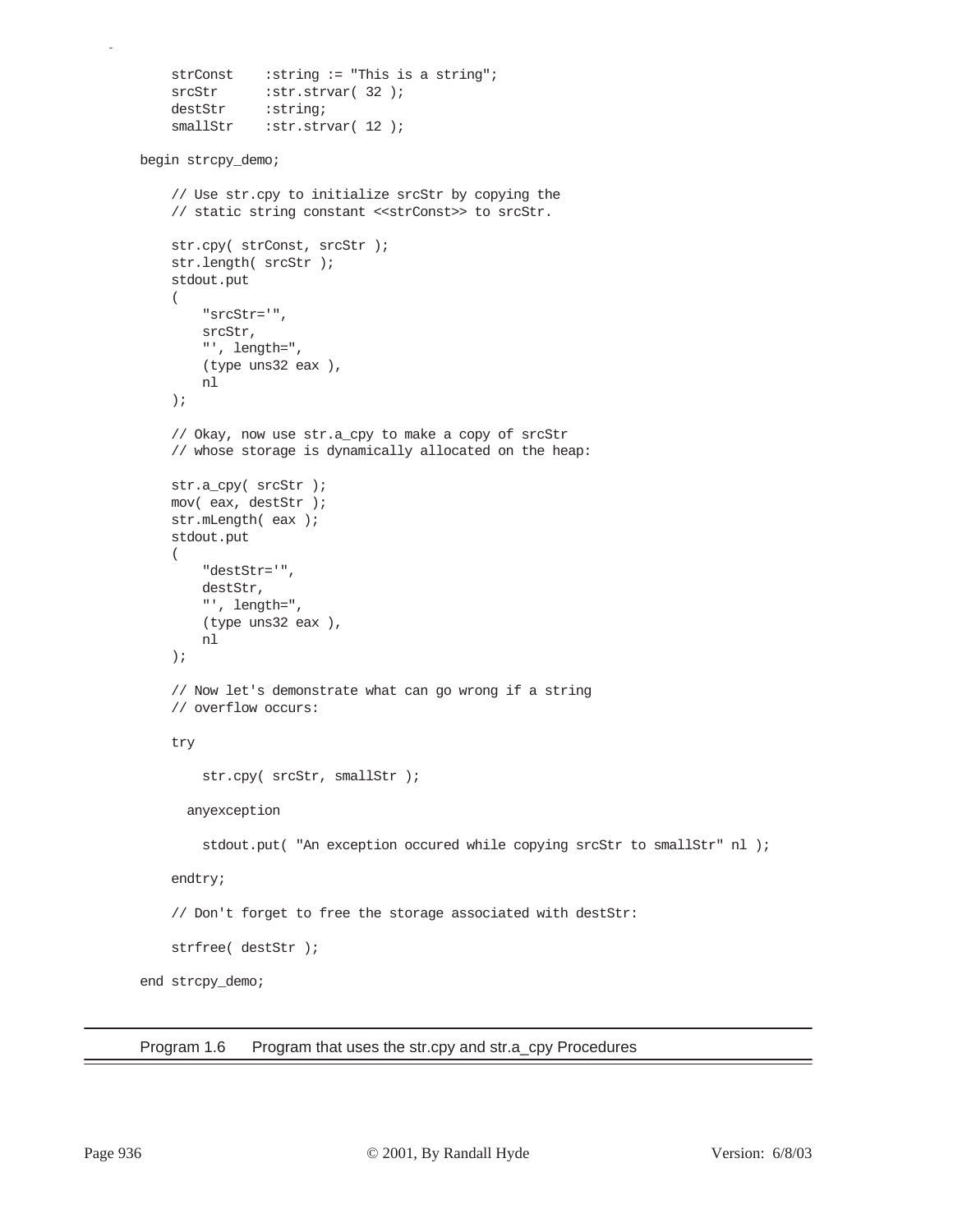## **1.3.7 The str.cat and str.a\_cat Functions**

```
procedure str.cat( src: string; dest: string );
procedure str.a_cat( leftSrc: string; rightSrc: string ); returns( "eax" );
```
These two functions concatenate two strings. The *str.cat* procedure directly concatenates one string to the end of the destination string (that the second parameter specifies). The *str.a\_cat* procedure creates a new string on the heap (by calling *stralloc*) and copies the string the first parameter specifies to this new string. Immediately thereafter, it concatenates the string object the second parameter specifies to the end of this new string. Finally, *str.a\_cat* returns the address of the new string in the EAX register. Note that *str.a\_cat,* unlike *str.cat*, does not affect the value of either string appearing in the parameter list. When you finish using the string that *str.a\_cat* allocates, you can return the storage to the system by passing the address to *strfree*.

gy a gyar a gyar a gyar a gyar a gyar a gyar a gyar a gyar a gyar a gyar a gyar a gyar a gyar a gyar a gyar a<br>Gyar a gyar a gyar a gyar a gyar a gyar a gyar a gyar a gyar a gyar a gyar a gyar a gyar a gyar a gyar a gyar

String concatenation is easily one of the most common string operations (the others being string copy and string comparison). Concatenation is a fundamental operation that you use to build larger strings up from smaller strings. A few common examples of string concatenation include applying suffixes (like ".HLA") to filenames and merging a person's first and last names together to form a single string.

Program 1.7 Examples of the str.cat and str.a\_cat Procedures

# **1.3.8 The String Comparison Routines**

```
procedure str.eq( lftOperand: string; rtOperand: string ); returns( "al" );
procedure str.ne( lftOperand: string; rtOperand: string ); returns( "al" );
procedure str.lt( lftOperand: string; rtOperand: string ); returns( "al" );
procedure str.le( lftOperand: string; rtOperand: string ); returns( "al" );
procedure str.gt( lftOperand: string; rtOperand: string ); returns( "al" );
procedure str.ge( lftOperand: string; rtOperand: string ); returns( "al" );
procedure str.ieq( lftOperand: string; rtOperand: string ); returns( "al" );
procedure str.ine( lftOperand: string; rtOperand: string ); returns( "al" );
procedure str.ilt( lftOperand: string; rtOperand: string ); returns( "al" );
procedure str.ile( lftOperand: string; rtOperand: string ); returns( "al" );
procedure str.igt( lftOperand: string; rtOperand: string ); returns( "al" );
procedure str.ige( lftOperand: string; rtOperand: string ); returns( "al" );
```
These procedures compare two strings. They are equivalent to the boolean expression:

lftOperand op rtOperand

where op represents one of the relational operators "=", " $\lt\lt$ " ("!=" to C programmers), " $\lt\lt", " \lt; =", ">",$  or ">=". These functions return true (1) or false (0) in the EAX register depending upon the result of the comparison<sup>o</sup>. For example, "str.lt( s, r );" returns true in EAX if  $s < r$ , it returns false otherwise. This feature lets you use these procedures as boolean expression. The following example shows how you could use *str.lt* in an IF statement:

if( str.lt( s, r )) then

-- do something if  $s < r$  --

<sup>6.</sup> The RETURNS value is AL to allow a straight assignment to boolean variables, but these functions actually return zero or one in all of EAX.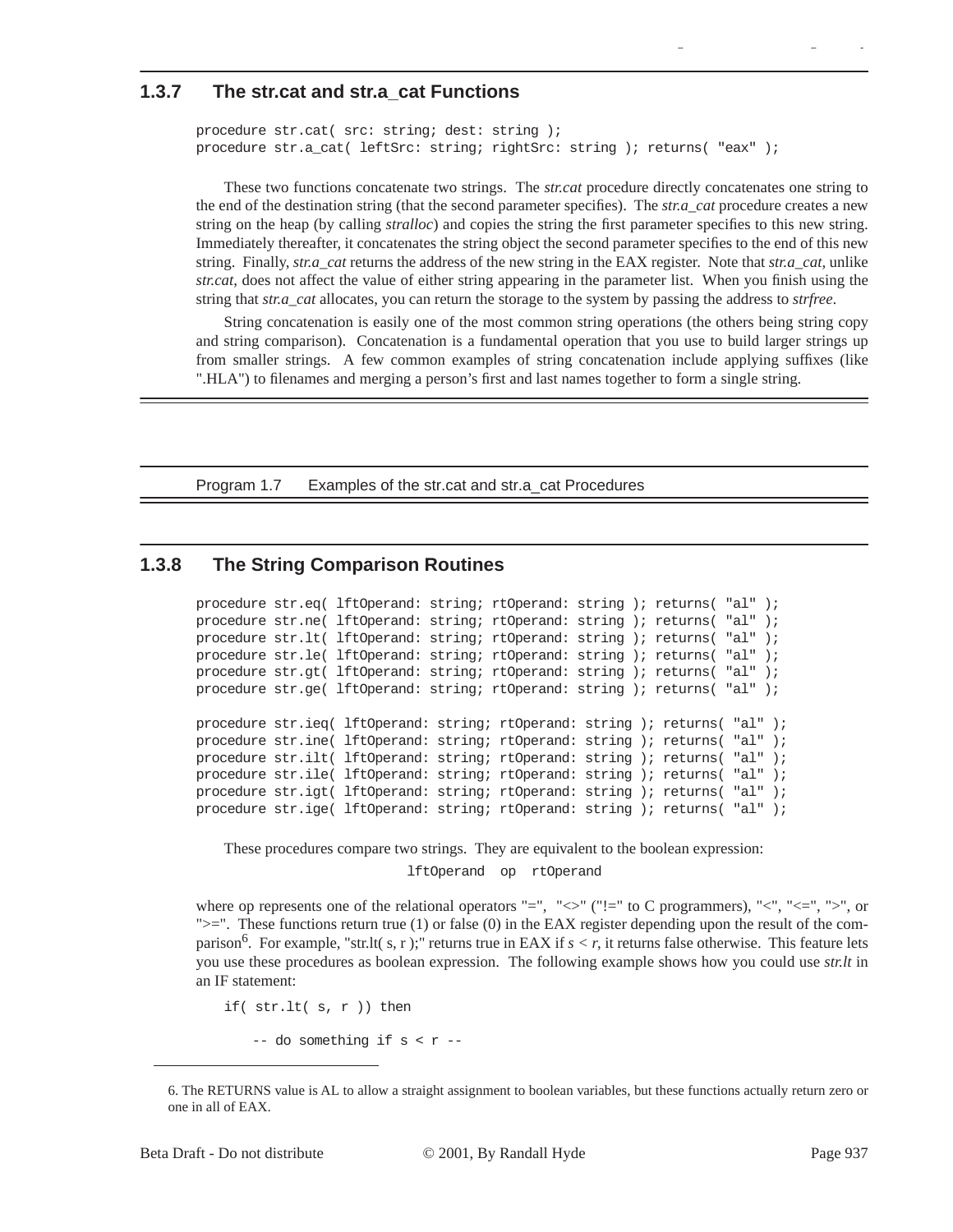#### endif;

p

As you've probably noticed, there are two different sets of string comparison functions. Those that have names of the form "str.i\*\*" do case insensitive string comparisons. That is, these functions compare the strings ignoring differences in alphabetic case. For example, these functions treat "Hello" and "hello" as through they were the same string. Note that case insensitive comparisons are relatively inefficient compared with case sensitive comparisons, so you should only use these forms if you absolutely need a case insensitive comparison.

These functions do not modify their parameters.

// String comparisons demonstration program.

```
program strcmp_demo;
#include( "stdlib.hhf" )
static
   str1 :string := "abcdefg";
    str2 : string := "hijklmn";
    str3 : string := "AbCdEfG";
    procedure cmpStrs( s1:string; s2:string ); nodisplay;
     var
        eq :boolean;
        ne :boolean;
        lt :boolean;
        le :boolean;
         ge :boolean;
         gt :boolean;
    begin cmpStrs;
        stdout.put( nl "String #1 = ", sl, "'" nl );
         stdout.put( "String #2 = '", s2, "'" nl nl );
        str.eq( s1, s2 ); mov( al, eq );
       str.ne( s1, s2 ); mov( al, ne );
         str.lt( s1, s2 ); mov( al, lt );
         str.le( s1, s2 ); mov( al, le );
         str.ge( s1, s2 ); mov( al, ge );
         str.gt( s1, s2 ); mov( al, gt );
         stdout.put
\overline{\phantom{a}} "eq = ", eq, nl,
             "ne = ", ne, nl,
             "lt = ", lt, nl,
             "le = ", le, nl,
             "ge = ", ge, nl,
             "gt = ", gt, nl
         );
        str.ieq(sl, s2); mov(al, eq);
         str.ine( s1, s2 ); mov( al, ne );
         str.ilt( s1, s2 ); mov( al, lt );
         str.ile( s1, s2 ); mov( al, le );
         str.ige( s1, s2 ); mov( al, ge );
```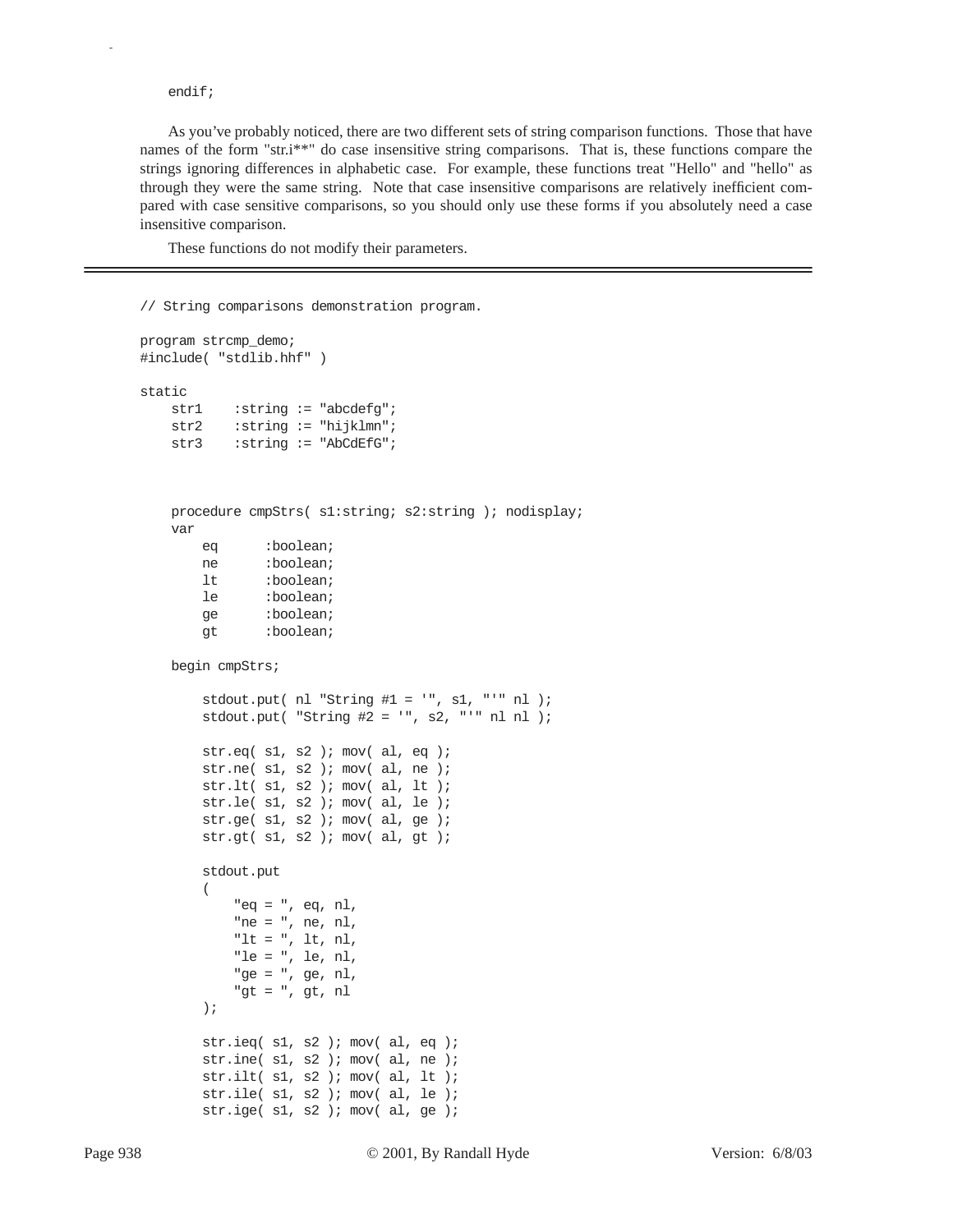```
 str.igt( s1, s2 ); mov( al, gt );
         stdout.put
\overline{\phantom{a}} "ieq = ", eq, nl,
              "ine = ", ne, nl,
              "ilt = ", lt, nl,
              "ile = ", le, nl,
              "ige = ", ge, nl,
              "igt = ", gt, nl
          );
     end cmpStrs;
begin strcmp_demo;
     cmpStrs( str1, str2 );
     stdout.put( nl "------------------------------" nl );
     cmpStrs( str1, str3 );
     stdout.put( nl "------------------------------" nl );
     cmpStrs( str2, str3 );
     stdout.put( nl "------------------------------" nl );
     cmpStrs( str2, str1 );
     stdout.put( nl "------------------------------" nl );
     cmpStrs( str3, str1 );
     stdout.put( nl "------------------------------" nl );
     cmpStrs( str3, str2 );
     stdout.put( nl "------------------------------" nl );
```
end strcmp\_demo;

Program 1.8 Examples of the HLA String Comparison Functions

## **1.3.9 The str.prefix and str.prefix2 Functions**

```
procedure str.prefix( src:string; prefixStr:string ); returns( "al" );
procedure str.prefix2( src:string; offs:uns32; prefixStr:dword ); 
   returns("al");
```
The *str.prefix* and *str.prefix2* functions are similar to str.eq insofar as they compare two strings and return true or false based on the comparison. Unlike *str.eq*, however, these two functions return true if one string begins with the other (that is, if the second string is a *prefix* of the first string).

gy a gyar a gyar a gyar a gyar a gyar a gyar a gyar a gyar a gyar a gyar a gyar a gyar a gyar a gyar a gyar a<br>Gyar a gyar a gyar a gyar a gyar a gyar a gyar a gyar a gyar a gyar a gyar a gyar a gyar a gyar a gyar a gyar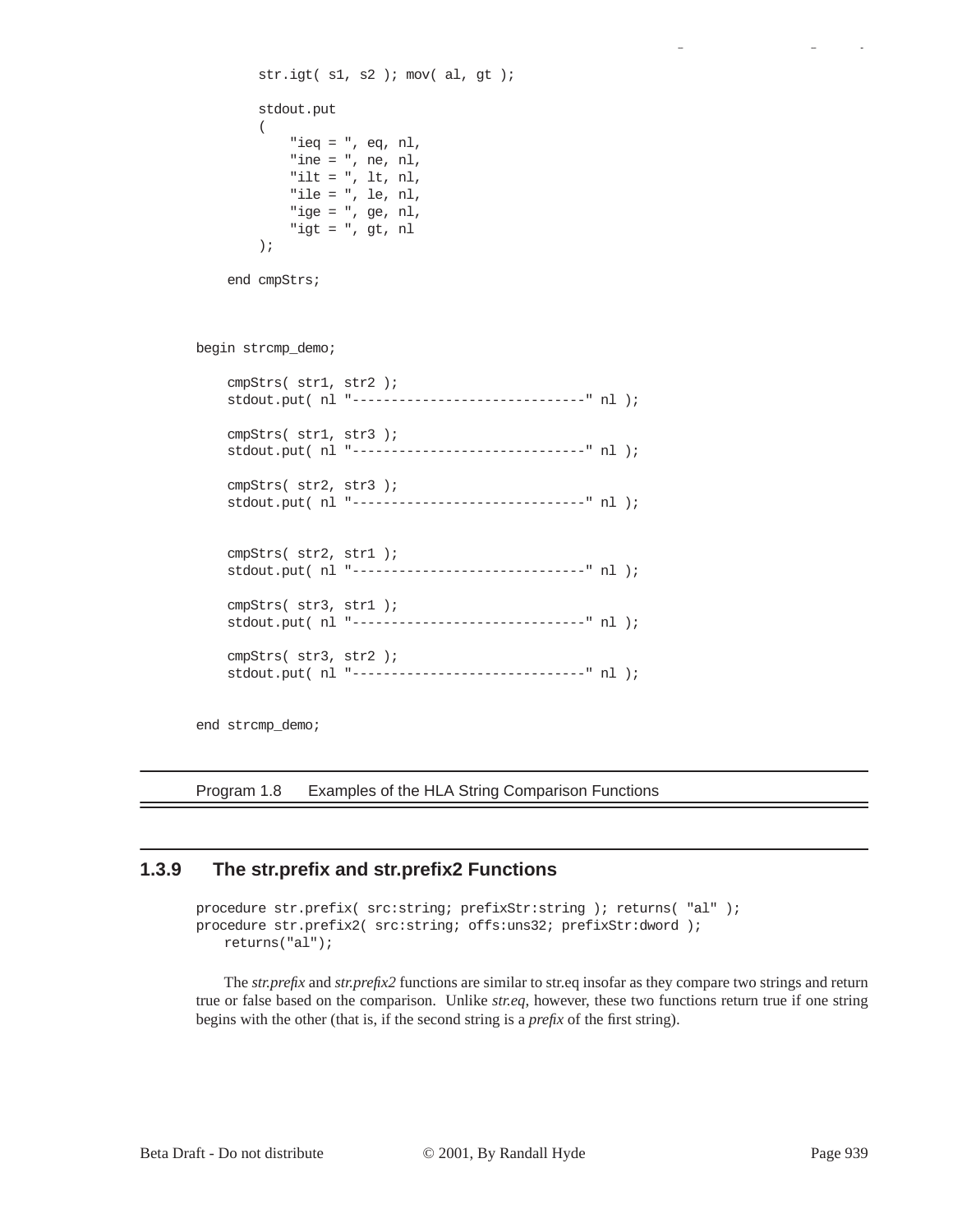The *str.prefix* compares *prefixStr* against *src*. If *prefixStr* is equal to *src*, or the *src* string begins with the characters in *prefixStr* and contains additional characters, then the *str.prefix* function returns true in EAX7. If the *src* string does not begin with the characters in *prefixStr*, then *str.prefix* returns false.

The *str.prefix2* function lets you specify a starting index within the *src* string where this function begins searching for the *src* string.

Program 1.9 Examples of the HLA str.prefix Function

## **1.3.10 The str.substr and str.a\_substr Functions**

procedure str.substr( src:string; dest:string; index:dword; len:dword ); procedure str.a\_substr( src:string; index:dword; len:dword ); returns("eax");

The *str.cat* and *str.a\_cat* procedures let you assemble different strings to produce larger strings; the *str.substr* and *str.a\_substr* function do the converse – they let you disassemble strings by extraction small substrings from a larger string. The substring functions are another set of very common string operations. Programs that do a bit of string manipulation will probably use the substring functions in addition to the copy and concatenation functions.

Like all the HLA string functions that produce a string result, the substring functions come in two flavors: one that stores the resulting substring into a string object you've preallocated (*str.substr*) and a second form that automatically allocates storage on the heap for the result (*str.a\_substr*). As usual, this second form returns a pointer to the new string in EAX and you should recover this storage by calling *strfree* when you're done using the string data.

The substring functions extract a portion of an existing string by specifying the starting character position in the string (the *index* parameter) and the length of the resulting string (the *length* parameter). The *index* parameter specifies the zero-based index of the first character to copy into the substring. That is, if *index* contains zero then the substring functions begin copying the string data starting with the first character of the string; likewise, if *index* contains five, then the substring functions begin copying the string data with the sixth character in the source string. The value of the *index* parameter must be between zero and the current length of the source string minus one. The substring functions will raise an exception if *index* is outside this range.

The *length* parameter specifies the length of the destination string; that is, it specifies how many characters to copy from the source string to the destination string. If the sum of *index+length* exceeds the current length of the source string, then the substring functions only copy the data from location *index* to the end of the source string; in particular, these functions do not raise an exception if *index's* value is okay but the sum of *index* and *length* exceeds the length of the source string. You can take advantage of this fact to copy all the characters from some point in a string to the end of that string by specifying a really large value for the *length* parameter; the convention is to use -1, which is \$FFFF\_FFFF (the largest possible unsigned integer), for this purpose.

The *str.substr* function copies the substring data to the string object specified by the *dest* parameter. This string must have sufficient storage to hold a string whose maximum length is *length* characters (or from position *index* to the end of the source string if the sum *index+sum* exceeds the source string length). The *str.substr* function updates the destination string's length field (but does not change the *MaxStrLen* field) and zero terminates the resulting string.

The *str.a\_substr* doesn't have a destination string parameter. Instead, this function allocates storage for the destination string on the heap, copies the substring to the new string object, and then returns a pointer to this string object in the EAX register. When allocating storage for the new string, the *str.a\_substr* function

<sup>7.</sup> The RETURNS string is "AL", but these functions actually return true or false in all of EAX.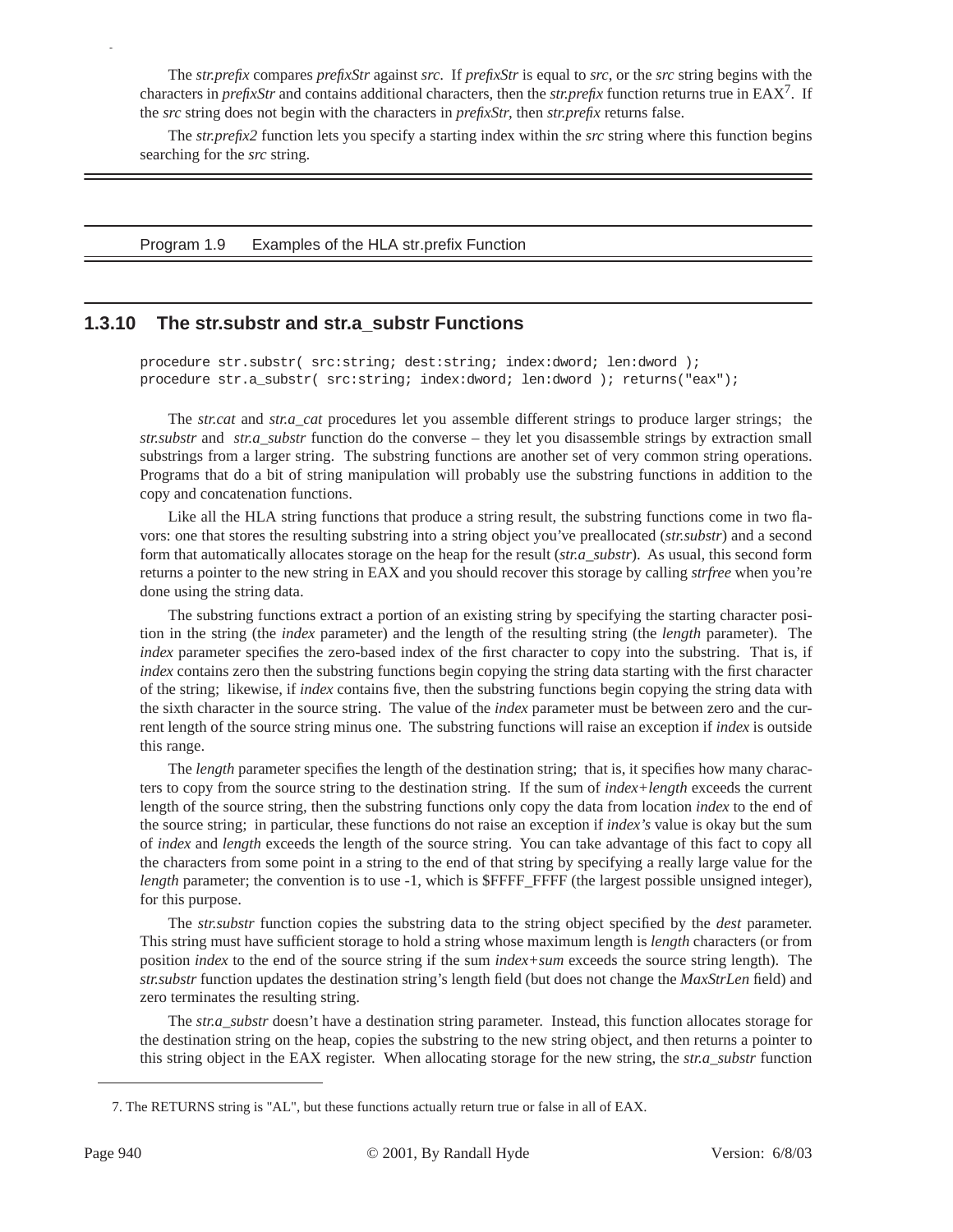allocates just enough storage to hold the string and the necessary overhead bytes (between nine and twelve bytes). This function will not raise a string overflow error since it always allocates sufficient storage to hold the destination string (note however, that a memory allocation failure can raise an exception).

gy a gyar a gyar a gyar a gyar a gyar a gyar a gyar a gyar a gyar a gyar a gyar a gyar a gyar a gyar a gyar a<br>Gyar a gyar a gyar a gyar a gyar a gyar a gyar a gyar a gyar a gyar a gyar a gyar a gyar a gyar a gyar a gyar

Note that it is perfectly possible, and reasonable, to specify zero as the *length* parameter for these substring functions. Doing so will extract a zero length (empty) string from the source string.

A common use of the substring functions is to extract words, numbers, or other special sequences of characters from a string. To do this you must first locate the start of the special sequence in the string and then determine the length of that special sequence; then you can use one of the substring functions to easily extract the sequence of characters you want from the string. This is such a common operation that HLA provides a set of special routines that automatically extract such sequences for you. Details on these functions appear later in this chapter (see "The str.tokenize and str.tokenize2 Functions" on page 962).

// str.substr demonstration program.

```
program substr_demo;
#include( "stdlib.hhf" )
static
    aLongStr :string := "Extract a substring from this one";
     subStr1 :string;
     subStr2 :string;
begin substr_demo;
     // Allocate storage to hold the first substring:
     mov( stralloc( 64 ), subStr1 );
     // Extract the word "Extract" from the string above:
     str.substr( aLongStr, 0, 7, subStr1 );
     stdout.put( "Extracting 'Extract' = <", subStr1, ">" nl );
     // Extract all the different string lengths from the string above:
     stdout.put( nl "str.substr demonstration:" nl nl );
     mov( str.length( aLongStr ), edx );
     for( mov( 0, ecx ); ecx < edx; inc( ecx ) ) do
         str.substr( aLongStr, 0, ecx, subStr1 );
         stdout.put( "'", subStr1, "'" nl );
     endfor;
     stdout.newln(); 
     // Demonstrate the use of str.a_substr and exceeding the string length:
     str.a_substr( aLongStr, 30, 100 );
     mov( eax, subStr2 );
     stdout.put( "End of the string is '", subStr2, "'" nl );
    strfree( subStr2 ); // Free the storage allocated by str.a substr
     // Demonstrate what happens if the index exceeds the string's bounds
     try
```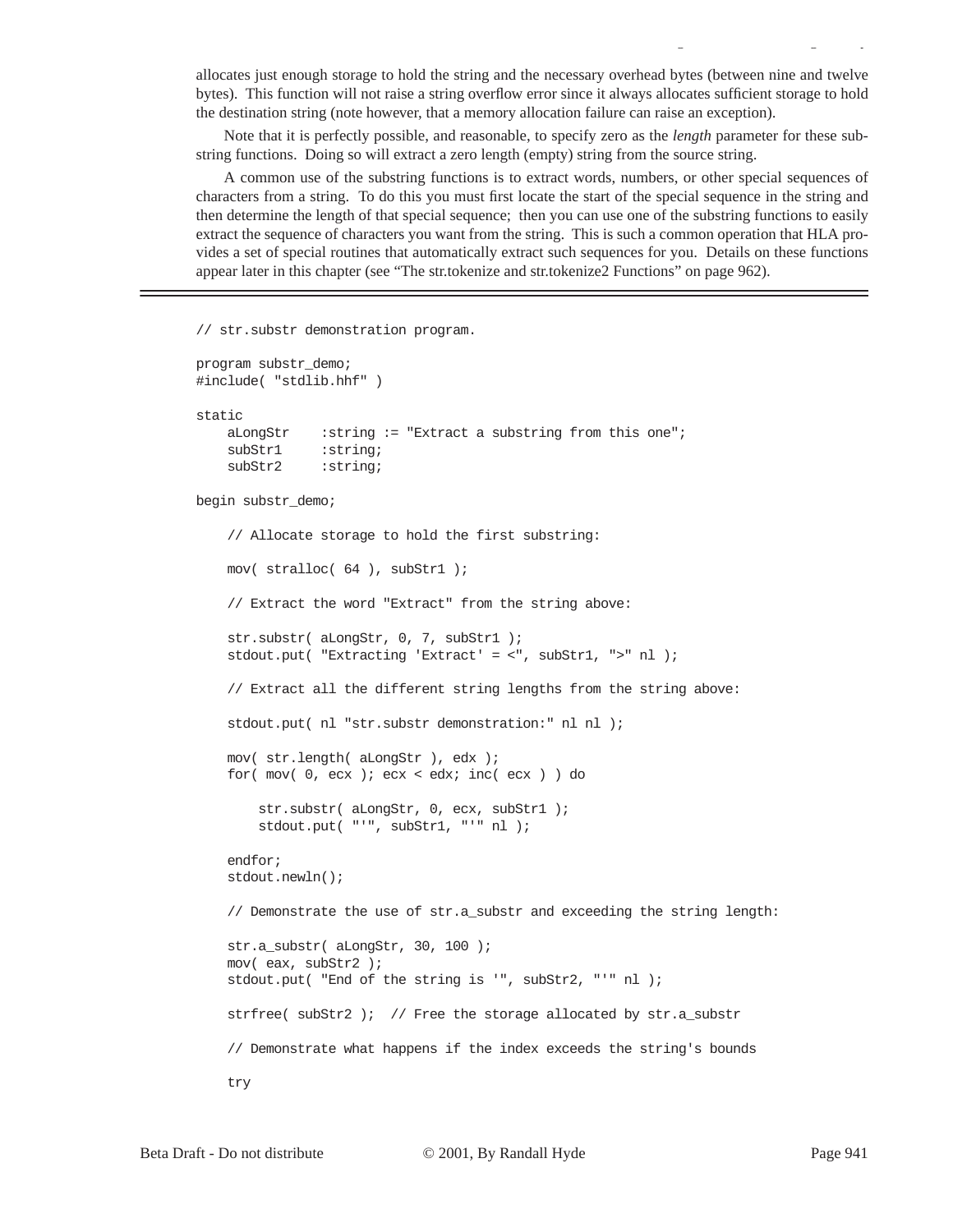```
 str.substr( aLongStr, 64, 4 );
          // We won't get here
        anyexception
          stdout.put
\overline{\phantom{a}} "Exception occured when indexing beyond the length of aLongStr"
              nl
          );
     endtry;
end substr_demo;
```
Program 1.10 Using the str.substr and str.a\_substr Procedures

## **1.3.11 The str.insert and str.a\_insert Functions**

procedure str.insert( src:string; dest:string; index:dword ); procedure str.a\_insert( src:string; in\_to:string; index:dword ); returns("eax");

These two functions insert a source string into a destination string. Unlike the concatenation functions, these routines let you insert the source string into the destination string at any character position, not just at the end of the string. Therefore, these functions are a generalization of the string concatenation operation.

The *str.insert* function inserts a copy of the *src* string into the *dest* string starting at character position *index* in the destination. The *index* value must be in the range 0..*str.length(dest)* or the program will raise an exception. The destination string must have sufficient storage to hold its original value plus the new string or the function will raise an exception.

The *str.a\_insert* function does not modify its destination string (the *in\_to* parameter). Instead, this function allocates storage for a new string on the heap, copies the data from the *in\_to* string to this new string object, and then inserts the *src* string into this string object<sup>8</sup>. Like the other "str.a\_\*\*\*\*" routines, this function returns a pointer to the new string in EAX and you should free this storage by calling *strfree* when you are done using the string data.

When copying the source string to the destination, the string insertion routines insert the source string before the character at position *index* in the destination string. Note that the index value may lie in the range 0..*str.length( dest )* or 0..*str.length( in\_to )*. Most string functions only allow values in the range 0..(*str.length(stringValue)*-1). The insert procedures allow the *index* value to be one greater; doing so tells these routines to insert the source string at the end of the destination string. In this case, the string insertion routines degenerate into string concatenation<sup>9</sup>.

// str.insert demonstration program.

program insert\_demo; #include( "stdlib.hhf" )

<sup>8.</sup> Technically, this isn't exactly how this string function operates, but the actual operation is a little more difficult to follow. This description is semantically correct, however.

<sup>9.</sup> Note that the string concatenation routines are slightly more efficient to use. So you should use them if you simply want to concatenate to strings. This behavior of the string insertion procedures is useful when you are calculating the insertion index.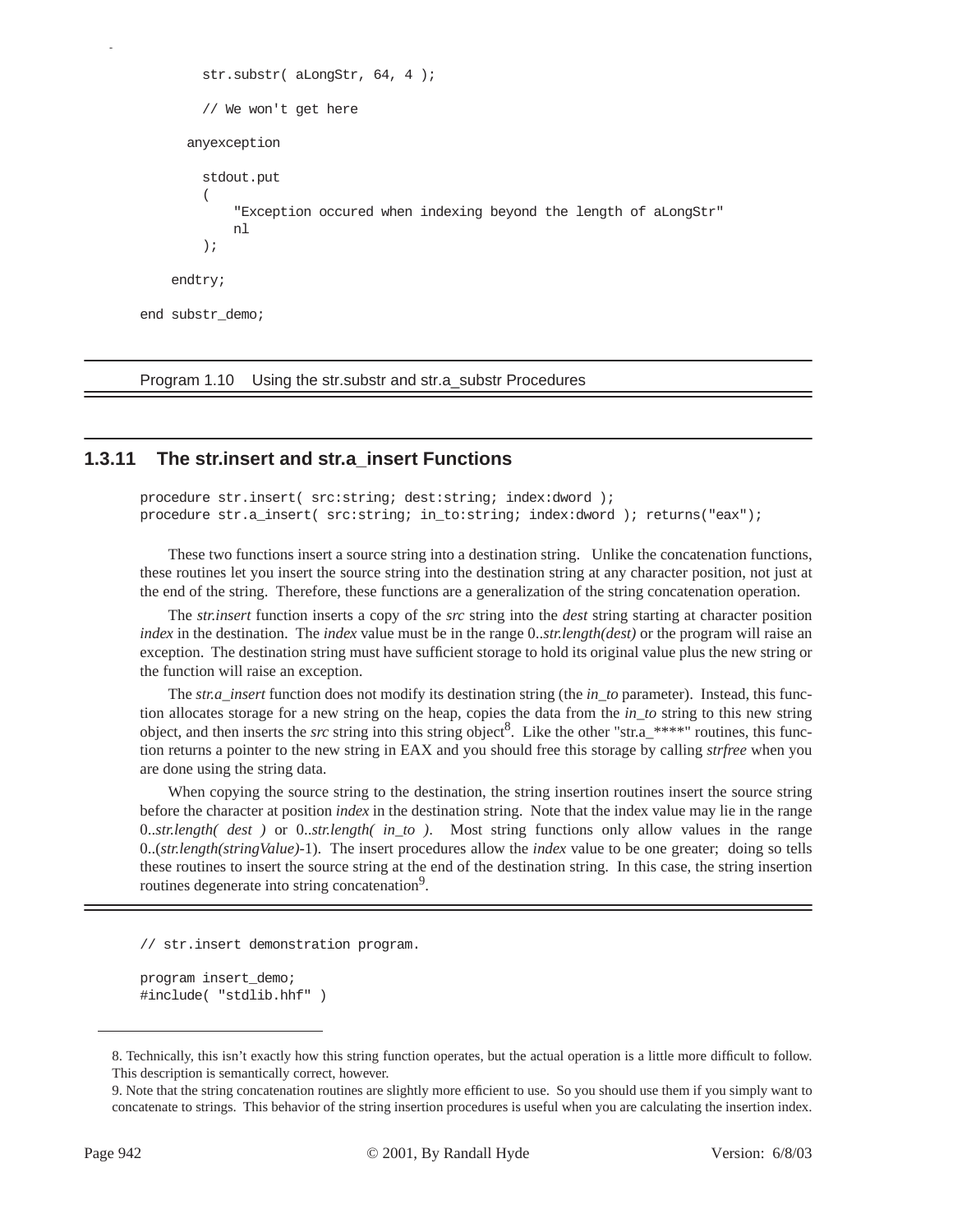```
static
    insertInMe :string := "Insert into this string";
    strToInsert :string := " 'a string to insert'";
    dest1 :string;
    dest2 : string;
begin insert_demo;
     // Allocate storage to hold the first combined string:
     mov( stralloc( 64 ), dest1 );
     // Display the strings we're going to work with:
     stdout.put( "Insert into: '", insertInMe, "'" nl );
    stdout.put( "String to insert:", strToInsert, nl );
     // Insert strToInsert at the fifth character position in insertInMe
     // (note that we can't actually insert into insertInMe because
     // the string it points at is a literal string whose length is fixed,
     // therefore, we will actually insert strtoInsert into the copy of
     // insertInMe that we've made in dest1):
     str.insert( strToInsert, dest1, 6 );
     stdout.put( nl "Combined string: <", dest1, ">" nl );
     // Demonstrate the same thing using str.a_insert:
    str.a_insert( insertInMe, strToInsert, 6 );
     mov( eax, dest2 );
     stdout.put( "Combined via str.a_insert: <", dest2, ">" nl );
     // Demonstrate what happens if the index exceeds the string's bounds
     try
         str.insert( dest1, strToInsert, 64 );
         // We won't get here
       anyexception
         stdout.put
\overline{\phantom{a}} "Exception occured when indexing beyond the length of dest1"
             nl
         );
     endtry;
end insert_demo;
```
Program 1.11 Using the str.insert and str.a\_insert Procedures

gy a gyar a gyar a gyar a gyar a gyar a gyar a gyar a gyar a gyar a gyar a gyar a gyar a gyar a gyar a gyar a<br>Gyar a gyar a gyar a gyar a gyar a gyar a gyar a gyar a gyar a gyar a gyar a gyar a gyar a gyar a gyar a gyar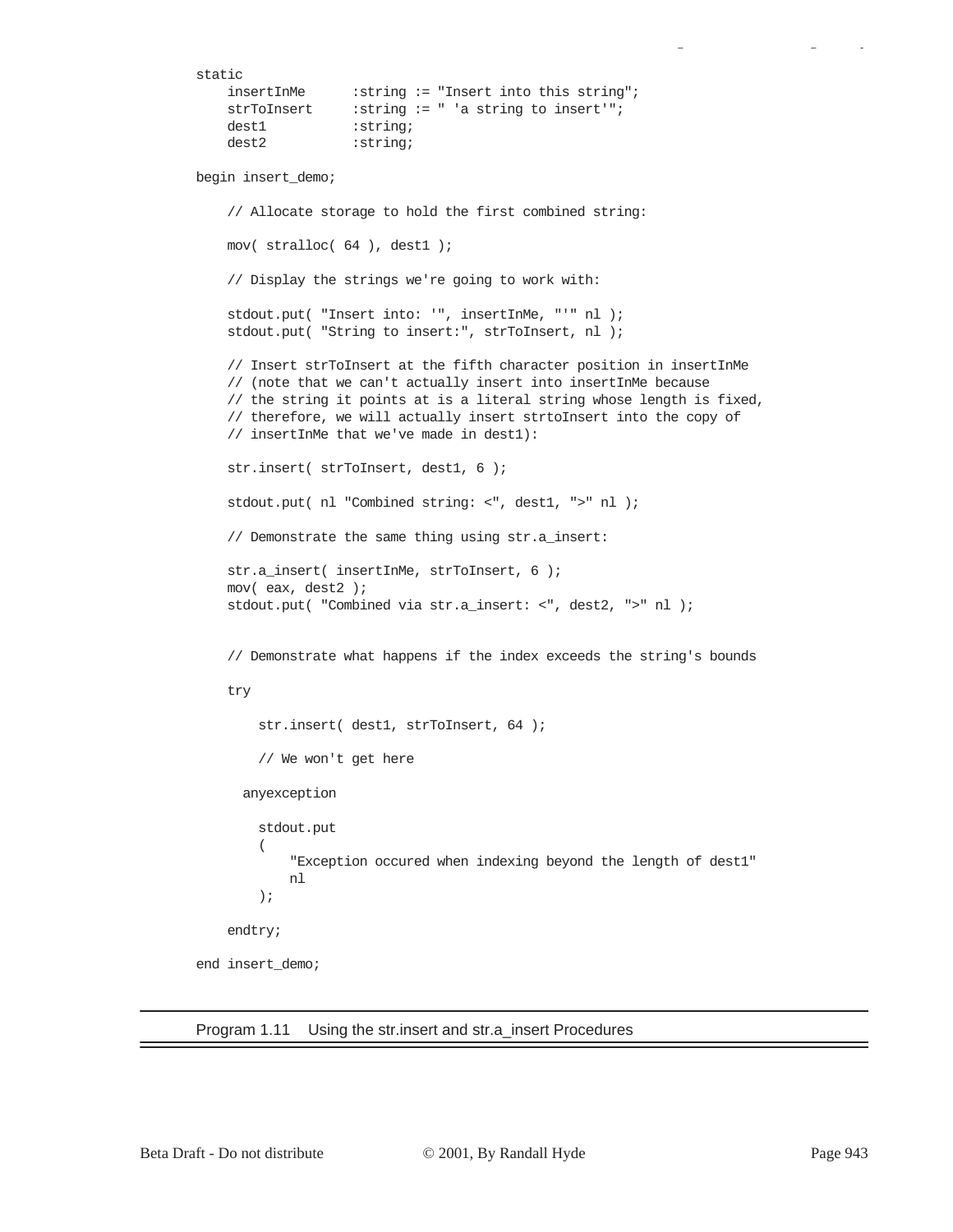#### **1.3.12 The str.delete and str.a\_delete Functions**

p

```
procedure str.delete( dest:string; index:dword; length:dword );
procedure str.a_delete( src:string; index:dword; length:dword ); returns("eax");
```
These functions remove characters from the string parameter. They remove the number of characters the *length* parameter specifies starting at the zero-based position found in the *index* parameter. The *str.delete* procedure removes the characters directly from the string the *dest* parameter specifies. The *str.a\_delete* procedure does not modify its string parameter; instead, it makes a copy of the string on the heap and deletes the characters from that copy. The *str.a\_delete* procedure returns a pointer to the new string in the EAX register. Like the other "str.a\_\*\*\*\*\*" routines, you should call *strfree* to release this string storage when you are done using it.

The string delete procedures will raise an exception if the *index* parameter is greater than the current length of the string. If index is equal to the length of the string, then these procedures do not delete any characters from the string. If the sum of *index* and *length* is greater than the current length of the string, then these routines will delete all the characters from position *index* to the end of the string. You can use this behavior to delete all the characters from some position to the end of the string by specifying a large value for the length (the convention is to use -1 for this purpose).

```
// str.delete demonstration program.
```

```
program delete_demo;
#include( "stdlib.hhf" )
static
   aLongStr :string := "Delete a substring from this one";
   dest1 : string;
   dest2 : string;
begin delete demo;
     // Allocation storage for a string so we can demonstrate str.delete:
    mov( stralloc( 64 ), dest1 );
    strcpy( aLongStr, dest 1 );
     // Okay, demonstrate deleting a substring from an existing string
     // (Delete "sub" from "substring" in aLongStr):
     str.delete( dest1, 9, 3 );
     stdout.put( "Original string: '", aLongStr, "'" nl );
     stdout.put( "Resultant string: '", dest1, "'" nl nl );
     // Okay, now demonstrate the str.a_delete procedure.
     // Also demonstrate what happens when the length exceeds the
     // string bounds (but the starting index is within bounds):
    str.a delete( aLongStr, 18, 100 );
    mov( eax, dest2 );
     stdout.put( "Original string: '", aLongStr, "'" nl );
     stdout.put( "Resultant string: '", dest2, "'" nl nl );
     // Demonstrate what happens if the index exceeds the string's bounds
```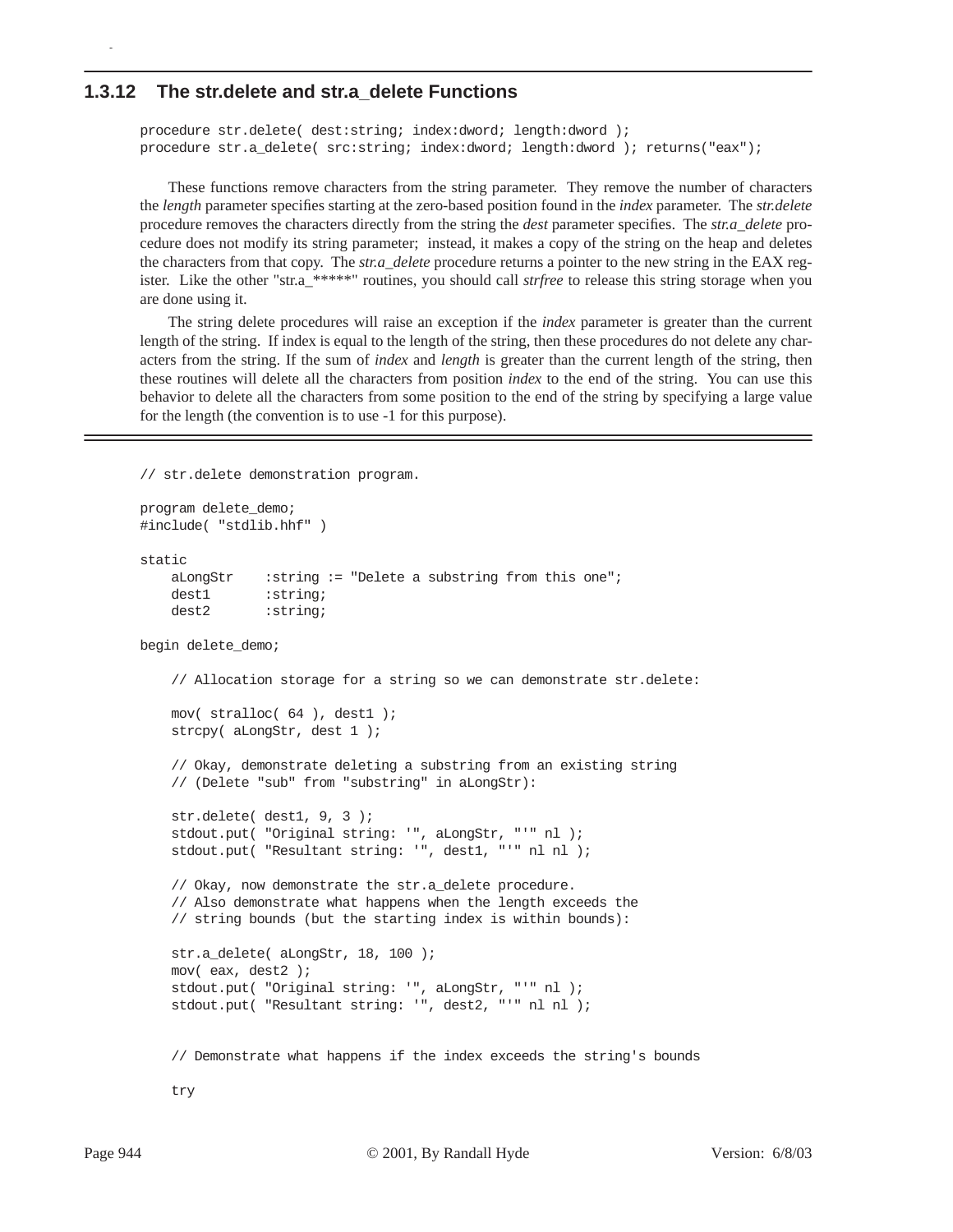```
 str.delete( dest1, 64, 4 );
          // We won't get here
       anyexception
          stdout.put
\overline{\phantom{a}} "Exception occured when indexing beyond the length of dest1"
              nl
          );
     endtry;
end delete_demo;
```
Program 1.12 Using the str.delete and str.a\_delete Procedures

## **1.3.13 The str.replace and str.a\_replace Functions**

procedure str.replace( dst:string; from:string; to:string ); procedure str.a\_replace( src:string; from:string; to:string ); returns( "eax" );

These two functions replace characters in a string via a small lookup table. They scan through the *dst/src* string a character at a time and search through the *from* string for this character. If the routines do not find this character, they copy the current character to the destination string. If these routines find the current character in the *from* string, then they copy the character at the corresponding position in the *to* string to the destination string (in place of the original character).

As usual for the HLA string functions, the difference between *str.replace* and *str.a\_replace* is that the *str.replace* function manipulates the *dst* string directly while the *str.a\_replace* procedure copies and translates the characters from *src* to a new destination string it allocates on the heap via *stralloc*. Of course, you should free the strings *str.a\_replace* allocates by calling *strfree* when you are done using the string data.

Usually, the *from* and *to* strings will be the same length because these routines use the index into the *from* string to select the translation character in the *to* string. However, it is not an error if these two strings have different lengths. If the *to* string is longer than the from string, then the *replace* routines simply ignore the extra characters in the *to* string. If the *to* string is shorter than the *from* string, then the *replace* routines will delete any characters found in the *from* string that don't have a corresponding character in the *to* string.

An example may help clarify the purpose of these routines. In past chapters, you've seen how to use the XLAT instruction to translate lower case to upper case characters. One drawback to using XLAT is that you have to create a 256-byte lookup table. You can accomplish this with somewhat less effort using the *str.replace* procedure. Here's the code that will translate lower case to upper case within a string:

```
str.replace
(
   theString, 
    "abcdefghijklmnopqrstuvwxyz", 
    "ABCDEFGHIJKLMNOPQRSTUVWXYZ"
);
```
If *theString* contains "Hello", then the call above looks up "H" in the second parameter and doesn't find it. Therefore, it doesn't change the first character of *theString*. Next, *str.replace* looks up "e" in the second parameter; this time it finds the character so it replaces "e" in *theString* with the character at the corresponding position (5) in the third parameter. The fifth character position contains an "E", so *str.replace* substitutes an "E" for the "e" in the second character position of *theString*. This process repeats for the remaining char-

gy a gyar a gyar a gyar a gyar a gyar a gyar a gyar a gyar a gyar a gyar a gyar a gyar a gyar a gyar a gyar a<br>Gyar a gyar a gyar a gyar a gyar a gyar a gyar a gyar a gyar a gyar a gyar a gyar a gyar a gyar a gyar a gyar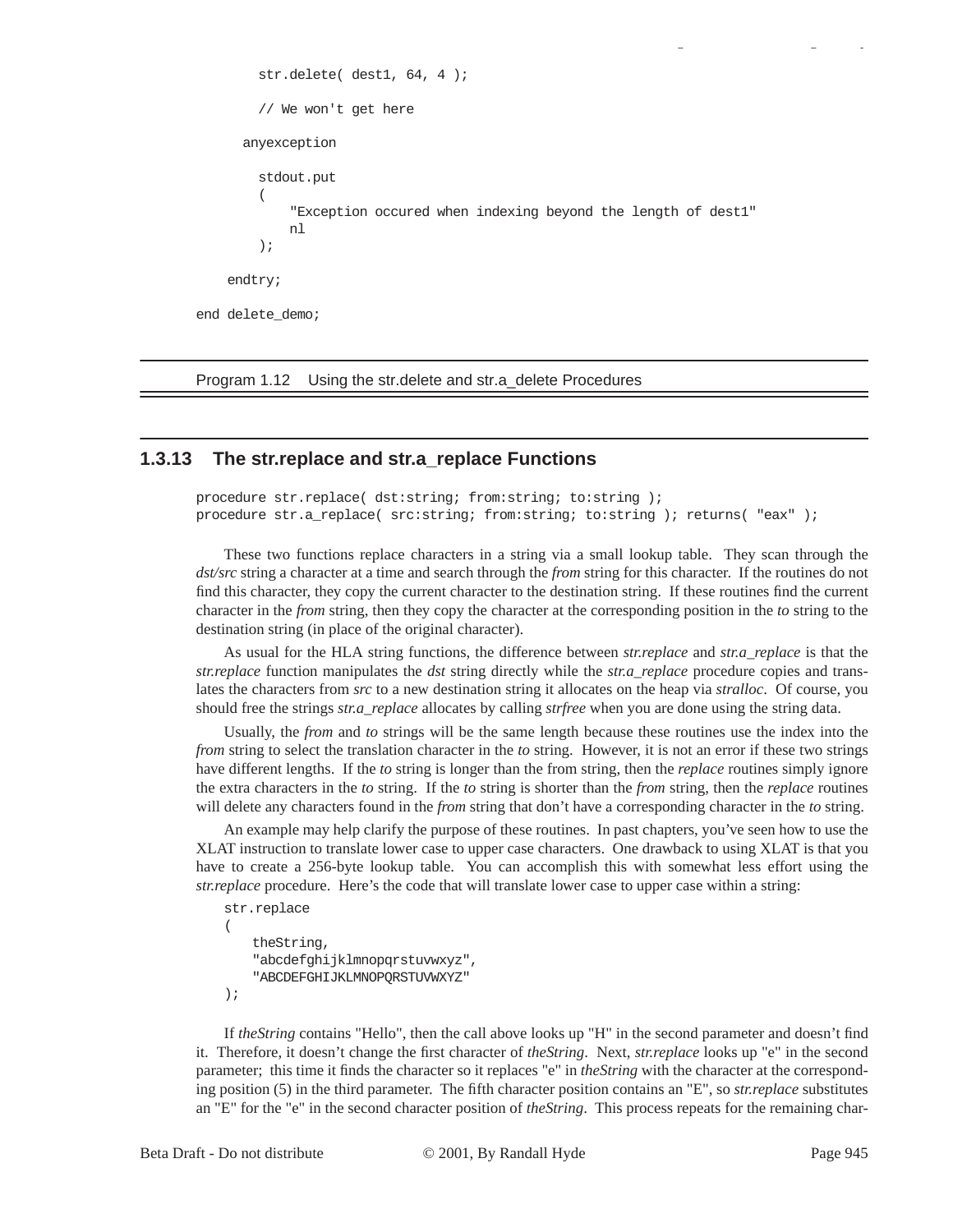acters in *theString*; since they are all lower case characters (present in the second parameter) the *str.replace* routine converts them to upper case.

Note that these routines are not particularly efficient. For each character appearing in the first string parameter, these functions have to scan through the second parameter. If the first parameter is *n* characters long and the second string is *m* characters long, this process could require as many as *n*\**m* comparisons. If the *from* string is rather long, you will get much better performance by using a lookup table and the XLAT instruction (that requires only *n* steps). Certainly you should never use these functions for case conversion (as in this example) because the HLA Standard Library already provides efficient routines for translating the case of characters within a string (see "The str.upper, str.a\_upper, str.lower, and str.a\_lower Functions" on page 951). Nevertheless, these functions are convenient to use and are not especially inefficient if the *from* string is not very large (say less than 10 characters or so).

```
// str.replace demonstration program.
program replace_demo;
#include( "stdlib.hhf" )
static
     digitsStr :string := "Count 1 the 2 number 3 of 4 digits 5 in 6 "
                             "this 7 string 8";
    dest1 :string;
     dest2 :string;
begin replace_demo;
     // Allocation storage for a string so we can demonstrate str.replace:
     mov( stralloc( 64 ), dest1 );
     strcpy( digitsStr, dest 1 );
     // Convert all the digits to periods and delete everything else.
     // After this conversion, the length of the string will tell us
     // how many digits were in the string.
     str.replace( dest1, "0123456789", ".........." );
     str.length( dest1 );
     stdout.put
     (
         "Original string: '", digitsStr, "'" nl
         "Result string: '", dest1, "'" nl
         "Length of result: ", (type uns32 eax), nl
     );
     // As above, but demonstrate str.a_replace and count the number
     // of alphabetic characters.
     str.a_replace
     ( 
         digitsStr, 
         "abcdefghijklmnopqrstuvwxyzABCDEFGHIJKLMNOPQRSTUVWXYZ",
         "...................................................."
     );
     mov( eax, dest2 );
     str.length( dest2 );
     stdout.put
     (
         "Original string: '", digitsStr, "'" nl
         "Result string: '", dest2, "'" nl
```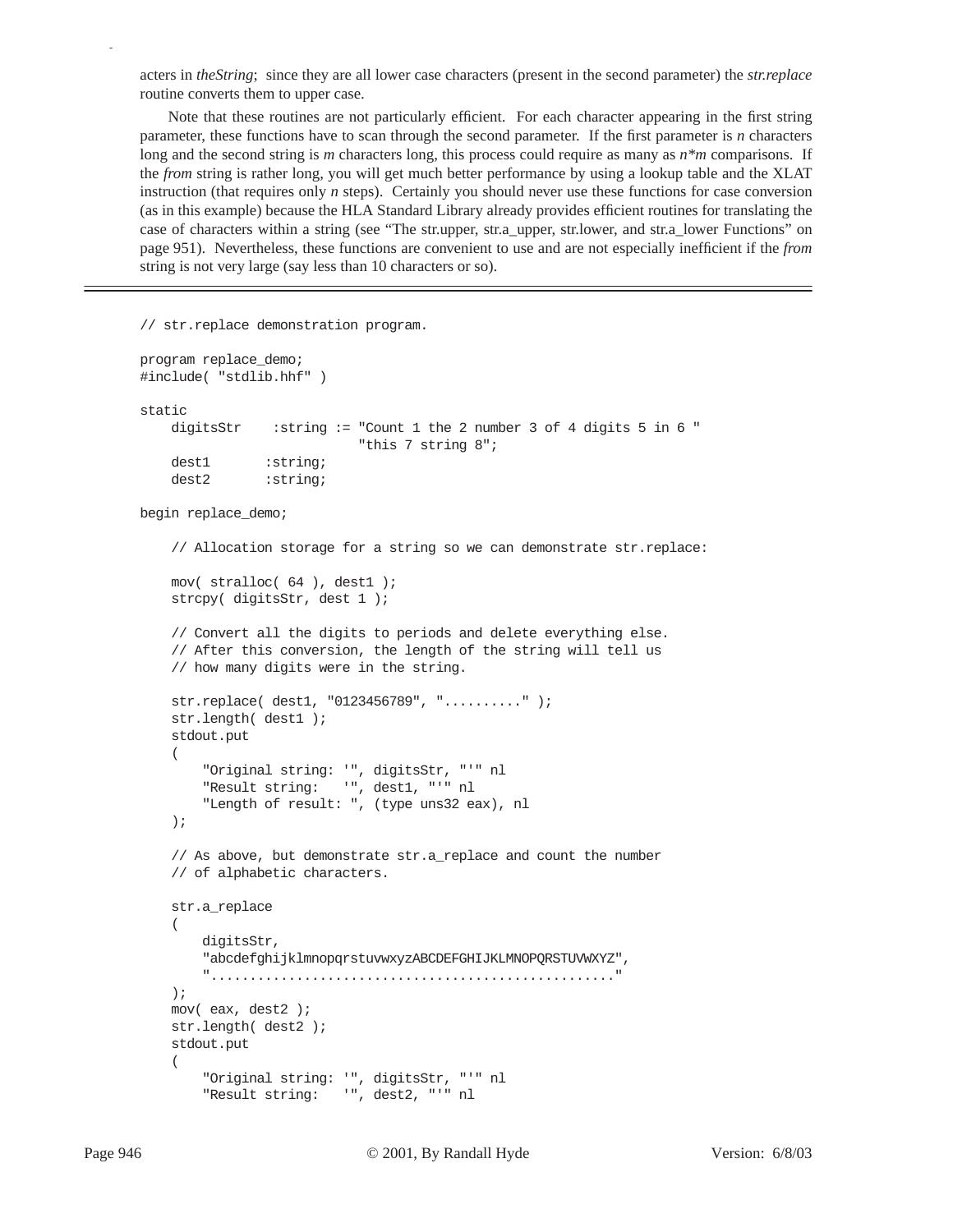```
 "Length of result: ", (type uns32 eax), nl
     );
     strfree( dest2 );
end replace_demo;
```
Program 1.13 Example that Uses the str.replace and str.a\_replace Routines

## **1.3.14 The str.setstr and str.a\_setstr Functions**

```
procedure str.setstr( fill:char; dest:string; count:dword );
procedure str.a_setstr( fill:char; count:dword ); returns( "eax" );
```
The *str.set* and *str.a\_set* functions create a new character string whose length the *count* parameter specifies. These routines fill the string with *count* copies of the *fill* character. The *str.set* routine fills the *dest* string with the characters; the *dest* string's *MaxStrLen* value must be greater than or equal to *count* or *str.setstr* will raise a string overflow exception. The *str.a\_strset* function allocates sufficient storage for a new string on the heap and initializes this string with the specified number of characters; *str.a\_strset* returns a pointer to this new string in the EAX register. As usual, you should call *strfree* to deallocate the string *str.a\_setstr* creates when you are done with the string.

These functions are especially useful for creating "padding" strings when formatting data for output. If you have some code that translates some data object's representation to a string for output, you can use str.setstr (or str.a\_setstr) along with string concatenation to adjust the output string to some minimum width. The example below demonstrates how you could do this:

// str.setstr demonstration program.

```
program setstr_demo;
#include( "stdlib.hhf" )
static
     topBottom :str.strvar(40);
     leftRight :string;
begin setstr_demo;
     // We are going to use topBottom and leftRight to draw a
     // 30x20 box on the display. Begin by initializing these
     // strings using str.setstr.
     str.setstr( topBottom, '*', 30 );
     str.a_setstr( ' ', 28 );
     mov( eax, leftRight );
     // Okay, draw the box using the strings we've created:
     stdout.put( topBottom, nl );
    for(mov( 18, ecx); ex > 0; dec( ecx)) do
         stdout.put( '*', leftRight, '*', nl );
     endfor;
     stdout.put( topBottom, nl );
```
gy a gyar a gyar a gyar a gyar a gyar a gyar a gyar a gyar a gyar a gyar a gyar a gyar a gyar a gyar a gyar a<br>Saol a gyar a gyar a gyar a gyar a gyar a gyar a gyar a gyar a gyar a gyar a gyar a gyar a gyar a gyar a gyar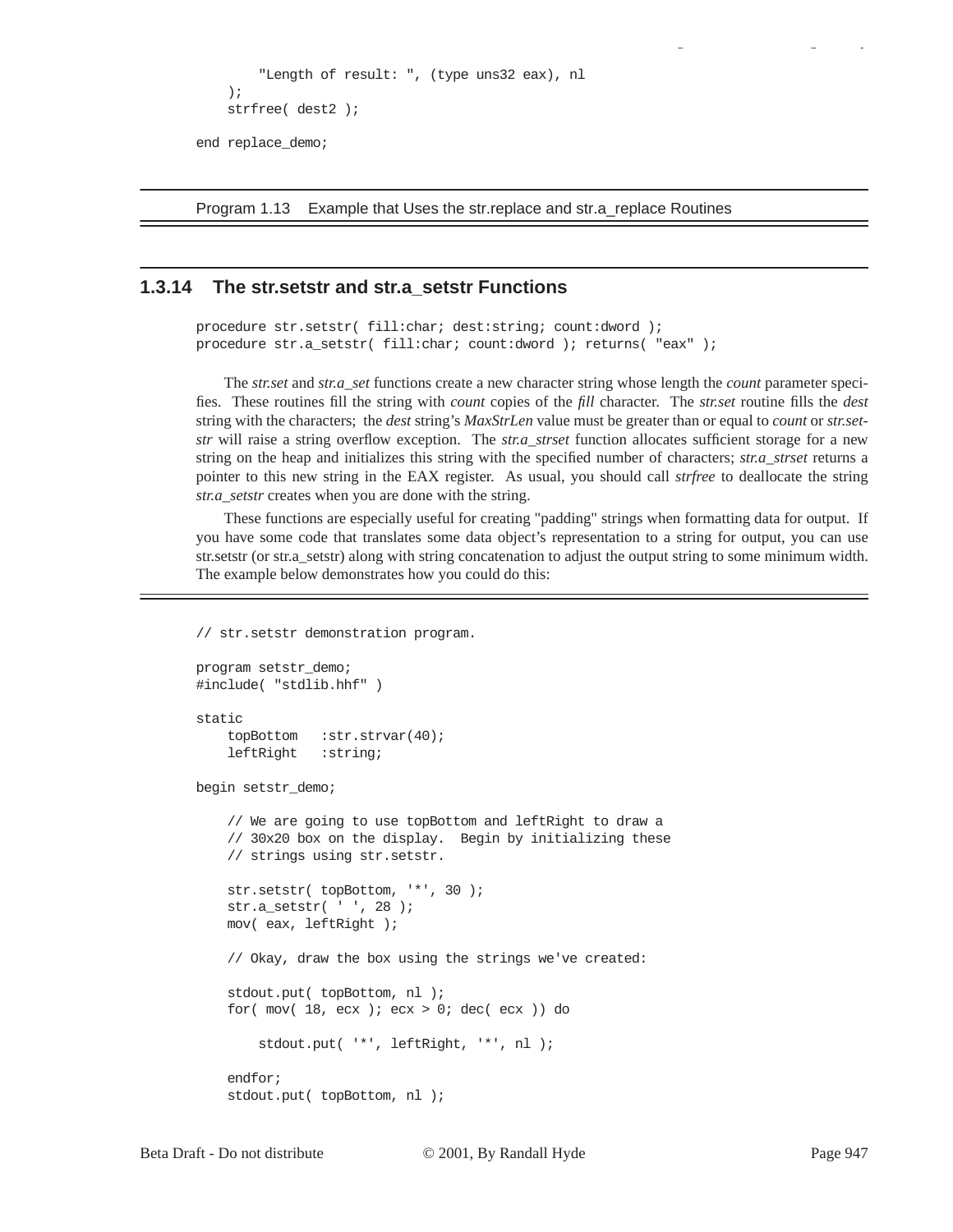// Okay, free up the storage we allocated via str.a\_setstr above.

```
 strfree( leftRight );
```
end setstr demo;

p

Program 1.14 Using str.strset and str.a\_strset to Format Output Strings

## **1.3.15 The str.index/str.index2 and str.rindex/str.rindex2 Functions**

```
procedure str.index( source: string; searchStr: string ); returns( "eax" );
procedure str.rindex( source: string; searchStr: string ); returns( "eax" );
procedure str.index2( source:string; offs:uns32; searchStr:string ); 
   returns( "eax" );
procedure str.rindex2( source:string; offs:uns32; searchStr:string ); 
   returns( "eax" );
```
The *str.index* and *str.rindex* search for an occurrence of one string (*searchStr*) within another string (*source*). They return a zero-based index of the position of the *searchStr* within the source string in the EAX register. The term "position" means the index of the first character in source that matches the first character of *searchStr* once these routines locate *searchStr* within *source*. If these routines cannot find the *searchStr* within the *source* string, they return -1 (\$FFFF\_FFFF) in the EAX register.

Note that if the length of the *searchStr* is greater than the length of the *source* string these functions will always return -1. If the lengths of the two strings are equal, this function returns zero if the two strings are equal, it returns -1 otherwise.

The *str.index* function returns the index of the first occurrence of *searchStr* within *source*. If multiple occurrences exist, this function ignores all but the first occurrence. The *str.rindex* (*reverse* index) locates the last occurrence of the *searchStr* in *source* (that is, this function searches for the *searchStr* in the backwards direction starting at the end of the string).

These functions use a "brute-force" algorithm that is fine for short source strings but is inefficient for really large *source* and *searchStr* combinations. For most strings (where the source string is less than 100-200 characters) using *str.index* and *str.rindex* is probably okay; however, if you want to search through strings that are thousands of characters long, there are better algorithms available (Boyer-Moore string matching comes to mind). For short strings, the overhead of these fancier algorithms diminishes their effectiveness, so don't be afraid to use *str.index* and *str.rindex* on short strings.

The *str.index2* and *str.rindex2* work much like str.index and str.rindex except they let specify a starting position in the source string where these function begin searching for the second string. If these functions find the search string within the source string, they return the index from the beginning of the source string (not from the *offs* value) to the location of the substring they locate.

You should not use these functions to search for individual characters within the *source* string. The next section describes a more efficient solution for searching for single characters within a string.

```
// str.index/str.rindex demonstration program.
program strindex_demo;
#include( "stdlib.hhf" )
static
     source :string := "the world says ""hello there"" slowly";
```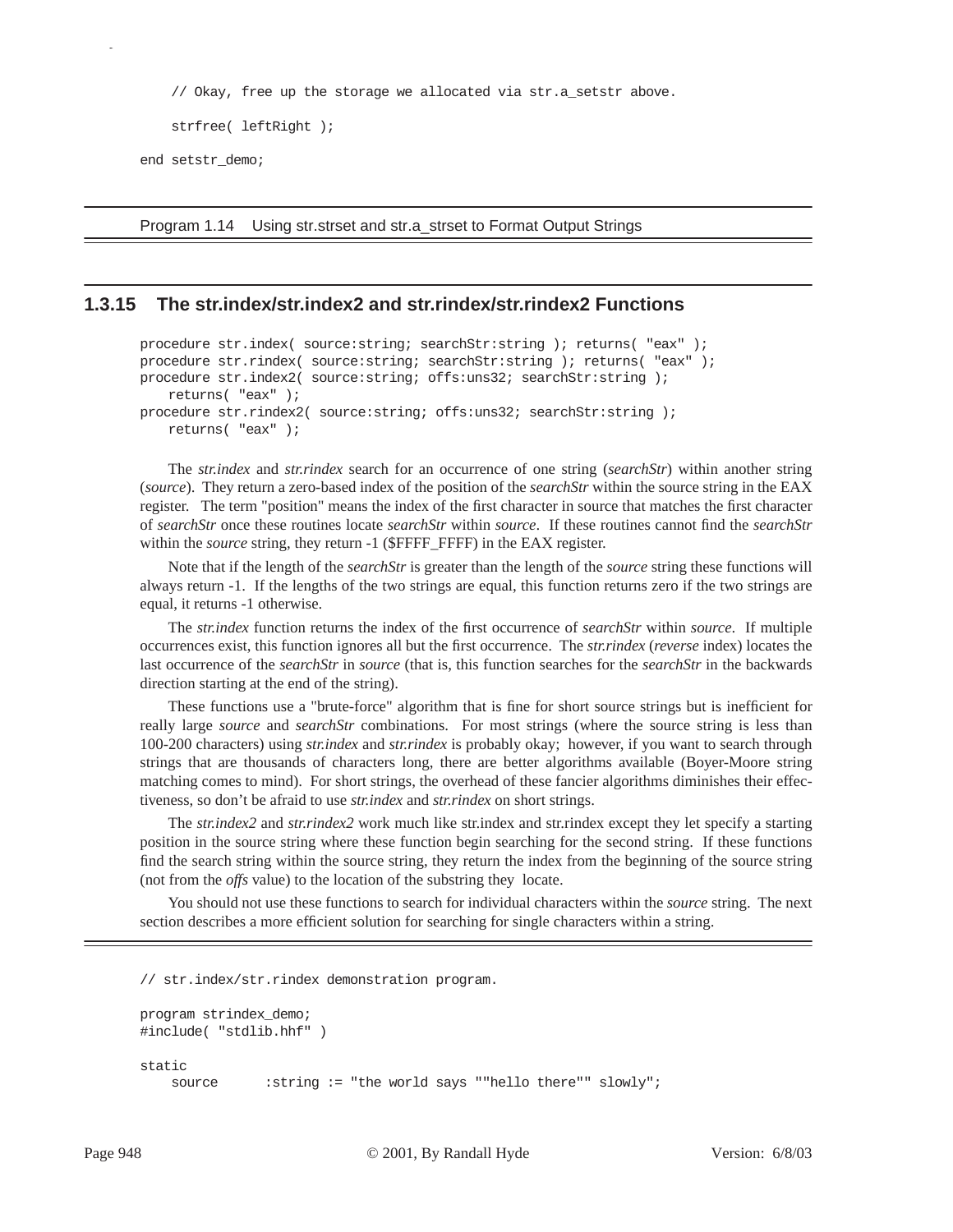```
begin strindex_demo;
     stdout.put( "Original string: '", source, "'" nl );
     // Output the character position underneath each character
     // so the user can easily see what's happening:
    \qquad \qquad \text{stdout.put(} \quad " \qquad \qquad " \quad \text{)}; mov( 0, dl );
     for( mov( 0, ecx ); ecx < str.length( source ); inc( ecx )) do
         stdout.put( (type uns8 dl ) );
         inc( dl );
         if( dl > 9 ) then
             mov( 0, dl );
         endif;
     endfor;
    stdout.put( nl " \qquad " );
     mov( 0, dl );
     mov( 0, dh );
     for( mov( 0, ecx ); ecx < str.length( source ); inc( ecx )) do
         inc( dl );
        if(dl > 9) then
              inc( dh );
             stdout.put( (type uns8 dh));
             mov( 0, dl );
         endif;
     endfor;
     stdout.put( nl nl );
     // Use str.index and str.rindex to locate the substring "the" within
     // the source string:
     str.index( source, "the" );
     mov( eax, ecx );
    str.rindex( source, "the" );
     stdout.put
    \left( "First location of ""the"" within """, 
         source, 
         """ is ", 
         (type uns32 ecx),
         nl
         "Last location of ""the"" within """,
         source,
        " " " " i s " (type uns32 eax),
         nl
     );
```
end strindex\_demo;

gy a gyar a gyar a gyar a gyar a gyar a gyar a gyar a gyar a gyar a gyar a gyar a gyar a gyar a gyar a gyar a<br>Saol a gyar a gyar a gyar a gyar a gyar a gyar a gyar a gyar a gyar a gyar a gyar a gyar a gyar a gyar a gyar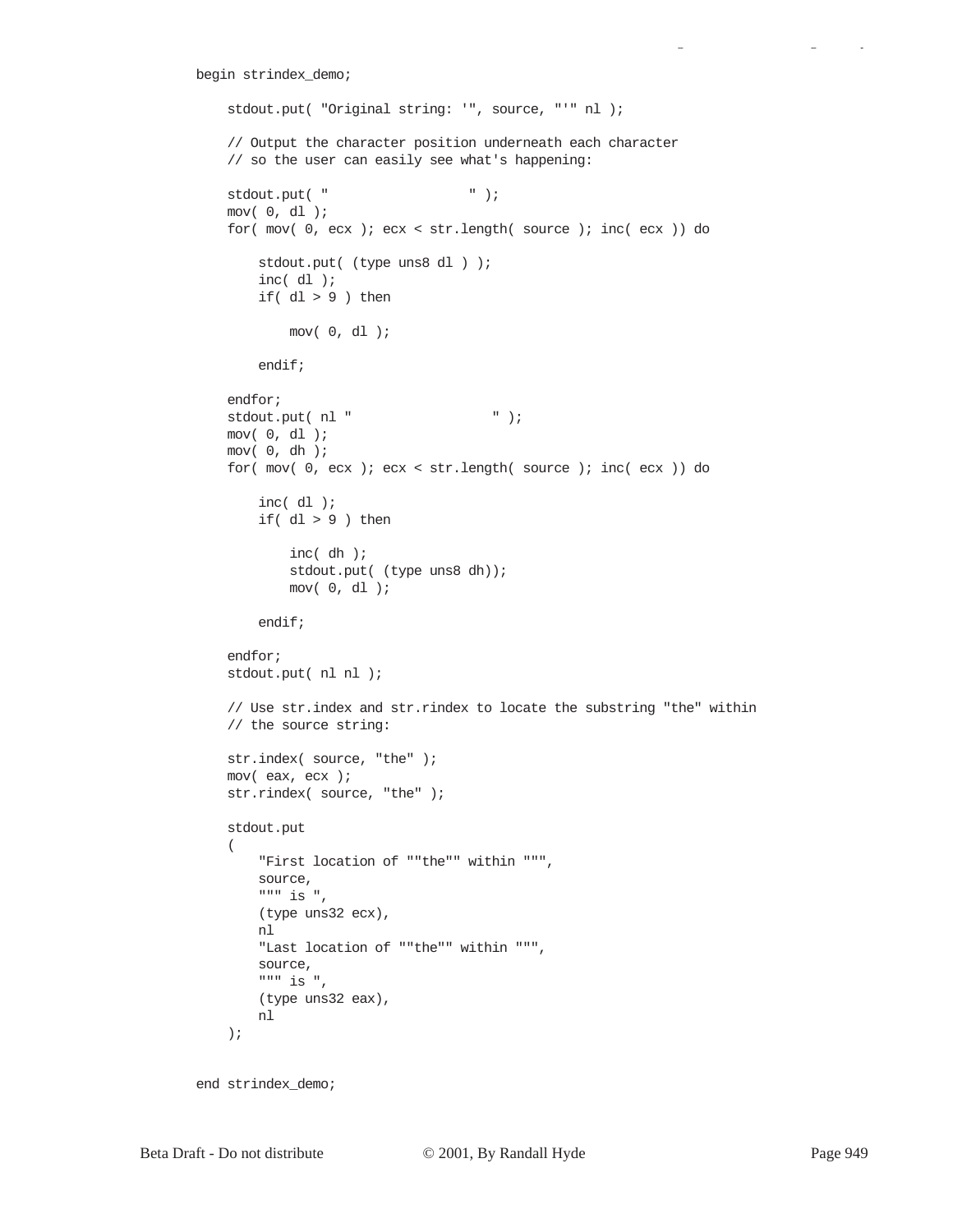Program 1.15 Using the str.index and str.rindex Functions

## **1.3.16 The str.chpos/str.chpos2 and str.rchpos/str.rchpos2 Functions**

```
procedure str.chpos( source:string; searchFor:char ); returns( "eax" );
procedure str.rchpos( source:string; searchFor:char ); returns( "eax" );
procedure str.chpos2( source:string; offs:uns32; searchFor:char ); 
   returns( "eax" );
procedure str.rchpos2( source:string; offs:uns32; searchFor:char ); 
   returns( "eax" );
```
These two functions are very similar to the *str.index* and *str.rindex* functions of the previous section. The difference is that these routines search for a single character (*searchFor*) within the *source* string rather than a sequence of characters. These functions return the zero-based index of the *searchFor* character within the *source* string, assuming that the character is present within the string. These functions return -1 in EAX if the character is not present in the string.

The *str.chpos* function searches for the first occurrence of the *searchFor* character within the *source* string. It ignores any additional matching characters after the first occurrence it locates. The *str.rchpos* function locates that last occurrence of *searchFor* within *source* (that is, *str.rchpos* searches backwards through the *source* string for the *searchFor* character). The *str.rchpos* function ignores any earlier characters once it locates the last occurrence of the character within the string.

The *str.chpos2* and *str.rchpos2* procedures work in an identical manner to *str.chpos* and *str.rchpos* except that they let you specify a starting index in the source string. Note that these procedures return an index from the first character in the string rather than from the starting position in the string.

// str.chpos/str.rchpos demonstration program.

```
program strchpos_demo;
#include( "stdlib.hhf" )
static
   source :string := "the world says ""hello there"" slowly";
begin strchpos_demo;
    stdout.put( "Original string: '", source, "'" nl );
     // Output the character position underneath each character
    // so the user can easily see what's happening:
    stdout.put( " " );
    mov( 0, dl );
     for( mov( 0, ecx ); ecx < str.length( source ); inc( ecx )) do
        stdout.put( (type uns8 dl ) );
        inc( dl );
        if( dl > 9 ) then
            mov( 0, dl );
        endif;
     endfor;
   stdout.put( nl " \qquad " );
```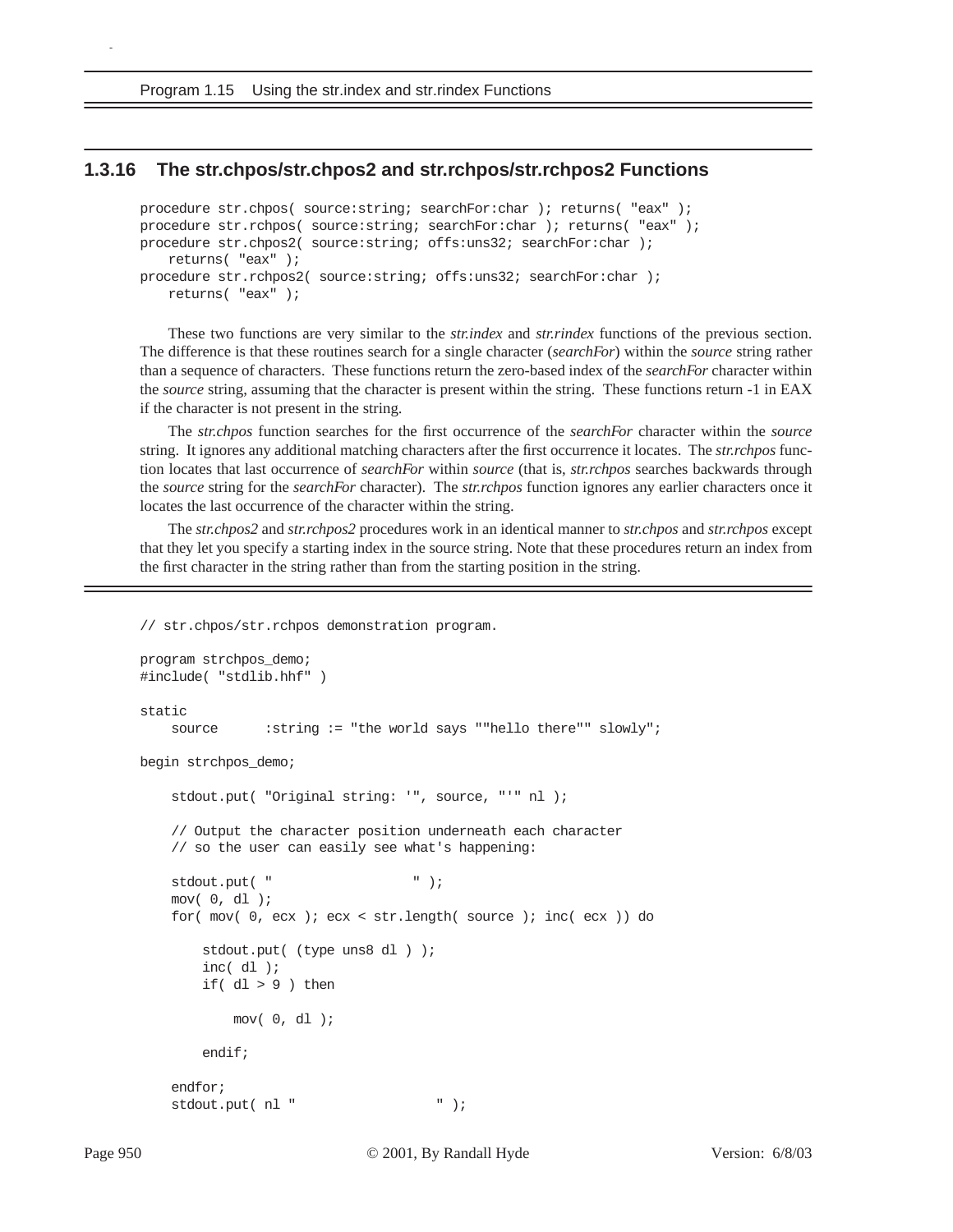```
 mov( 0, dl );
 mov( 0, dh );
 for( mov( 0, ecx ); ecx < str.length( source ); inc( ecx )) do
     inc( dl );
    if(dl > 9) then
         inc( dh );
        stdout.put( (type uns8 dh));
         mov( 0, dl );
     endif;
 endfor;
 stdout.put( nl nl );
 // Use str.chpos and str.rchpos to locate the last space within
 // the source string:
str.chpos(source, ' ' );
 mov( eax, ecx );
str.rchpos(source, ' ' );
 stdout.put
 (
     "First space within """, 
     source, 
     """ is at position ", 
     (type uns32 ecx),
     nl
     "Last space within """,
     source,
     """ is at position ",
     (type uns32 eax),
     nl
 );
```
end strchpos\_demo;

Program 1.16 Using the str.chpos and str.rchpos Functions

#### **1.3.17 The str.upper, str.a\_upper, str.lower, and str.a\_lower Functions**

```
procedure str.lower( dest:string );
procedure str.upper( dest:string );
procedure str.a_lower( src:string ); returns( "eax" );
procedure str.a_upper( src:string ); returns( "eax" );
```
These functions translate alphabetic characters in their parameter strings to upper case (*str.upper* and *str.a\_upper*) or to lower case (*str.lower* and *str.a\_lower*). The *str.lower* and *str.upper* functions translate the characters directly in the *dest* string parameter. The *str.a\_lower* and *str.a\_upper* functions copy the *src* string and translate the data while copying it; they return a pointer to the new string in EAX. As with all *str.a\_xxxx* routines, you should free the storage by calling *strfree* when you are done with the strings that *str.a\_lower* and *str.a\_upper* create.

gy a gyar a gyar a gyar a gyar a gyar a gyar a gyar a gyar a gyar a gyar a gyar a gyar a gyar a gyar a gyar a<br>Saol a gyar a gyar a gyar a gyar a gyar a gyar a gyar a gyar a gyar a gyar a gyar a gyar a gyar a gyar a gyar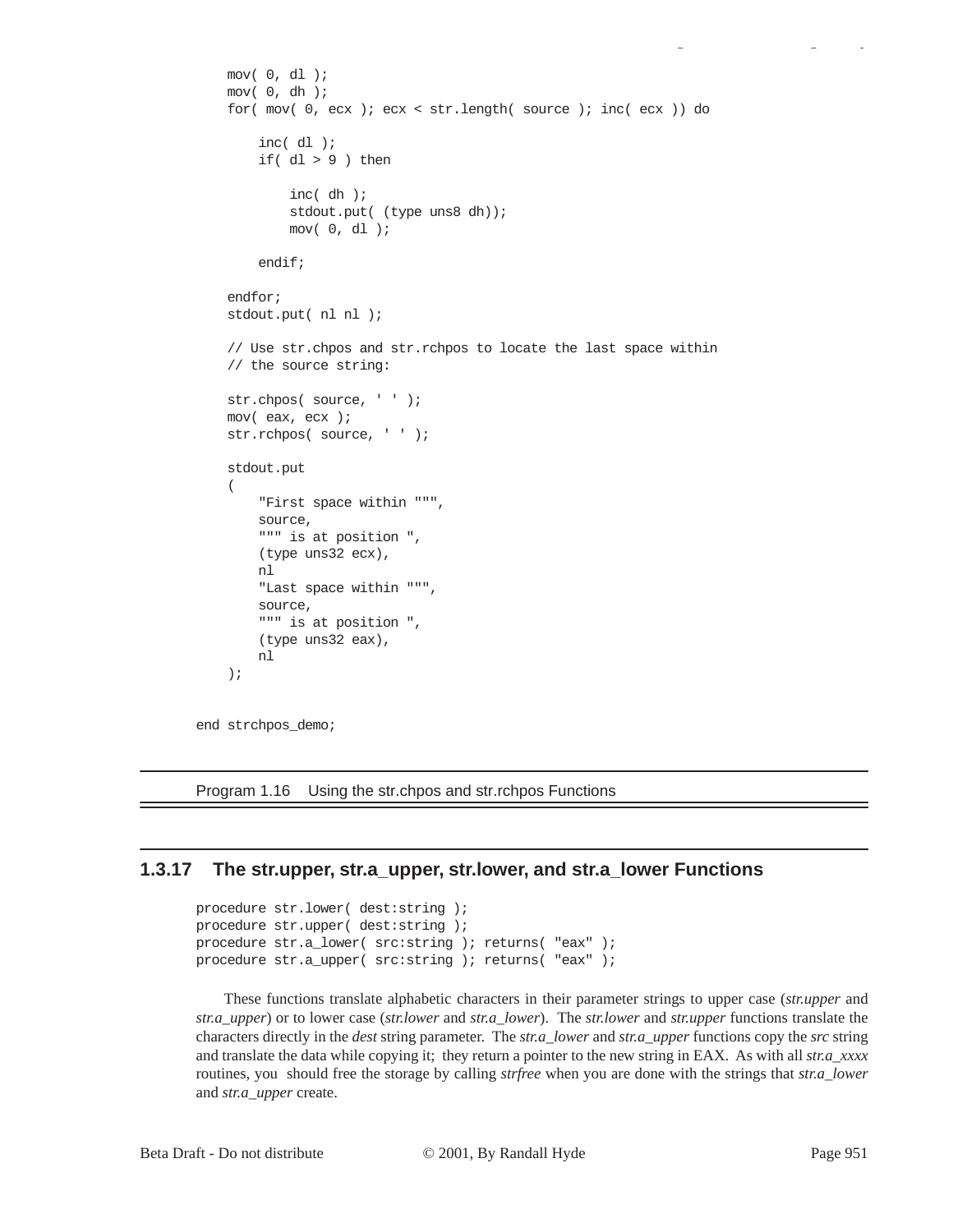```
// String comparisons demonstration program.
```
program struplow\_demo;

```
#include( "stdlib.hhf" )
static
   str1 :string := "abcdefg";
    str2 : string := "hijklmn";
   str3 :string := "AbCdEfG";
    l_result1 :str.strvar(16);
     l_result2 :str.strvar(16);
     l_result3 :str.strvar(16);
   u_result1 :str.strvar(16);
    u_result2 :str.strvar(16);
    u_result3 :str.strvar(16);
     la_result1 :string;
     la_result2 :string;
     la_result3 :string;
    ua_result1 :string;
     ua_result2 :string;
     ua_result3 :string; 
begin struplow_demo;
     // Use the str.lower and str.upper functions
     // to convert str1...str3 to all lower and
     // all upper case:
    str.lower( str1, l_result1 );
   str.lower( str2, l_result2 );
   str.lower( str3, l_result3 );
    str.upper( str1, u_result1 );
    str.upper( str2, u_result2 );
    str.upper( str3, u_result3 );
     // Use the str.a_lower and str.a_upper functions
     // to convert str1..str3 to all lower and all upper
     // case, while allocating storage for the results.
    mov( str.a_lower( str1 ), la_result1 );
    mov( str.a_lower( str2 ), la_result2 );
    mov( str.a_lower( str3 ), la_result3 );
    mov( str.a_upper( str1 ), ua_result1 );
    mov( str.a_upper( str2 ), ua_result2 );
    mov( str.a_upper( str3 ), ua_result3 );
     // Compare and displays the strings we've processed.
     // Compare each combination of original x (l_result,
     // la_result, u_result, ua_result) and display the
     // result. Also do a case insensitive comparison
     // between the original string and l_result/u_result
     // so the user can see the difference.
```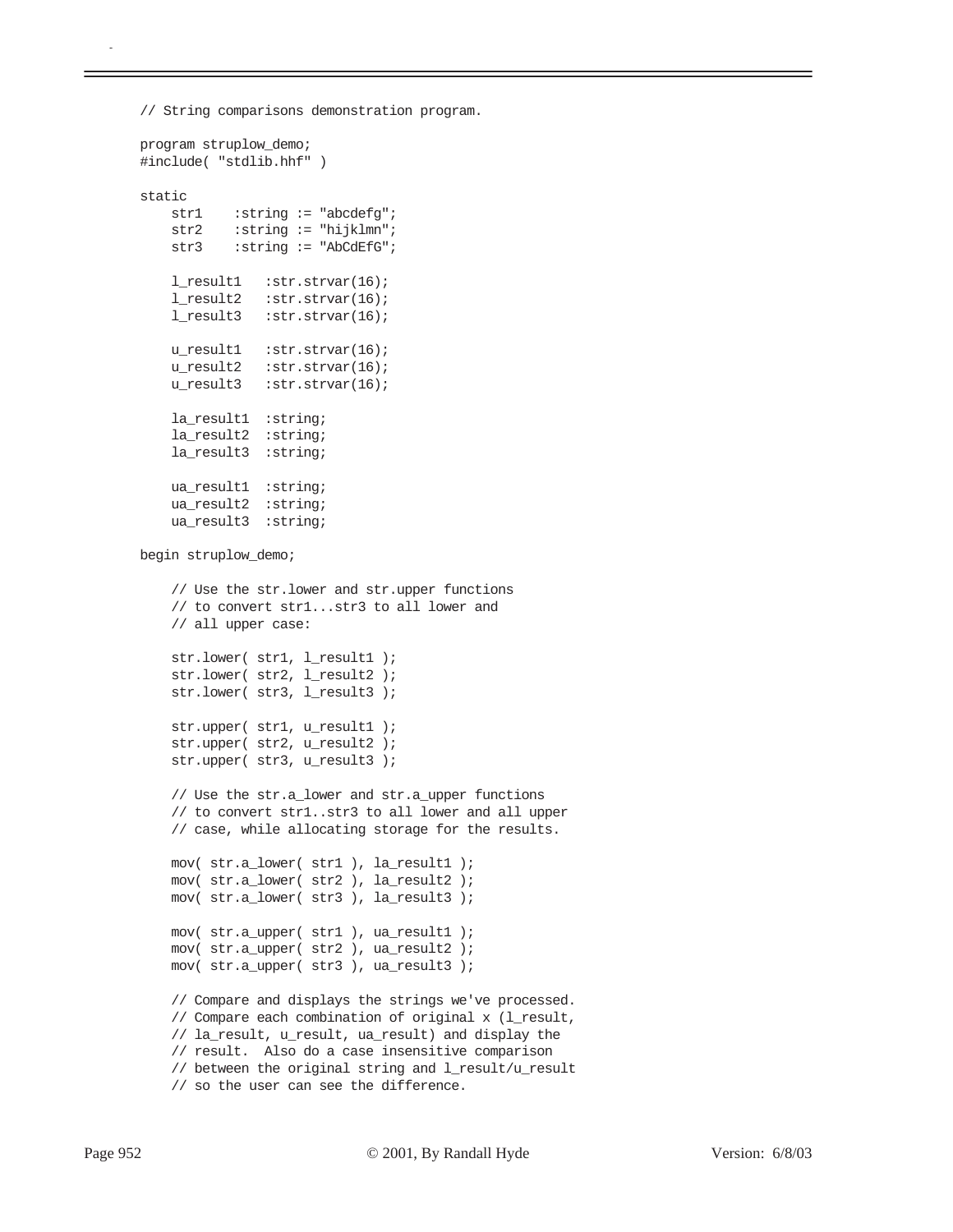```
 // str1:
   \texttt{stdout.put( "str1:} \qquad \qquad \texttt{''}, \texttt{str1}, \texttt{''''} \texttt{nl} \texttt{)}; stdout.put( "l_result1: '", l_result1, "'" nl );
    stdout.put( "la_result1: '", la_result1, "'" nl );
   stdout.put( "u_result1: '", u_result1, "'" nl );
    stdout.put( "ua_result1: '", ua_result1, "'" nl );
    str.eq( str1, l_result1 );
    stdout.put( "str1 == l_result1 is (", (type boolean al), "'" nl );
    str.eq( str1, la_result1 );
    stdout.put( "str1 == la_result1 is (", (type boolean al), "'" nl );
    str.eq( str1, u_result1 );
    stdout.put( "str1 == u_result1 is (", (type boolean al), "'" nl );
    str.eq( str1, ua_result1 );
    stdout.put( "str1 == ua_result1 is (", (type boolean al), "'" nl );
    str.ieq( str1, u_result1 );
    stdout.put
     ( 
         "case insensitive str1 == u_result1 is (", 
         (type boolean al), 
        "'" 
         nl 
     );
     str.ieq( str1, l_result1 );
    stdout.put
    \left("case insensitive str1 == l_result1 is (",
         (type boolean al), 
 "'" 
        nl 
     );
     // str2:
   stdout.put( "str2: '", str2, "'" nl );
   stdout.put( "l_result2: '", l_result2, "'" nl );
    stdout.put( "la_result2: '", la_result2, "'" nl );
    stdout.put( "u_result2: '", u_result2, "'" nl );
    stdout.put( "ua_result2: '", ua_result2, "'" nl );
    str.eq( str2, l_result2 );
   stdout.put( "str2 == 1 result2 is (", (type boolean al), "'" nl );
    str.eq( str2, la_result2 );
    stdout.put( "str2 == la_result2 is (", (type boolean al), "'" nl );
    str.eq( str2, u_result2 );
    stdout.put( "str2 == u_result2 is (", (type boolean al), "'" nl );
   str.eq( str2, ua_result2 );
   stdout.put( "str2 == ua\_result2 is (", (type boolean al), "'" nl);
    str.ieq( str2, u_result2 );
     stdout.put
     ( 
        "case insensitive str2 == u result2 is (",
         (type boolean al),
```
gy a gyar a gyar a gyar a gyar a gyar a gyar a gyar a gyar a gyar a gyar a gyar a gyar a gyar a gyar a gyar a<br>Saol a gyar a gyar a gyar a gyar a gyar a gyar a gyar a gyar a gyar a gyar a gyar a gyar a gyar a gyar a gyar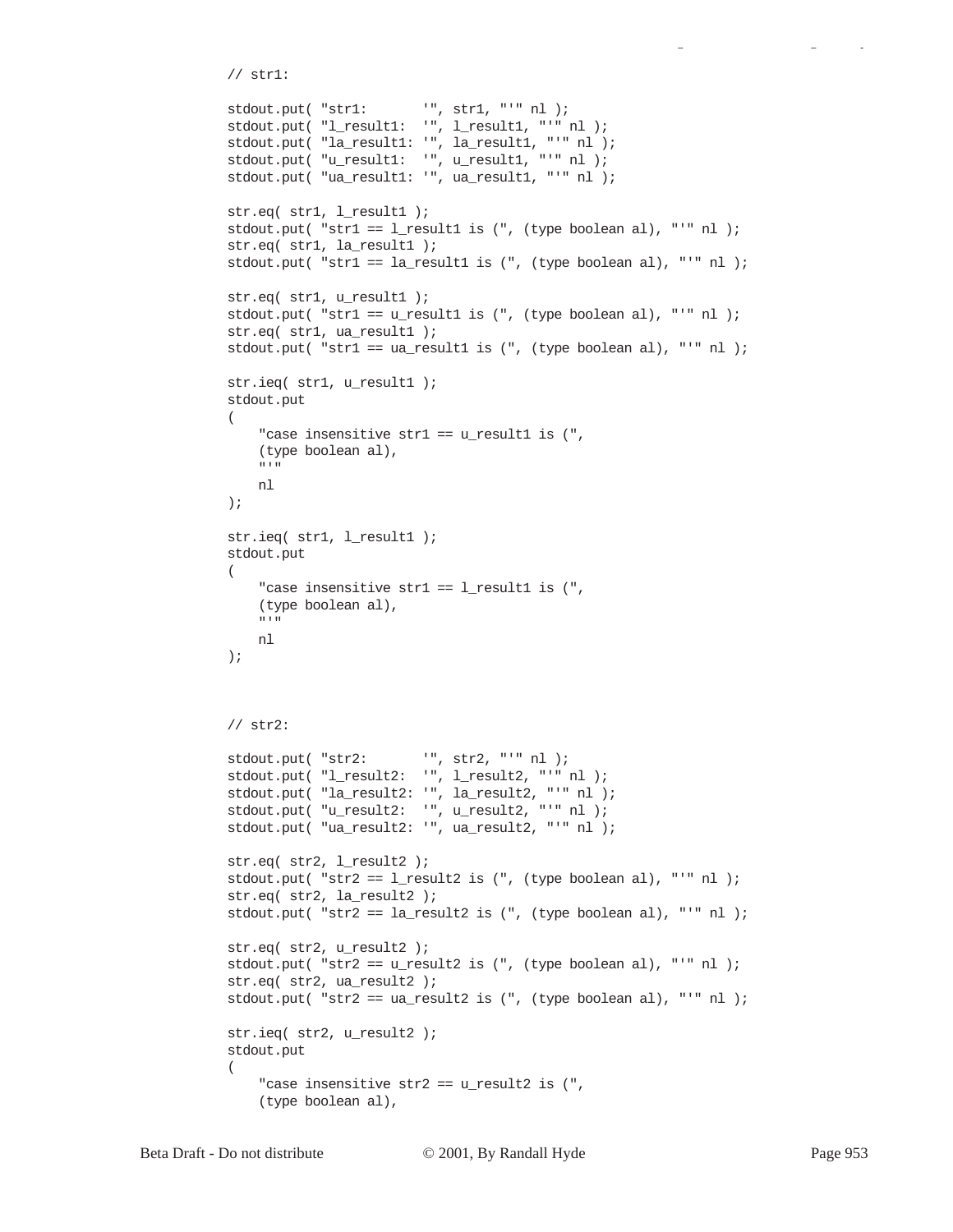```
\cdots nl 
 );
 str.ieq( str2, l_result2 );
 stdout.put
 ( 
    "case insensitive str2 == l_result2 is (",
     (type boolean al), 
    \cdots nl 
 );
 // str3:
stdout.put( "str3: '", str3, "'" nl );
 stdout.put( "l_result3: '", l_result3, "'" nl );
 stdout.put( "la_result3: '", la_result3, "'" nl );
 stdout.put( "u_result3: '", u_result3, "'" nl );
 stdout.put( "ua_result3: '", ua_result3, "'" nl );
 str.eq( str3, l_result3 );
stdout.put( "str3 == l_result3 is (", (type boolean al), "'" nl );
 str.eq( str3, la_result3 );
 stdout.put( "str3 == la_result3 is (", (type boolean al), "'" nl );
 str.eq( str3, u_result3 );
 stdout.put( "str3 == u_result3 is (", (type boolean al), "'" nl );
 str.eq( str3, ua_result3 );
stdout.put( "str3 == ua\_result3 is (", (type boolean al), "'" nl);
 str.ieq( str3, u_result3 );
 stdout.put
 ( 
    "case insensitive str3 == u result3 is (",
     (type boolean al), 
    \mathbf{u} \rightarrow \mathbf{u} nl 
 );
 str.ieq( str3, l_result3 );
 stdout.put
 ( 
    "case insensitive str3 == l_result3 is (",
     (type boolean al), 
     "'" 
     nl 
 );
 // Free the storage associated with the calls to
 // str.a_upper and str.a_lower:
 strfree( la_result1 );
 strfree( la_result2 );
 strfree( la_result3 );
strfree( ua result1 );
 strfree( ua_result2 );
```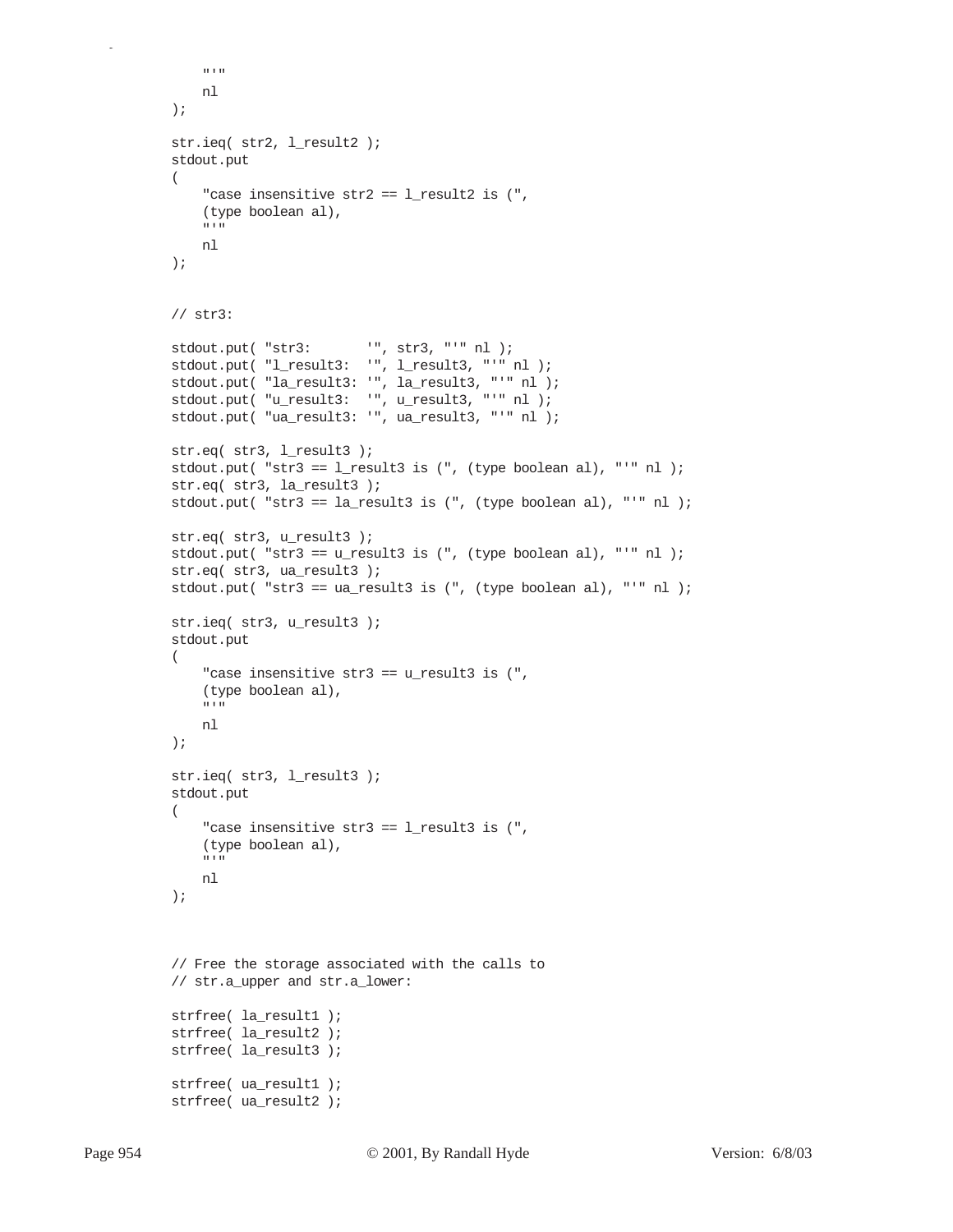end struplow\_demo;

Program 1.17 The str.lower, str.upper, str.a\_lower, and str.a\_upper Functions

## **1.3.18 The str.delspace and str.a\_delspace Functions**

```
procedure str.delspace( dest:string );
procedure str.a_delspace( src:string ); returns( "eax" );
```
These two procedures delete leading spaces from a string. The *str.delspace* routine directly deletes the characters from the *dest* string parameter. It does this by shifting all the characters past the first run of spaces over the top of the leading spaces (and adjusting the string's length as appropriate). The *str.a\_delspace* function makes a copy of the *src* string and then deletes the leading spaces from this copy in a similar fashion. the *str.a\_delspace* function returns a pointer to the new string in EAX; you must free this storage by calling *strfree* when you are done using it.

These functions are quite useful for removing leading blanks from user input when you need to compare the user input against some string or against some set of strings. By removing leading blanks, the comparison is easier because you don't have to worry about the user accidentally hitting the space bar at the beginning of their string and not realizing the input string won't match some string without the leading spaces.

Beta Draft - Do not distribute  $\degree$   $\degree$  2001, By Randall Hyde Page 955 // str.delspace demonstration program. program delspace\_demo; #include( "stdlib.hhf" ) static inputStr : string; destStr : string; begin delspace\_demo; // Read the input string from the user: stdout.put( "Enter a string: " ); stdin.a\_gets(); mov( eax, inputStr ); // Delete any leading spaces from the string: str.delspace( inputStr ); if( str.ieq( inputStr, "Hello" )) then stdout.put( "You entered ""Hello""" nl ); else stdout.put( "You did not enter ""Hello""" nl ); endif; // Free the storage allocated via stdin.a\_gets():

gy a gyar a gyar a gyar a gyar a gyar a gyar a gyar a gyar a gyar a gyar a gyar a gyar a gyar a gyar a gyar a<br>Saol a gyar a gyar a gyar a gyar a gyar a gyar a gyar a gyar a gyar a gyar a gyar a gyar a gyar a gyar a gyar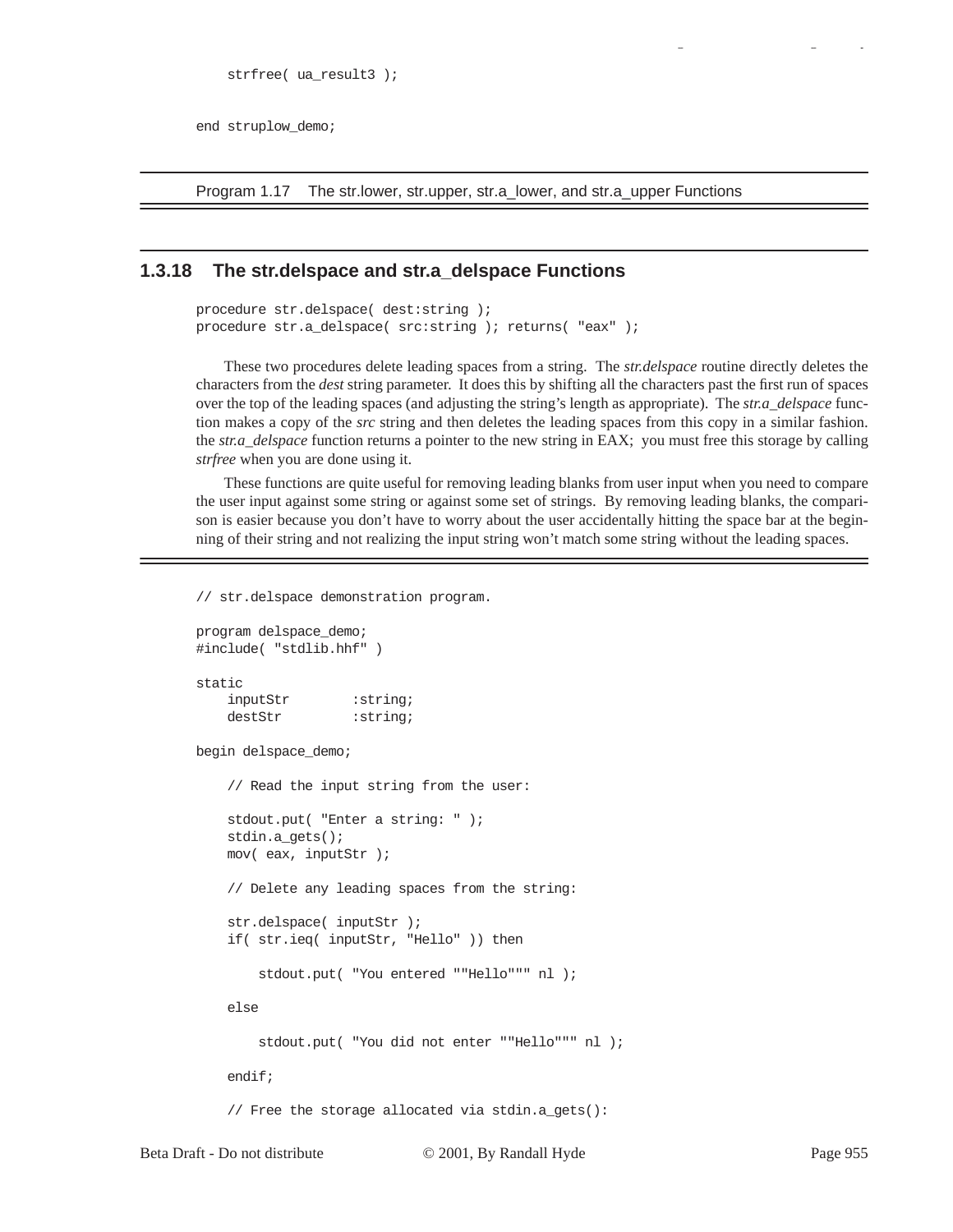```
 strfree( inputStr );
 // Repeat the above to demonstrate str.a_delspace:
 stdout.put( "Enter a string: " );
 stdin.a_gets();
 mov( eax, inputStr );
 // Delete any leading spaces from the string:
str.a delspace( inputStr );
 mov( eax, destStr );
 if( str.ieq( destStr, "There" )) then
     stdout.put( "You entered ""There""" nl );
 else
     stdout.put( "You did not enter ""There""" nl );
 endif;
 // Free the storage allocated via stdin.a_gets() and
 // inputStr:
 strfree( inputStr );
 strfree( destStr );
```
end delspace\_demo;

p

Program 1.18 Demonstration of the str.delspace and str.a\_delspace Functions

## **1.3.19 The str.trim and str.a\_trim Functions**

```
procedure str.trim( dest:string );
procedure str.a_trim( src:string ); returns( "eax" );
```
The *str.trim* and *str.a\_trim* functions are very similar to the *str.delspace* and *str.a\_delspace* functions. These functions delete spaces at the beginning and end of the string rather than just at the beginning of the string. As you've come to expect, the *str.trim* function deletes the characters directly from parameter string while the *str.a\_trim* routine allocates storage for a new string and trims the spaces from the copy (returning a pointer to this string in EAX; don't forget to deallocate this storage when you are done with it).

// str.trim demonstration program.

```
program trim_demo;
#include( "stdlib.hhf" )
static
   inputStr : string;
```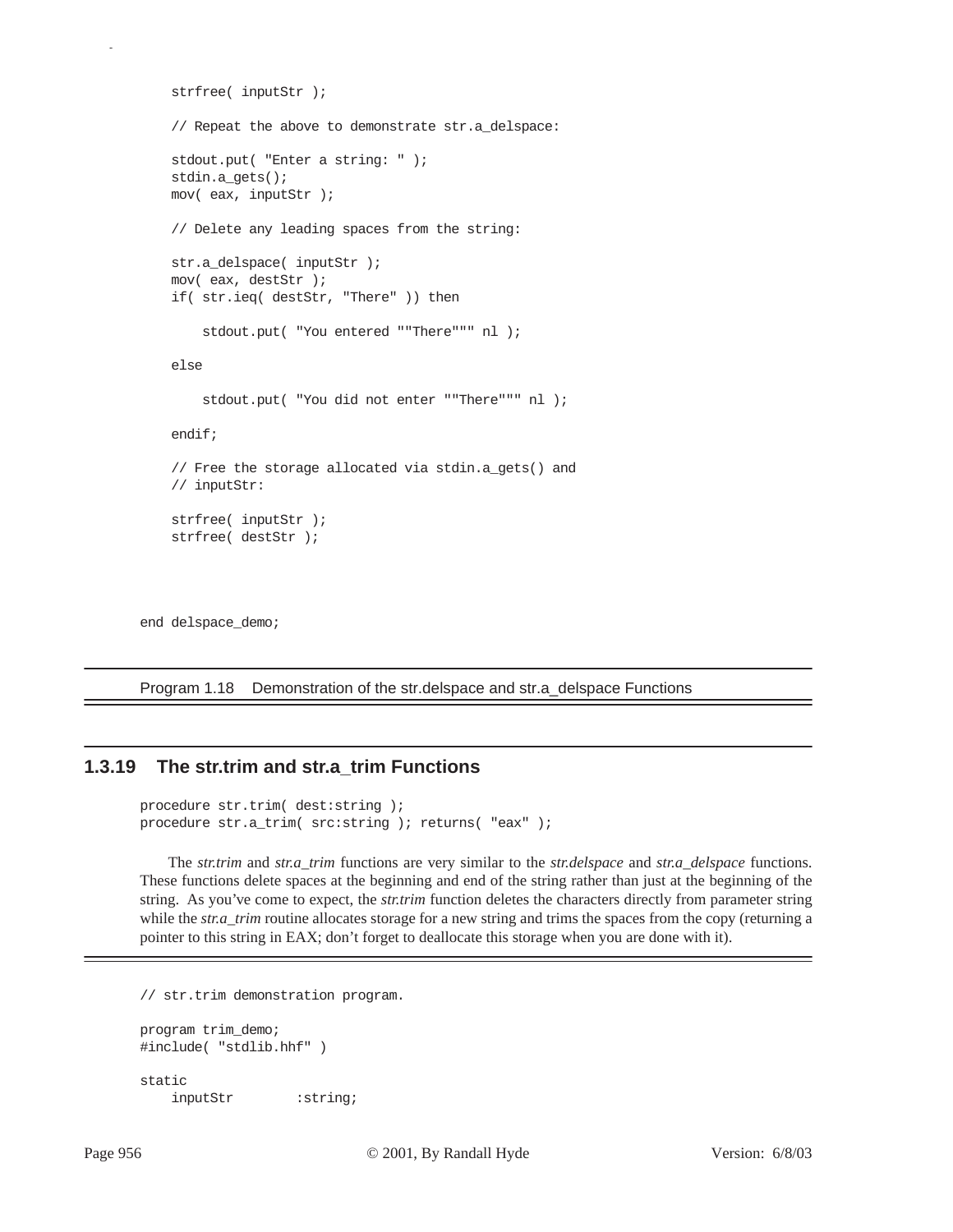```
destStr : string;
begin trim_demo;
     // Read the input string from the user:
     stdout.put( "Enter a string: " );
     stdin.a_gets();
     mov( eax, inputStr );
     // Delete any leading and trailing spaces from the string:
     str.trim( inputStr );
     if( str.ieq( inputStr, "Hello" )) then
         stdout.put( "You entered ""Hello""" nl );
     else
         stdout.put( "You did not enter ""Hello""" nl );
     endif;
     // Free the storage allocated via stdin.a_gets():
     strfree( inputStr );
     // Repeat the above to demonstrate str.a_trim:
     stdout.put( "Enter a string: " );
     stdin.a_gets();
     mov( eax, inputStr );
     // Delete any leading spaces from the string:
     str.a_trim( inputStr );
     mov( eax, destStr );
     if( str.ieq( destStr, "There" )) then
         stdout.put( "You entered ""There""" nl );
     else
         stdout.put( "You did not enter ""There""" nl );
     endif;
     // Free the storage allocated via stdin.a_gets() and
     // inputStr:
     strfree( inputStr );
     strfree( destStr );
```
end trim\_demo;

gy a gyar a gyar a gyar a gyar a gyar a gyar a gyar a gyar a gyar a gyar a gyar a gyar a gyar a gyar a gyar a<br>Saol a gyar a gyar a gyar a gyar a gyar a gyar a gyar a gyar a gyar a gyar a gyar a gyar a gyar a gyar a gyar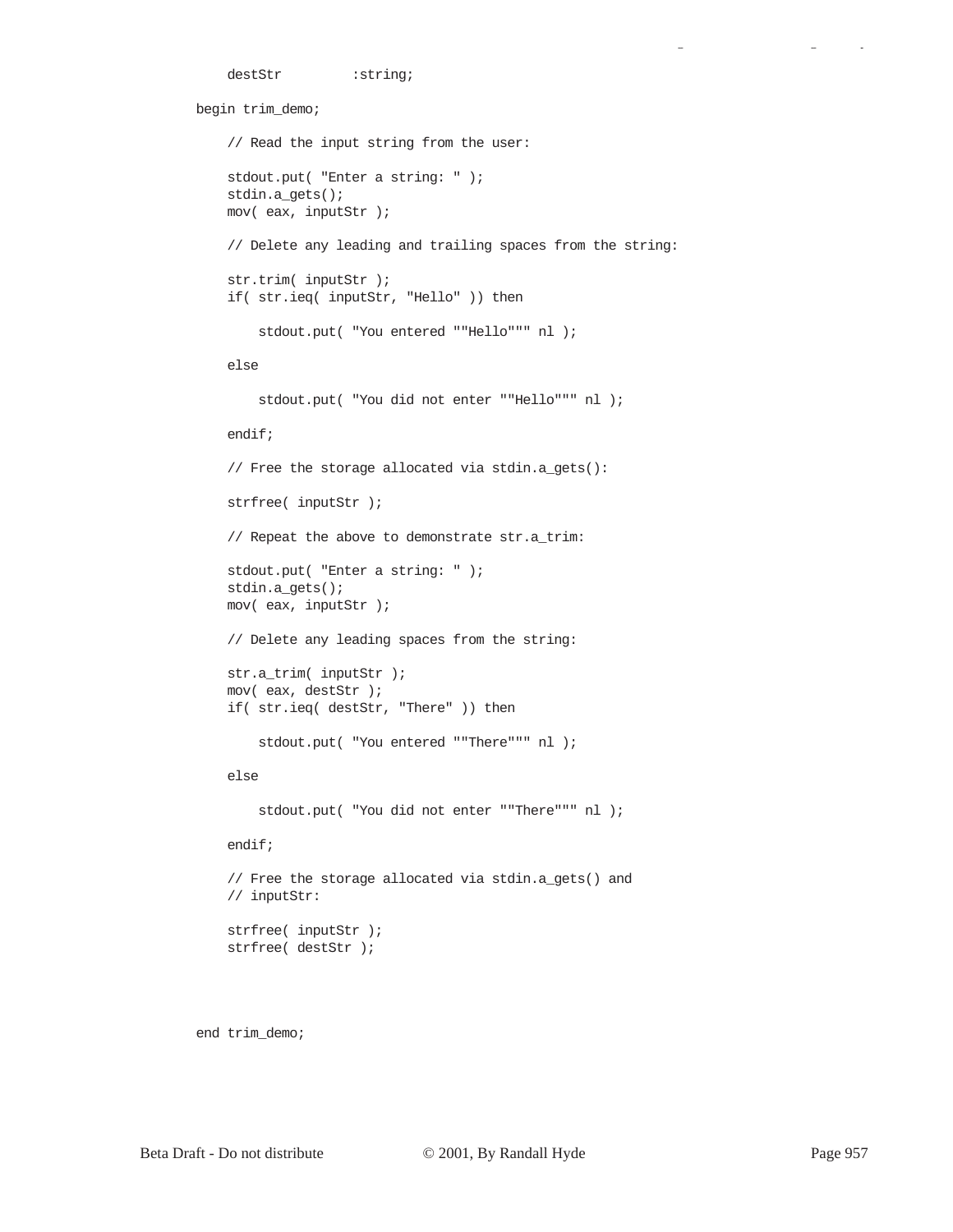Program 1.19 Example That Uses the str.trim and str.a\_trim Functions

## **1.3.20 The str.span, str.span2, str.rspan, and str.rspan2 Functions**

procedure str.span( src:string; skipCset:cset ); returns("eax"); procedure str.span2( src:string; start:uns32; skipCset:cset ); returns("eax"); procedure str.rspan( src:string; skipCset:cset ); returns("eax"); procedure str.rspan2( src:string; start:uns32; skipCset:cset ); returns("eax");

The string spanning functions search for a character in a string (*src*) which is not a member of a given character set (*skipCset*). These functions return (in EAX) the zero-based index of the first character they locate which is not a member of the *skipCset* character set. They all return -1 in EAX if all the characters in *src* are members of the *skipCset* character set. None of these functions affect the value of the string parameter.

The *str.span* function searches forward from the beginning of the *src* string (that is, string with character position zero) until it finds a character that is not in *skipCset*. It returns the index of this character (or -1) in EAX. The *str.span2* function works in nearly an identical fashion, but it provides an additional parameter (*start*) that lets you specify the starting position in the string. One common use of *str.span2* is to continue processing data in a string after you've already located a character in a string that is not a member of *skipCset*. By incrementing *str.span's* return value and passing this as the *start* parameter to *str.span2*, you can continue scanning through the string immediately after the offending character.

The *str.rspan* and *str.rspan2* functions (reverse span) operate in a similar fashion to *str.span* and *str.span2* except they start at the end of the string and search backwards (towards the beginning of the string). You can use *str.rspan2* to continue scanning through a string after a previous *str.rspan* or *str.rspan2* call, except of course, you must decrement the return value from the previous call rather than increment it (as when doing this with *str.span* and *str.span2*).

// str.span/str.rspan demonstration program.

```
program strspan_demo;
#include( "stdlib.hhf" )
```
static

p

 index :int32; source : string; curWord : str.strvar(128);

begin strspan\_demo;

```
 // This demo program will demonstrate a simple "lexical analyzer"
 // that extracts the English words from a simple string (English
 // words are any sequence of alphabetic characters delimited by
 // non-alphabetic characters.
 //
 // First, create the string we're going to manipulate:
 str.a_cpy( "the world says: ""hello there"" slowly", source );
 stdout.put( "Original string: '", source, "'" nl );
 // Okay now start the lexical analyzer:
 while( str.length( source ) > 0 ) do
     // Skip any delimiter characters in the string:
```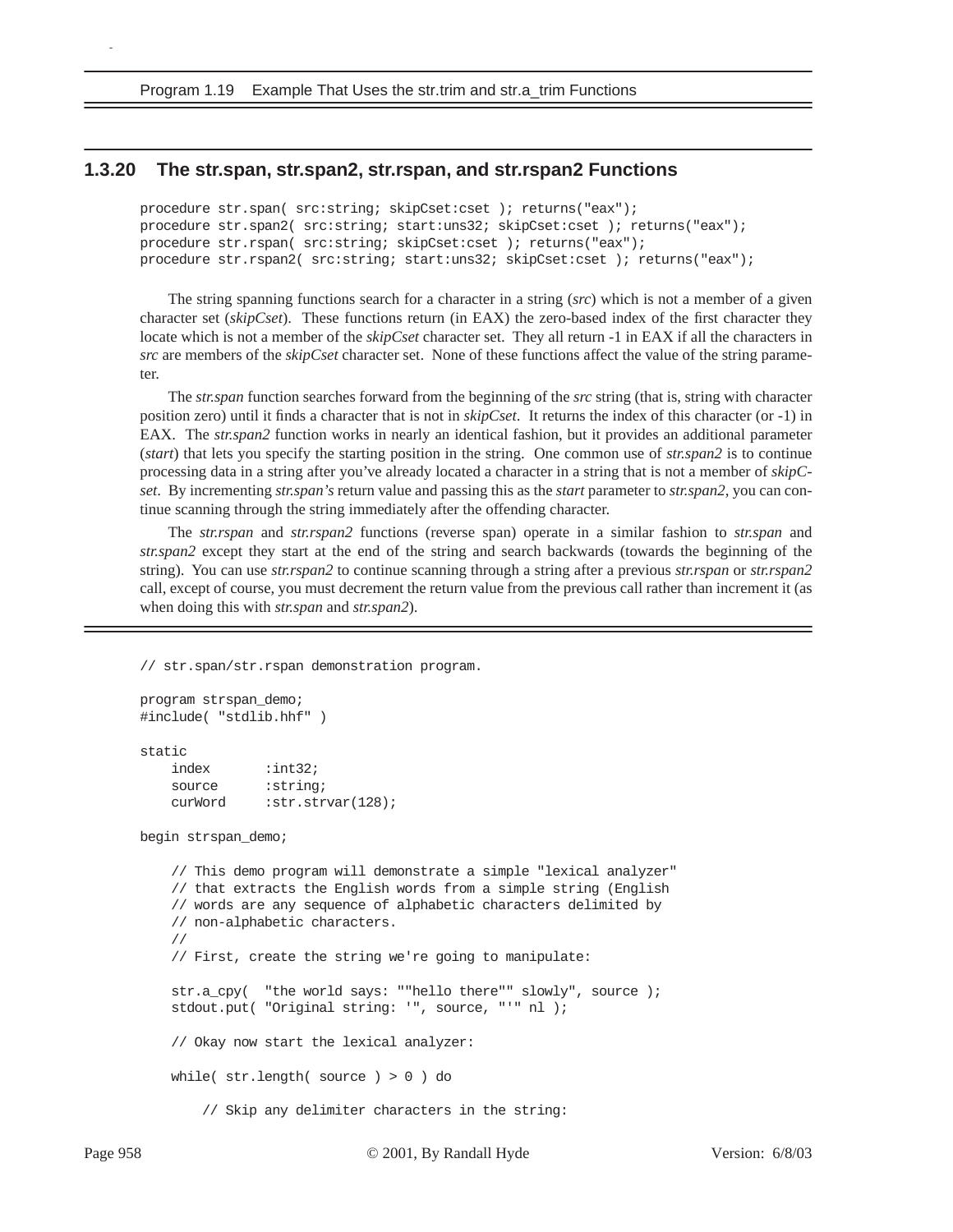```
 str.span( source, -{'a'..'z', 'A'..'Z'} );
    if( eax \Leftrightarrow -1 ) then
         // Okay, we've got some prefix containing
         // delimiter characters, use str.delete to
         // remove them:
         str.delete( source, 0, eax );
     endif;
     // Okay, now extract the word at the beginning of the
     // string (if there is a word there):
     str.span( source, {'a'..'z', 'A'..'Z'} );
    if( eax \Leftrightarrow -1 ) then
        str.substr( source, curWord, 0, eax );
         stdout.put( "Next word: '", curWord, "'" nl );
         // Remove the word from the source string:
         str.delete( source, 0, eax );
     endif;
 endwhile;
 // Free up the storage associated with with the source string
 // we created (note that str.delete does not free the storage
 // associated with the substrings it deletes from source).
 strfree( source );
 stdout.put( nl nl nl );
 // Repeat the code above using the str.span2 function so that
 // we don't destroy the original source string. This is also
 // quite a bit faster since we don't have to move data around
 // in the source string when we delete the data.
 // First, create the string we're going to manipulate:
 str.a_cpy( "the world says: ""hello there"" slowly", source );
 stdout.put( "Original string: '", source, "'" nl );
 // Okay now start the lexical analyzer:
 mov( 0, index );
 while( str.length( source ) > index ) do
     // Skip any delimiter characters in the string:
     str.span2( source, index, -{'a'..'z', 'A'..'Z'} );
    if( eax \Leftrightarrow -1 ) then
         // Skip the delimiter characters by adjusting the
         // index:
```
gy a gyar a gyar a gyar a gyar a gyar a gyar a gyar a gyar a gyar a gyar a gyar a gyar a gyar a gyar a gyar a<br>Saol a gyar a gyar a gyar a gyar a gyar a gyar a gyar a gyar a gyar a gyar a gyar a gyar a gyar a gyar a gyar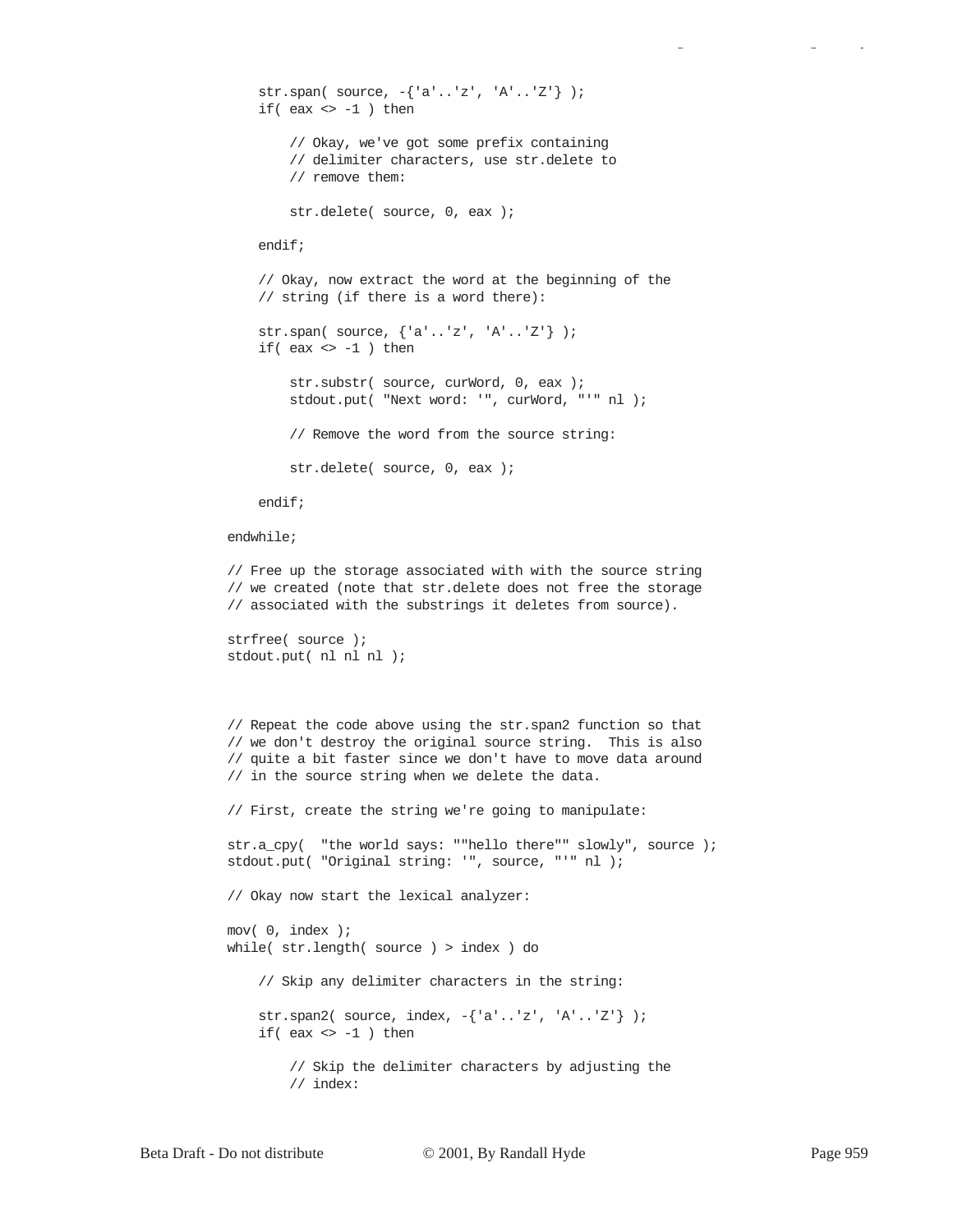```
 mov( eax, index );
     endif;
     // Okay, now extract the word immediately after the
     // delimiter substring (if there is a word there):
     str.span2( source, index, {'a'..'z', 'A'..'Z'} );
    if( eax \Leftrightarrow -1 ) then
        mov( eax, ecx ); // Compute the length of the
        sub(index, ecx ); // word.
        str.substr( source, curWord, index, ecx );
         stdout.put( "Next word: '", curWord, "'" nl );
         // Skip the word by setting the current index
         // to the character just beyond the word:
         mov( eax, index );
     endif;
 endwhile;
 // Free up the storage associated with with the source string.
 strfree( source );
stdout.put( nl nl nl );
 // Okay, repeat the two operations above except use str.rspan
 // and str.rspan2 to work backwards through the string.
 // This will display the words in the reverse order they appear
 // in the string.
 //
 // First, create the string we're going to manipulate:
 str.a_cpy( "the world says: ""hello there"" slowly", source );
 stdout.put( "Original string: '", source, "'" nl );
 // Okay now start the lexical analyzer:
 while( str.length( source ) > 0 ) do
     // Skip any delimiter characters in the string:
     str.rspan( source, -{'a'..'z', 'A'..'Z'} );
    if( eax \le -1 ) then
         // Okay, we've got some prefix containing
         // delimiter characters, use str.delete to
         // remove them. Note that a length of -1
         // tells delete to delete all remaining
         // characters in the string.
        str.delete( source, eax, -1 );
     endif;
```
// Okay, now extract the word at the end of the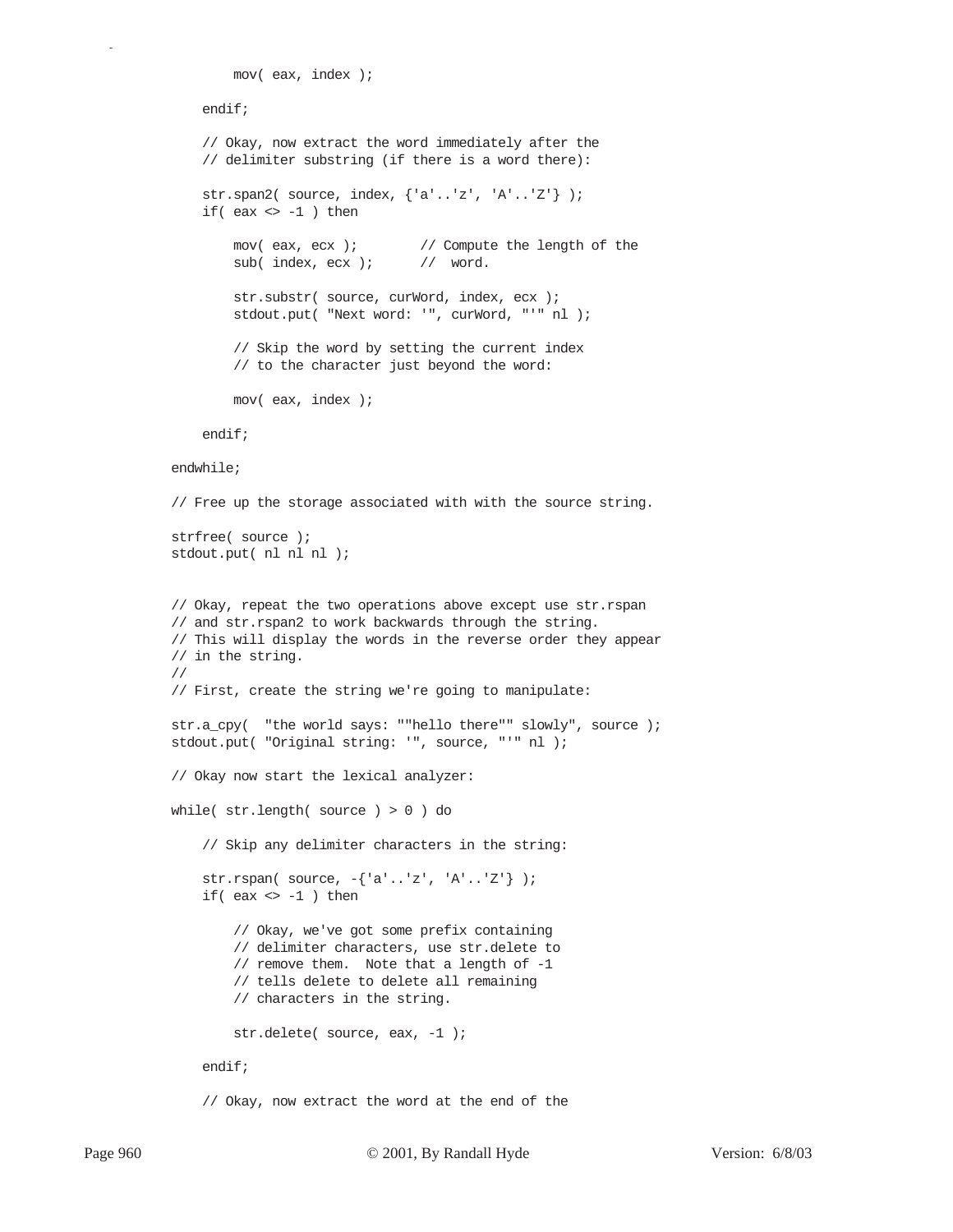```
 // string (if there is a word there):
     str.rspan( source, {'a'..'z', 'A'..'Z'} );
    if( eax \le -1 ) then
         // A length of -1 tells the str.substr function
         // to extract all remaining characters in the string.
        str.substr( source, curWord, eax, -1 );
         stdout.put( "Last word: '", curWord, "'" nl );
         // Remove the word from the source string:
        str.delete( source, eax, -1 );
     endif;
 endwhile;
```
 // Free up the storage associated with with the source string // we created (note that str.delete does not free the storage // associated with the substrings it deletes from source).

```
 strfree( source );
stdout.put( nl nl nl );
```

```
 // Repeat the code above using the str.rspan2 function so that
 // we don't destroy the original source string. This is also
 // quite a bit faster since we don't have to move data around
 // in the source string when we delete the data.
 // First, create the string we're going to manipulate:
 str.a_cpy( "the world says: ""hello there"" slowly", source );
 stdout.put( "Original string: '", source, "'" nl );
 // Okay now start the lexical analyzer:
 mov( str.length( source ), index );
 dec( index );
 while( index > 0 ) do
     // Skip any delimiter characters in the string:
     str.rspan2( source, index, -{'a'..'z', 'A'..'Z'} );
    if( eax \le -1 ) then
         // Skip the delimiter characters by adjusting the
         // index:
         mov( eax, index );
     endif;
     // Okay, now extract the word immediately after the
```
 str.rspan2( source, index, {'a'..'z', 'A'..'Z'} ); if(  $eax \Leftrightarrow -1$  ) then

// delimiter substring (if there is a word there):

gy a gyar a gyar a gyar a gyar a gyar a gyar a gyar a gyar a gyar a gyar a gyar a gyar a gyar a gyar a gyar a<br>Saol a gyar a gyar a gyar a gyar a gyar a gyar a gyar a gyar a gyar a gyar a gyar a gyar a gyar a gyar a gyar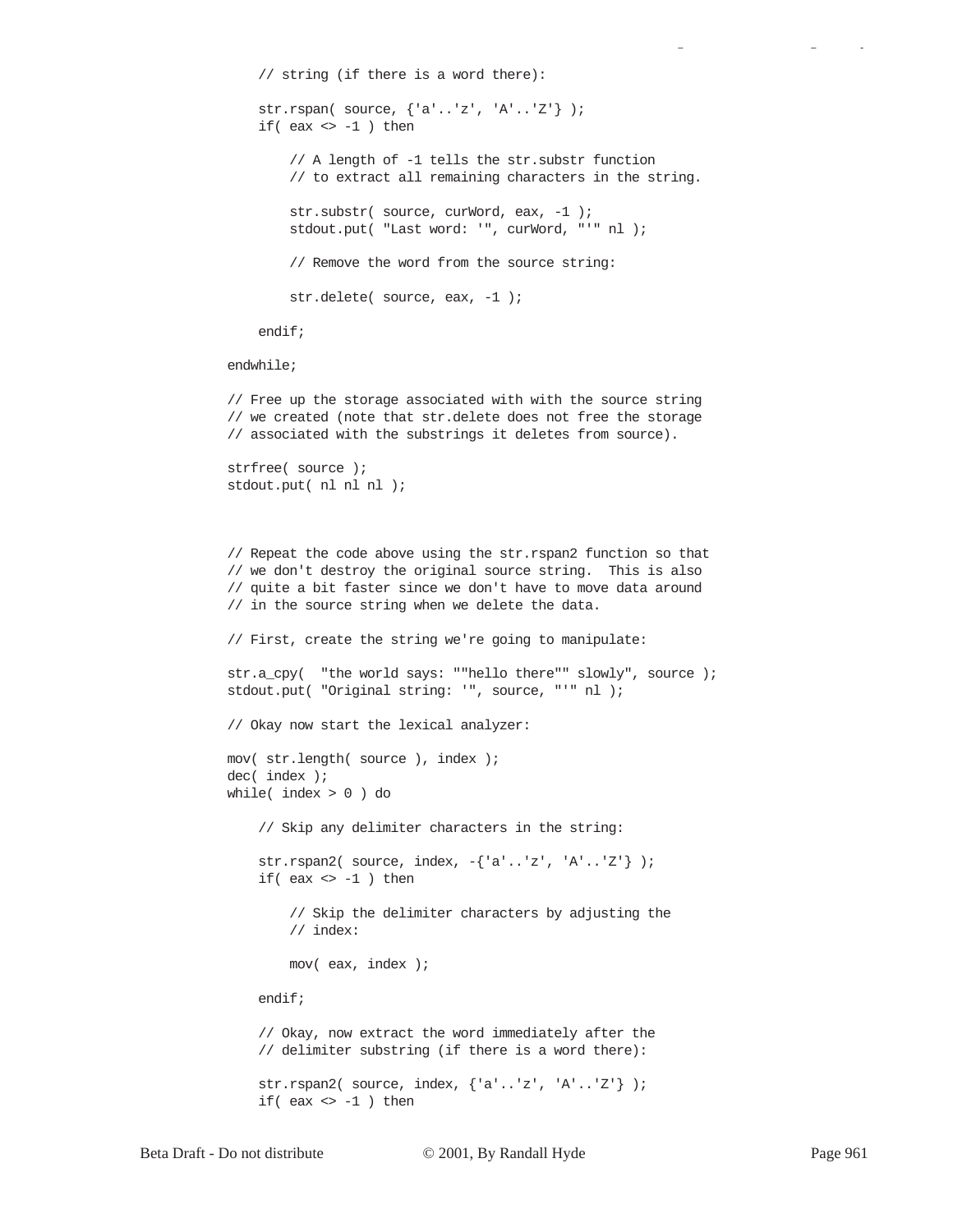```
mov( index, ecx ); \qquad // Compute the length of the
        sub( eax, ecx ); // word.
        str.substr( source, curWord, index, ecx );
         stdout.put( "Next word: '", curWord, "'" nl );
         // Skip the word by setting the current index
         // to the character just beyond the word:
         mov( eax, index );
     endif;
 endwhile;
 // Free up the storage associated with with the source string.
 strfree( source );
stdout.put( nl nl nl );
```
end strspan\_demo;

p

Program 1.20 String Scanning Using the str.span, str.span2, str.rspan, and str.rspan2 Functions

## **1.3.21 The str.brk, str.brk2, str.rbrk, and str.rbrk2 Functions**

```
procedure str.brk( src:string; fndCset:cset ); returns("eax");
procedure str.brk2( src:string; start:uns32; fndCset:cset ); returns("eax");
procedure str.rbrk( src:string; fndCset:cset ); returns("eax");
procedure str.rbrk2( src:string; start:uns32; fndCset:cset ); returns("eax");
```
These functions are very similar in operation to the spanning functions insofar as they skip over characters in a source string. The difference is that these function skip characters until they find a character in the *fndCset* parameter (rather than skipping characters in the set). Other than this one behavioral difference, you use these functions in a manner identical to the spanning functions.

Program 1.21 String Scanning Using the str.brk, str.brk2, str.rbrk, and str.rbrk2 Functions

## **1.3.22 The str.tokenize and str.tokenize2 Functions**

```
procedure str.tokenize( src: string; var dest:dword ); returns( "eax" );
procedure str.tokenize2( src:string; var dest:dword; delims:cset ); 
   returns( "eax" );
```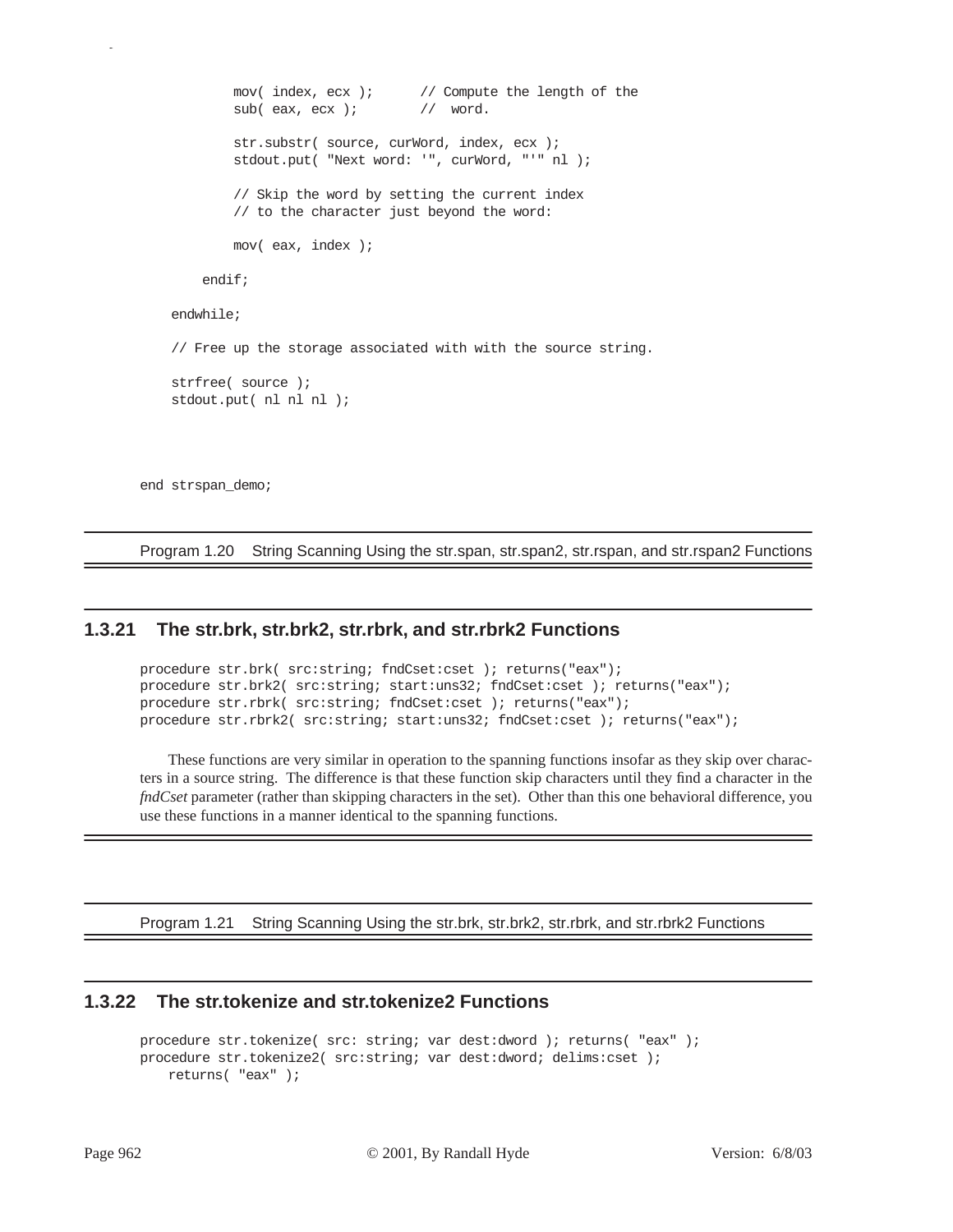These two routines lexically scan<sup>10</sup> a string and break it up into "lexemes" (words), returning an array of pointers to each of the lexemes. The only difference between the two routines is that the tokenize routine uses the following default set of delimiter characters:

gy a gyar a gyar a gyar a gyar a gyar a gyar a gyar a gyar a gyar a gyar a gyar a gyar a gyar a gyar a gyar a<br>Saol a gyar a gyar a gyar a gyar a gyar a gyar a gyar a gyar a gyar a gyar a gyar a gyar a gyar a gyar a gyar

 ${ ' \choose \ }$ , #9, ',', '<', '>', '|', '\', '/', '-'}

This character set roughly corresponds to the delimiters used by the Windows Command Window interpreter. If you do not wish to use this particular set of delimiter characters, you may call *str.tokenize2* and specify the characters you're interested in.

The tokenize routines begin by skipping over all delimiter characters at the beginning of the string. Once they locate a non-delimiter character, they skip forward until they find the end of the string or the next delimiter character. Then they allocate storage for a new string on the heap and copy the delimited text to this new string. A pointer to the new string is stored into the double word array passed as the second parameter to *str.tokenize(2)*. This process is repeated for each lexeme found in the *src* string.

Warning: the *dest* parameter should be an array of strings. This array must be large enough to hold pointers to each lexeme found in the string. In theory, there could be as many as string\_length/2 lexemes in the source string.

On return from these functions, the EAX register will contain the number of lexemes found and processed in the *src* string (i.e., EAX will contain the number of valid elements in the *dest* array). When you are done with the strings allocated on the heap, you should free them by calling *strfree*. Note that you need to call *strfree* for each active pointer stored in the *dest* array.

The *str.tokenize* and *str.tokenize2* routines are among the most powerful string functions in the HLA Standard Library. Unfortunately, this power comes at a price. Hopefully, the following example will clearly demonstrate how to use these functions.

Program 1.22 Demonstration of the str.tokenize and str.tokenize2 Functions

## **1.3.23 String Conversion Functions**

This section describes several string functions that are actually a part of the HLA Standard Library conversions module rather than the string module. However, since these functions convert data to and from string form, it makes sense to discuss them along with the other HLA string routines. The following subsections describe many of the string conversion routines and how you might use them in your programs.

#### **1.3.23.1 Hexadecimal Conversion Routines**

```
procedure conv.hToStr ( h:byte; buffer:string );
procedure conv.wToStr ( w:word; buffer:string );
procedure conv.dToStr ( d:dword; buffer:string );
procedure conv.qToStr ( q:qword; buffer:string );
procedure conv.tbToStr( tb:tbyte; buffer:string );
procedure conv.strToh( s:string; index:dword ); returns( "al" );
procedure conv.strTow( s:string; index:dword ); returns( "ax" );
procedure conv.strTod( s:string; index:dword ); returns( "eax" );
procedure conv.strToq( s:string; index:dword ); returns( "edx:eax" );
```
<sup>10.</sup> Some people mistakenly refer to this process as "parsing." However, parsing actually means to figure out the meaning of the string, not just break it up into a sequence of components.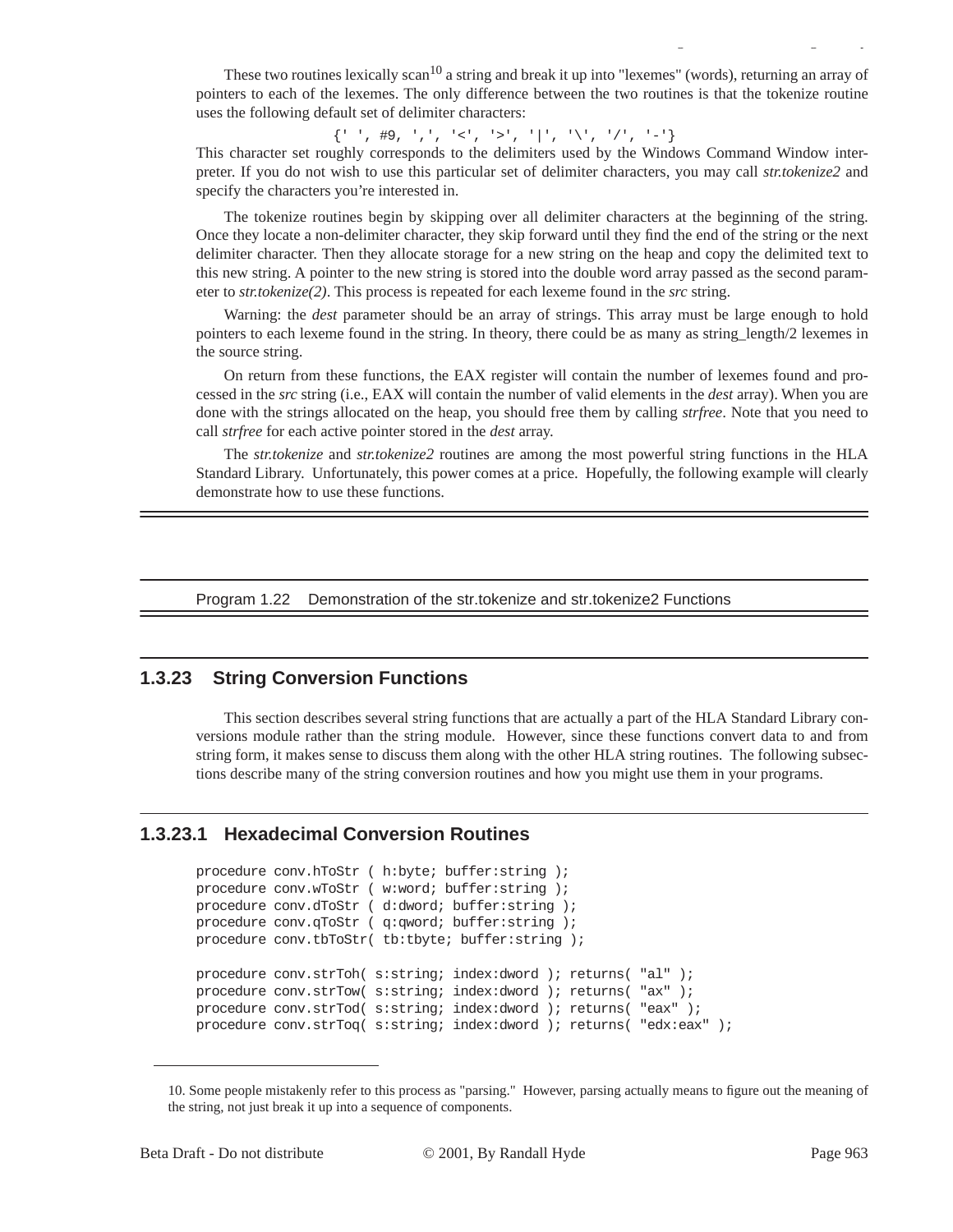These routines are the general-purpose hexadecimal conversion routines. They convert their first parameter to a string of characters and store those character into the string variable passed as the second parameter. The string's maximum length must be large enough to hold the full result or an exception will occur.

The *conv.hToStr* function always creates a string that is two characters long. If the value of the *h* parameter is less than \$10, then the string contains a leading zero. Similarly, the remaining functions always produce strings that are four (*conv.wToStr*), eight (*conv.dToStr*), 16 (*conv.qToStr*), or 20 (*convtbToStr*) characters long. If you do not wish to have leading zeros in the string, you must explicitly remove them yourself after the conversion.

The *conv.strToh, conv.strTow, conv.strTod,* and *conv.strToq* functions convert their string parameter (*s*) to a binary integer and leave the result in AL (*conv.strToh*), AX (*conv.strTow*), EAX (*conv.strTod*), or EDX:EAX (*conv.strToq*). The second parameter, *index*, specifies the starting position in the string for the translation. Typically, you would specify zero to begin the conversion at the first character position in the string; however, if the string appears after the first character position, you may specify the starting position via the *index* parameter.

Note that there is no *conv.strTotb* function that converts a string to a ten-byte value. If you need such a routine, you will have to write it yourself. Fortunately, you will rarely need such a routine and if you do require it, it is easy to write (see the source code for the *conv.atoh* function for details).

These functions will raise a conversion error exception if the string (beginning at position *index*) does not begin with a valid hexadecimal character or the sequence of hexadecimal characters ends with an invalid delimiter (you can select the valid delimiters, by default this set includes spaces, commas, semicolons, tabs, returns, and the end of string). If the value is too large to fit into the destination parameter, these functions will raise an overflow exception.

Program 1.23 Demonstration of the Hexadecimal Conversion Routines

#### **1.3.23.2 Integer Conversion Routines**

```
procedure conv.i64ToStr( q:qword; width:int32; fill:char; buffer:string );
procedure conv.i32ToStr( d:int32; width:int32; fill:char; buffer:string );
procedure conv.i16ToStr( w:int16; width:int32; fill:char; buffer:string );
procedure conv.i8ToStr ( b:int8; width:int32; fill:char; buffer:string );
procedure conv.u64ToStr( q:qword; width:int32; fill:char; buffer:string );
procedure conv.u32ToStr( d:uns32; width:int32; fill:char; buffer:string );
procedure conv.u16ToStr( w:uns16; width:int32; fill:char; buffer:string );
procedure conv.u8ToStr ( b:uns8; width:int32; fill:char; buffer:string );
procedure conv.strToi8( s:string; index:dword ); returns( "al" );
procedure conv.strToi16( s:string; index:dword ); returns( "ax" );
procedure conv.strToi32( s:string; index:dword ); returns( "eax" );
procedure conv.strToi64( s:string; index:dword ); returns( "edx:eax" );
procedure conv.strTou8( s:string; index:dword ); returns( "al" );
procedure conv.strTou16( s:string; index:dword ); returns( "ax" );
procedure conv.strTou32( s:string; index:dword ); returns( "eax" );
procedure conv.strTou64( s:string; index:dword ); returns( "edx:eax" );
```
These functions translate an eight, 16, 32, or 64-bit value to a string holding the decimal representation of that value. There are two sets of routines listed above; the *conv.uXXXX* functions translate unsigned inte-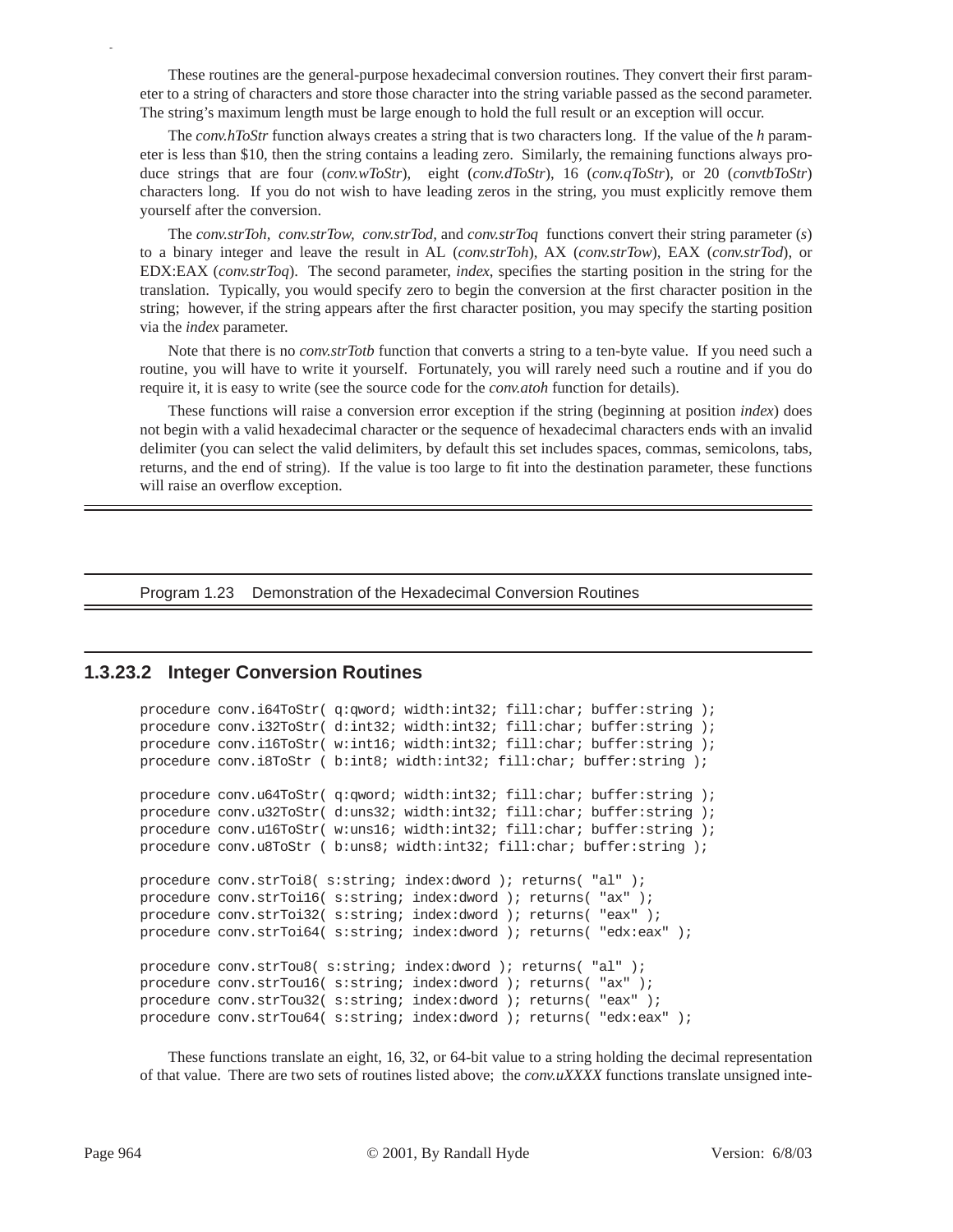ger values to their string equivalents, the *conv.iXXXX* routines convert signed integer values to their string equivalent.

gy a gyar a gyar a gyar a gyar a gyar a gyar a gyar a gyar a gyar a gyar a gyar a gyar a gyar a gyar a gyar a<br>Saol a gyar a gyar a gyar a gyar a gyar a gyar a gyar a gyar a gyar a gyar a gyar a gyar a gyar a gyar a gyar

The first parameter (*q, d, w,* or *b*) specifies the value to translate. The last parameter (*buffer*) specifies the string variable into which these functions store their converted result. This string must have storage alloctaed for it and it must be large enough to hold the converted data or these routines will raise a string overflow exception.

The second and third parameters (*width* and *fill*, respectively) specify the output format. The *width* parameter specifies the minimum field width; that is, the minimum length of the string that these functions produce. If the absolute value of this parameter is less than the minimum number of decimal characters these functions need to represent the string data, then these functions ignore the *width* and *fill* parameters. However, if the exact number of characters necessary to represent the integer value is less than the absolute value of the *width* parameter, then these functions always create a string that is exactly *width* characters long. If width's absolute value is greater than the length of the decimal string, then these functions always create a string whose length is exactly *abs(width)* characters long. These conversion functions store the value of the *fill* parameter in the extra character positions in the string. If *width's* value is positive, then these functions right justify the numeric value in the string (that is, the *fill* characters appear at the beginning of the string). On the other hand, if *width's* value is negative, then these functions left justify the value in the string (that is, the *fill* characters appear at the end of the string).

The *conv.strTou8, conv.strTou16, conv.strTou32,* and *conv.strTou64* functions convert their string parameter (*s*) to an unsigned binary integer and leave the result in AL (*conv.strTou8*), AX (*conv.strTou16*), EAX (*conv.strTou32*), or EDX:EAX (*conv.strTou64*). The *conv.strToi8, conv.strToi16, conv.strToi32,* and *conv.strToi64* functions convert their string parameter (*s*) to a signed binary integer and leave the result in AL, AX, EAX, or EDX:EAX (respectively).

The second parameter, *index*, specifies the starting position in the string for the translation. Typically, you would specify zero to begin the conversion at the first character position in the string; however, if the string appears after the first character position, you may specify the starting position via the *index* parameter.

These functions will raise a conversion error exception if the string (beginning at position *index*) does not begin with a valid decimal character or, in the case of the signed integer conversions, a single minus sign. These functions will also raise that exception if the sequence of decimal characters ends with an invalid delimiter (you can select the valid delimiters, by default this set includes spaces, commas, semicolons, tabs, returns, and the end of string). In the case of the signed integer conversions, the string must contain at least one decimal digit (that is, the string cannot consist of the single character '-'). If the value is too large to fit into the destination parameter, these functions will raise an overflow exception.

Program 1.24 Demonstration of the Integer Conversion Routines

## **1.3.23.3 Floating Point Conversion Routines**

```
procedure conv.r80ToStr
(
   r80: real80;
   width: uns32;
   decimalpts: uns32;
    fill: char;
   buffer: string
);
procedure conv.r64ToStr
```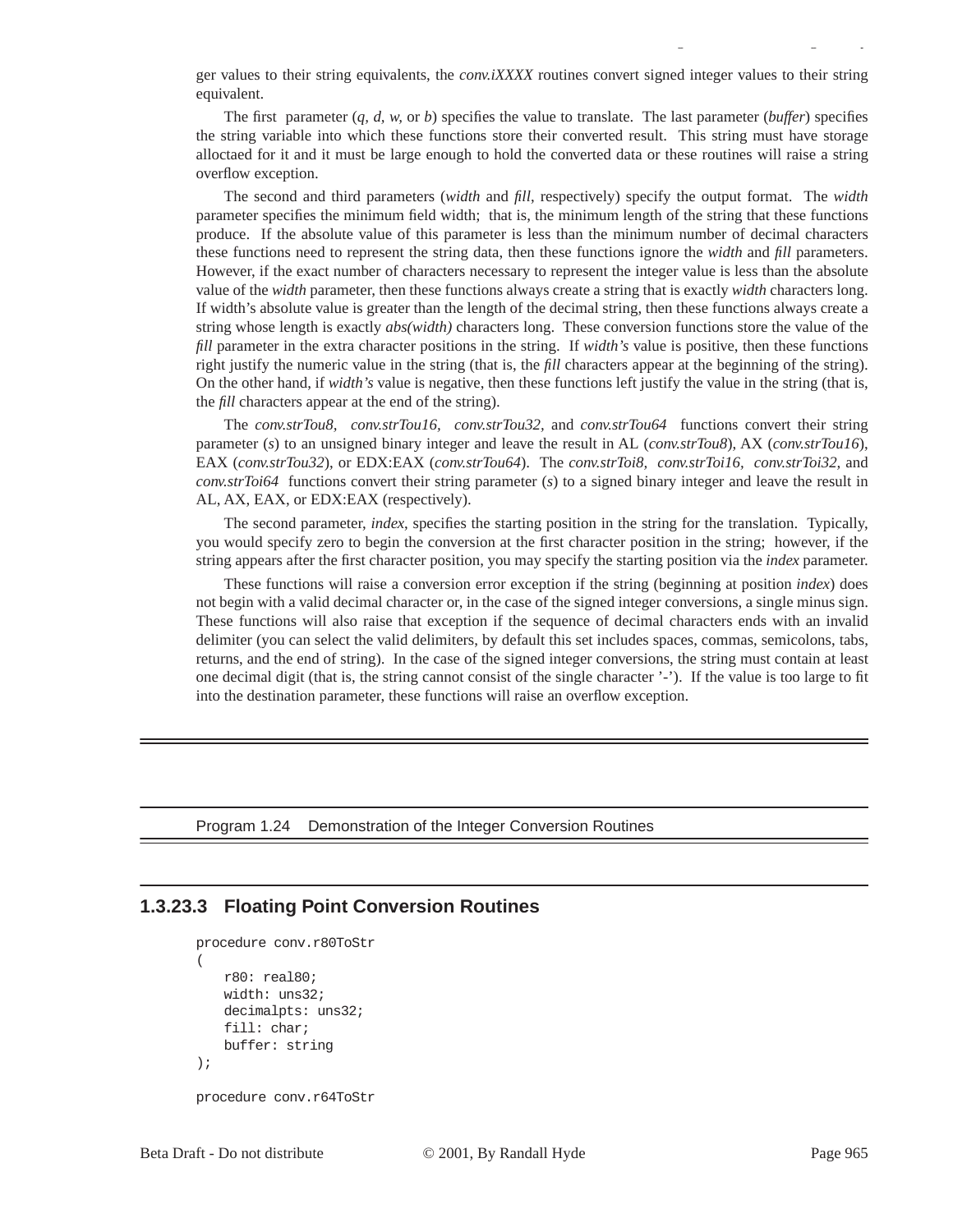```
(
   r64: real64;
   width: uns32;
   decimalpts: uns32;
   fill: char;
   buffer: string
);
procedure conv.r32ToStr
(
   r32: real32;
   width: uns32;
   decimalpts: uns32;
   fill: char;
   buffer: string
);
procedure conv.e80ToStr
(
   r80: real80;
   width: uns32;
   fill: char;
   buffer: string
);
procedure conv.e64ToStr
(
   r64: real64;
   width: uns32;
   fill: char;
   buffer: string
);
procedure conv.e32ToStr
(
   r32: real32;
   width: uns32;
   fill: char;
   buffer: string
);
```

```
procedure conv.strToFlt( fpStr:string; index:dword ); returns( "st0" );
```
The *conv.rXXToStr* functions convert a floating point value (32, 64, or 80 bits) to the decimal representation of that value and store the result in the string *buffer*. The *r32, r64,* and *r80* parameters specify the floating point value to convert to a string.

The absolute value of the *width* parameter specifies the field width; these routines create a string that contains exactly this many characters. If this value is positive, these functions right justify the value in the string (padding any leading characters with the *fill* character). If this value is negative, then these routines left justify the value (padding any following characters with the *fill* character). Note that the width value must include space for a leading minus sign (if the number is negative) as well as a decimal point character.

The *decimalpts* parameter specifies the number of digits to display to the right of the decimal point. Note that this value does not affect the size of the string that these conversion routines produce. Therefore, *decimalpts*' value must be less than *width* (at least *width-1* or *width-2* if the value is negative).

Example:

Assume you have the value 12345.6789. A *width* of eight with *decimalpts* equal to two produces the string "12345.68" (notice that these conversion routines automatically round up the value).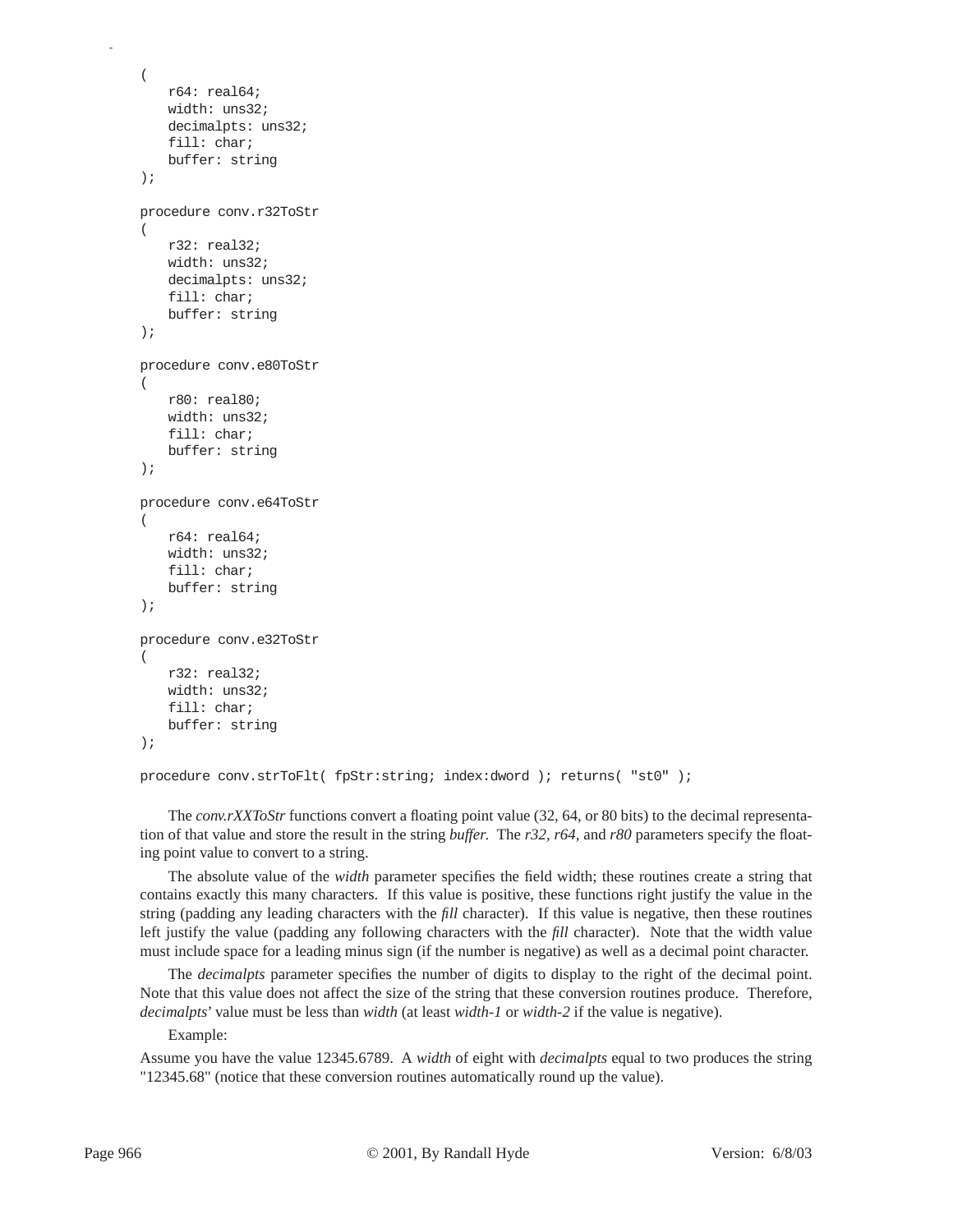If the number of output digits plus the decimal point and any necessary sign is less than the field width, then these conversion routines fill the extra print positions with the *fill* character. Typically, the *fill* parameter contains the space character; however, in certain special circumstances you may want to specify a different character. For example, when printing checks it is common to right justify the value and print leading asterisk characters ("\*") so that it is more difficult to tamper with the check.

gy a gyar a gyar a gyar a gyar a gyar a gyar a gyar a gyar a gyar a gyar a gyar a gyar a gyar a gyar a gyar a<br>Saol a gyar a gyar a gyar a gyar a gyar a gyar a gyar a gyar a gyar a gyar a gyar a gyar a gyar a gyar a gyar

The *conv.eXXToStr* routines also convert a floating point value to a string of characters. These routines convert the data using scientific notation, e.g., "1.23456789e+4". Since the conversion fixes the position of the decimal point between the most significant and the next most significant digits, there is no need for a *decimalpts* parameter in these functions. Other than the conversion format and the lack of the decimalpts parameter, these routines behave identically to the *conv.rXXToStr* routines.

The *width* parameter in the *conv.rXXToStr* and *conv.eXXToStr* function calls behaves a little differently than this same parameter in the integer conversion routines. For the integer conversions, the *width* parameter specifies the minimum field width. If the integer value requires more than the number of digits than *width* specifies, the integer conversion routines will go ahead and create a string large enough to correctly represent the intetger value. For floating point conversions, however, this parameter specifies the exact field width. If the conversion routines cannot fit the value into a string of this size, then the floating point conversion fill the string (of length *width*) with asterisks.

The *conv.strToFlt* function converts a string containing a legal floating point constant into a binary floating point value. The *fpStr* parameter, begining at character position *index*, must contain some legal representation of a floating point constant. This string may contain a floating point constant in either decimal notation or scientific notation. Note that integer constants (i.e., decimal representation without the decimal point) are also legal. The *conv.strToFlt* function will convert such integer constants to their real equivalent.

Program 1.25 Demonstration of the Floating Point Conversion Routines

## **1.3.23.4 Miscellaneous String Conversion Routines**

procedure conv.cStrToStr( var buffer:byte; dest:string ); procedure conv.a\_cStrToStr( var buffer:byte ); returns( "eax" ); procedure conv.roman( Arabic:uns32; rmn:string ); procedure conv.a\_roman( Arabic:uns32 ); returns( "eax" );

The conv module in the HLA Standard Library contains a few additional string conversion routines that are worthy of mention. One pair of routines converts between string formats and another pair is a set of numeric conversion routines that convert integer values to their Roman numeral equivalent.

The *conv.cStrToStr* and *conv.a\_cStrToStr* functions convert C strings (i.e., zero terminated strings) to an HLA compatible string format. This conversion is especially useful when interfacing HLA code with code written in C/C++ (e.g., Win32 calls). The *buffer* parameter to these two functions must be the address of the first byte of the string you wish to convert. This must be the address of zero or more characters that end with a byte containing zero.

The *conv.cStrToStr* function computes the length of this string and then copies the string data to the *dest* string that the second parameter specifies. The destination string must have sufficient storage to hold the converted string. If the length of the zero terminated string exceeds the maximum possible length of the destination string, then this function raises a string overflow exception.

The *conv.a\_cStrToStr* function automatically allocates storage for the conversion on the heap. It then copies the string to this new storage and returns a pointer to the new string in the EAX register. As typical for routines that call *stralloc*, you should call *strfree* to deallocate the storage for this string when you finish using it.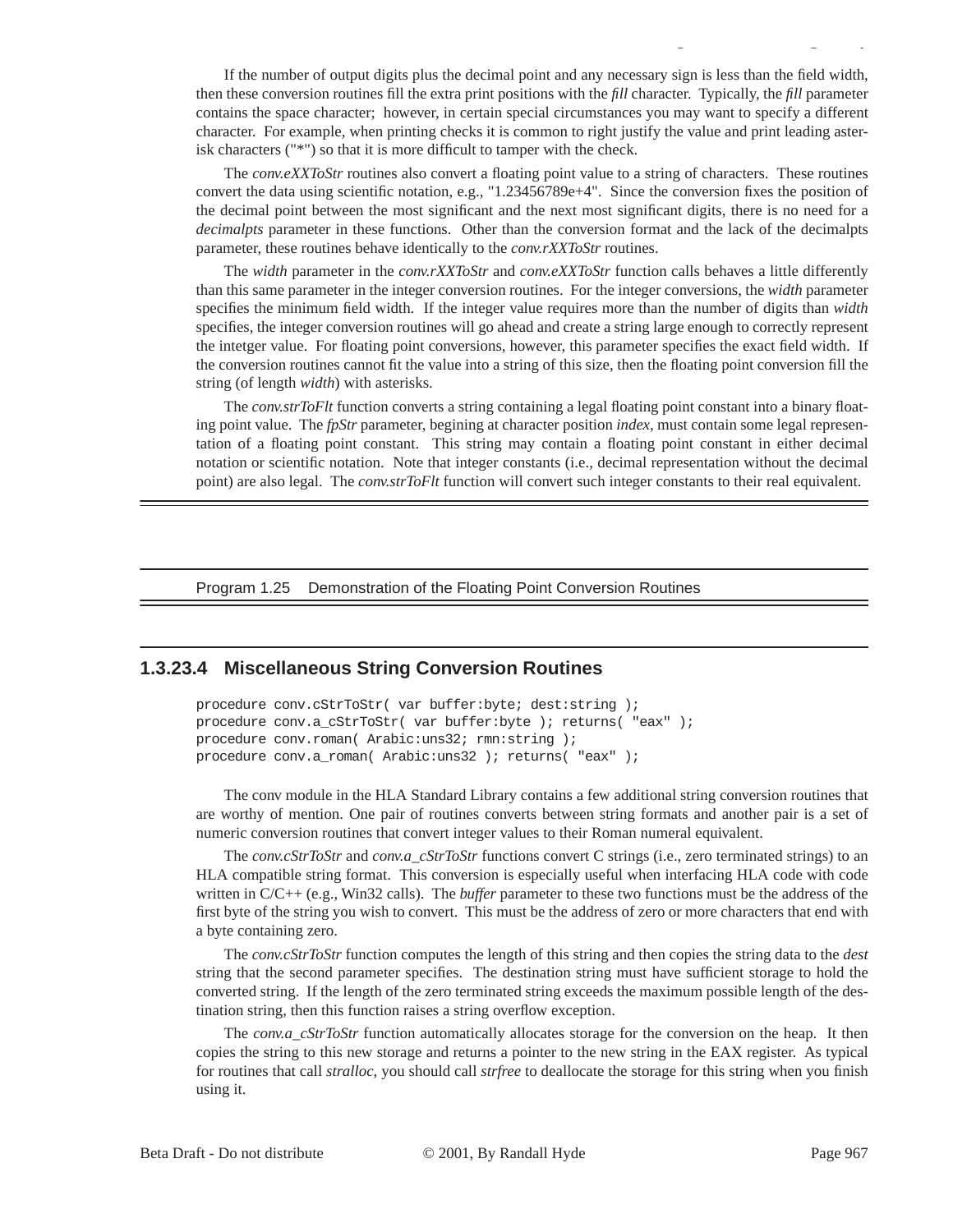The *conv.roman* and *conv.a\_roman* routines convert an unsigned decimal integer to a string providing the Roman numeral representation of the value. Because of limitations of the Roman numbering system and the ASCII character set, these routines will only convert values in the range 1..5500 to a correct string. The *conv.roman* function converts its *Arabic* parameter to an appropriate string and stores this at the location the *rmn* parameter specifies. As usual, you must preallocate storage for *rmn* and it must have sufficient storage to hold the result. The *conv.a\_roman* function allocates storage for the string on the heap and returns a pointer to this string in EAX. You should call *strfree* to deallocate this storage when you are done with the string.

You may wonder why the HLA Standard Library contains a conversion from integer to the Roman number system; especially given the limitations of the Roman numbering system. The main reason for this conversion is because most texts use the Roman numbering system for tables of contents and prefaces. Also, Roman numbers are common in copyright notices (in films and videos). Hence, this conversion is useful once in a while. Although conversion from integer to the Roman system has some modern use, going the other way (Roman numeral input to integer) doesn't appear to be useful in the modern world, hence the HLA Standard Library does not provide this conversion for you (warning: this does make an excellent programming project, however).

In addition to these four string conversion routines, other modules in the HLA Standard Library provide string conversion. For example, the Date and Time modules contain routines that convert between internal representation and string representation of dates and times. The Standard Library provides other conversions as well. Please consult the Standard Library documentation for more details.

Program 1.26 Examples of the Miscellaneous Conversion Functions

## **1.3.24 Data Formatting String Routines**

```
procedure str.catbool( b:boolean; dest:string );
procedure str.catcsize( c:char; width:int32; fill:char; dest:string );
procedure str.catc( c:char; dest:string );
procedure str.cats( s:string; dest:string );
procedure str.catssize( s:string; width:int32; fill:char; dest:string );
procedure str.catcset( c:cset; dest:string );
procedure str.cath( b:byte; dest:string );
procedure str.catw( w:word; dest:string );
procedure str.catdw( d:dword; dest:string );
procedure str.catqw( q:qword; dest:string );
procedure str.catu8( u8:byte; dest:string );
procedure str.catu8size( u8:byte; width:int32; fill:char; dest:string );
procedure str.catu16( u16:word; dest:string );
procedure str.catu16size( u16:word; width:int32; fill:char; dest:string );
procedure str.catu32( u32:dword; dest:string );
procedure str.catu32size( u32:dword; width:int32; fill:char; dest:string );
procedure str.catu64( u64:qword; dest:string );
procedure str.catu64size( u64:qword; width:int32; fill:char; dest:string );
procedure str.cati8( i8:byte; dest:string );
procedure str.cati8size( i8:byte; width:int32; fill:char; dest:string );
procedure str.cati16( i16:word; dest:string );
```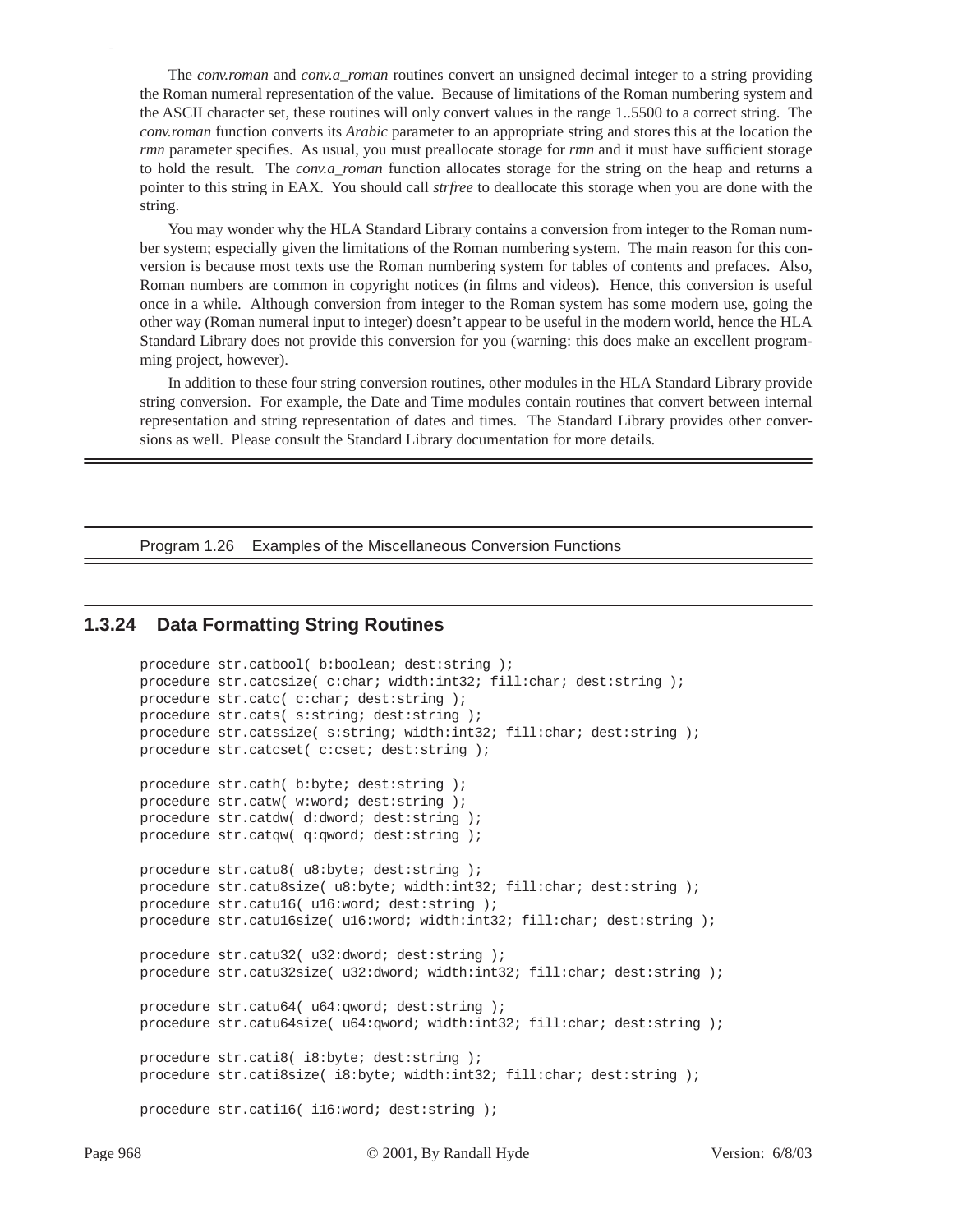```
procedure str.cati16size( i16:word; width:int32; fill:char; dest:string );
procedure str.cati32( i32:dword; dest:string );
procedure str.cati32size( i32:dword; width:int32; fill:char; dest:string );
procedure str.cati64( i64:qword; dest:string );
procedure str.cati64size( i64:qword; width:int32; fill:char; dest:string);
procedure str.catr80( 
   r:real80; 
   width:int32; 
   decpts:uns32; 
   fill:char; 
   dest:string 
);
procedure str.catr64
(
   r:real64;
   width:int32;
   decpts:uns32;
   fill:char;
   dest:string
);
procedure str.catr32
(
   r:real32;
   width:int32;
   decpts:uns32;
   fill:char;
   dest:string
);
procedure str.cate80( r:real80; width:int32; dest:string );
procedure str.cate64( r:real64; width:int32; dest:string );
procedure str.cate32( r:real32; width:int32; dest:string);
```
This (rather large) set of string conversion routines are useful for building up larger strings from smaller components. Their intent is to mimic the *stdout.putXXX* routines found in the HLA Standard Library. In fact, if you look you'll discover that for every *stdout.putX* routine, there is a corresponding *str.catX* routine. Therefore, you can use this routines to construct strings in much the same way you use the *stdout.putX* routines to send data to the standard output device. Because of the similarity of these routines to the *stdout.putX* functions and the other string conversion functions, this section will not discuss each of these functions in order to keep this section down to a reasonable size. If you have questions about a particular function, check out the description of the corresponding string conversion function in one of the previous sections.

As their names suggest, these routines concatenate the converted string to the end of an existing string. That is the principle difference between these functions and the other string conversion functions appearing in this chapter. For example, the *str.cath* function converts its byte parameter (*b*) to a string of two hexadecimal characters and concatentates this to the end of the *dest* string (the second parameter). The *dest* string must have sufficient storage to hold its original string plus the new characters or this function raises the string overflow exception.

Note that there is no *str.a\_cath* routine (nor any other "a\_" versions of the above functions). That is because you usually call several of these functions in quick succession to build up a single string. Constantly allocating new storage and copying the string data around would be very inefficient. That is why there are no versions of these routines that allocate the storage automatically. If you need an "a\_" version of one of these routines, it's very easy to write a "wrapper" function that provides this capability (see the exercises).

gy a gyar a gyar a gyar a gyar a gyar a gyar a gyar a gyar a gyar a gyar a gyar a gyar a gyar a gyar a gyar a<br>Saol a gyar a gyar a gyar a gyar a gyar a gyar a gyar a gyar a gyar a gyar a gyar a gyar a gyar a gyar a gyar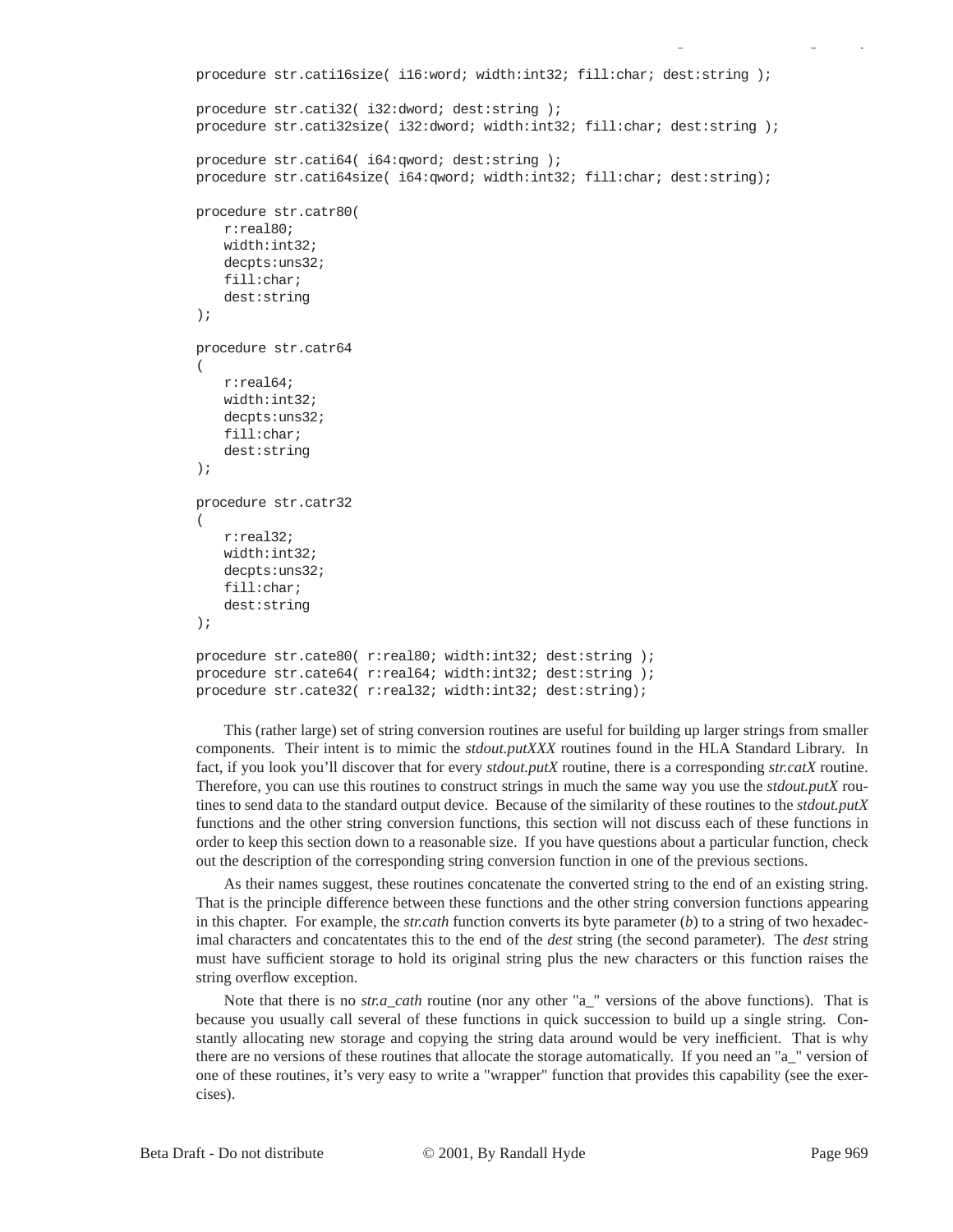The most common use of these functions is to build up a large string by several different calls, with each call contributing a portion of the overall string. As an example, consider the following sequence:

```
var
   s:string;
       .
       .
       .
   mov( stralloc( 256 ), s ); // Allocate storage for the string.
   str.cpy( "I = " , s );
   str.cati32( I, s );
   str.cats( ", J = ", s );
   str.cati32(J, s);
   str.cats( ", R = ", s );
   str.catr64( R, 10, 2, ' ', s );
   // Now, s contains something like "I = 10, J = 20, R = 1234567.89"
```
Building up a complete string via a sequence of calls, as the above example demonstrates, is a bit of a pain. Therefore, the HLA string module provides a special macro that makes constructing strings like this very easy: the *str.put* macro. You use the *str.put* macro much the same way that you use the *stdout.put* macro. However, rather than write the data to the standard output, the *str.put* macro stores the data it converts into a string variable. The first parameter of the *str.put* macro specifies the destination for this string, e.g., you could encode the previous sequence as follows:

```
mov( stralloc( 256 ), s );
str.put( destStr, "I = ", I, ", J = ", J, ", R = ", R:10:2 );
```
The destStr parameter must be a string variable and it must point at a string object in memory that is large enough to hold the entire string the *str.put* invocation produces. In the example above, a 256 character string is certainly sufficient to hold this data (in fact, a much shorter string would probably be okay if this is the only data the program will write to it).

One of the most important uses of the *str.put* macro (and, in general, of the *str.catXXX* routines) is to format data for various Win32 API calls. Most Windows functions that write data to the video display require string parameters. If you wish to display other types of data in a dialog box or other window, you will have to first convert that text to a string and then pass the string along to Windows. The *str.put* macro and the *str.catXXX* functions provide a convenient way to do this, leveraging your knowledge of the HLA Standard Library's *stdout* functions. The following example program demonstrates the use of *str.put* in this capacity.

Program 1.27 Using the *str.put* Macro to Prepare Data for a Windows Dialog Box

# **1.4 The HLA Conversions Module**

conv.setUnderscores( OnOff ); // OnOff is a boolean value conv.getUnderscores();

When converting numeric data types to strings, HLA offers the option of inserting underscores at appropriate places in the numbers (i.e., where you would normally expect a comma to go). This feature in the library can be activated or deactivated with the *conv.setUnderscores* function. You can test the current state of the underscore conversion by calling *conv.getUnderscores* which returns the boolean result in EAX (true means underscores will be output).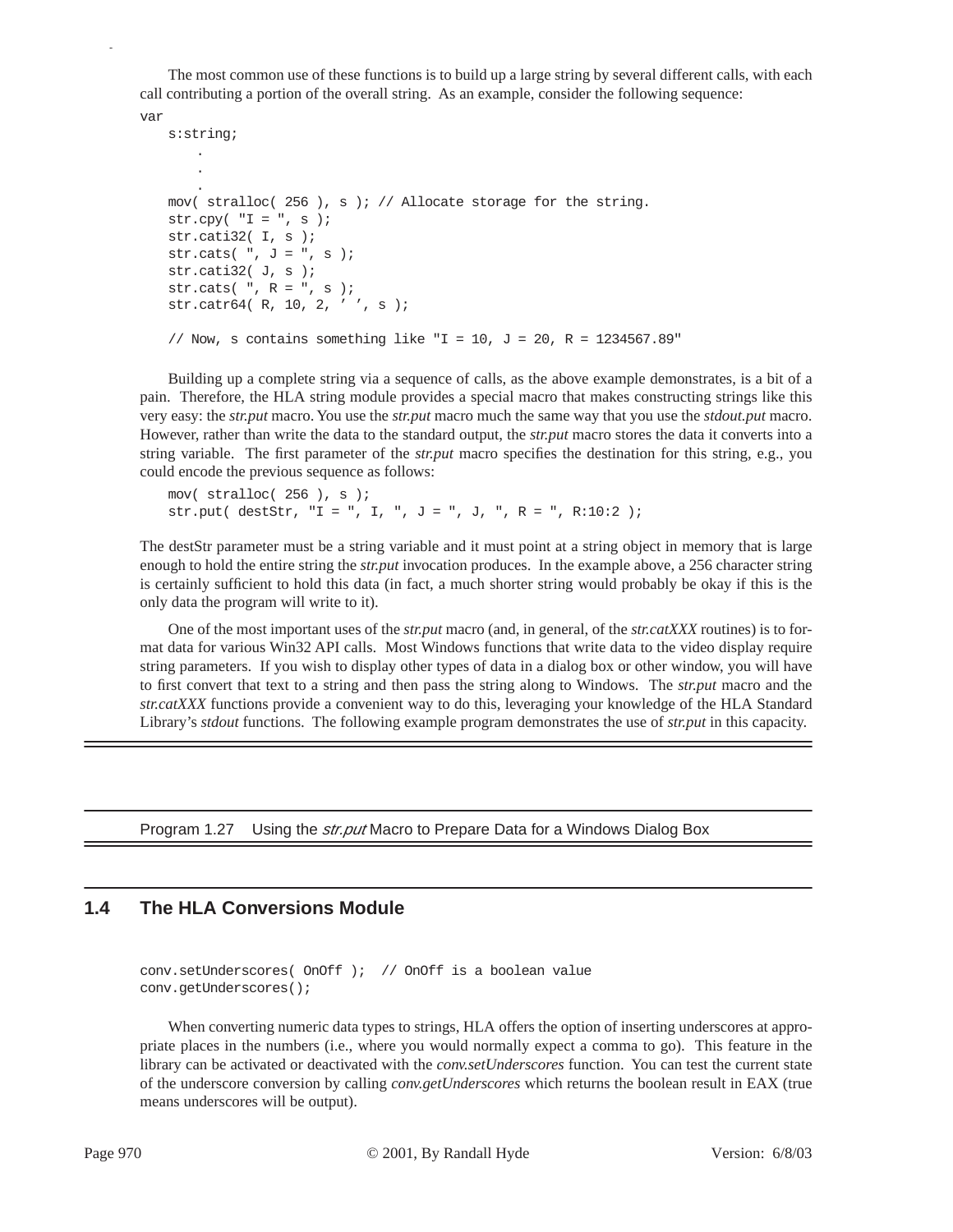conv.setDelimiters( Delims ); // Delims is a character set value, conv.getDelimiters( var Delims ); // see the next chapter for details.

During the conversion from string to a numeric form, HLA will generate an exception if it encounters a character that is not a numeric digit in the specified base or the character is not an appropriate delimiter character. By default, the delimiter characters are members of the following set:

gy a gyar a gyar a gyar a gyar a gyar a gyar a gyar a gyar a gyar a gyar a gyar a gyar a gyar a gyar a gyar a<br>Saol a gyar a gyar a gyar a gyar a gyar a gyar a gyar a gyar a gyar a gyar a gyar a gyar a gyar a gyar a gyar

```
Delimiters: cset :=
      {
            #0, #9, #10, #13, 
            \epsilon , \epsilon\mathbf{r}_i, \mathbf{r}_j';',
            ':'
      };
```
You can obtain the current delimiter set by calling the *conv.getDelimiters* function. You can change the current set of delimiter characters by calling the *conv.setDelimiters* function.

```
conv.hToStr ( b, strVar ); // b is a byte value
conv.wToStr ( w, strVar ); // w is a word value
conv.dToStr ( d, strVar ); // d is a dword value
conv.qToStr ( q, strVar ); // q is a qword value
conv.tbToStr( tb, strVar ); // tb is a tbyte value
```
These routines are the general-purpose hexadecimal conversion routines. They convert their first parameter to a string of hexadecimal characters and store those character into the string variable passed as the second parameter. The string's maximum length must be large enough to hold the full result or an ex.StringOverflow exception will occur. Bytes require exactly two characters, words require four characters, dwords require eight characters, qwords require 16 characters, and tbytes require 20 characters. You must allocate a sufficient amount of storage for the string (e.g., by calling *stralloc*) prior to calling these functions.

```
conv.i64ToStr( q, width, fill, strVar );
conv.i32ToStr( d, width, fill, strVar );
conv.i16ToStr( w, width, fill, strVar );
conv.i8ToStr ( b, width, fill, strVar );
conv.u64ToStr( q, width, fill, strVar );
conv.u32ToStr( d, width, fill, strVar );
conv.u16ToStr( w, width, fill, strVar );
conv.u8ToStr ( b, width, fill, strVar );
```
Notes: *b* must be a byte-sized object, *w* must be a word-sized object, *d* must be a dword-sized object, *q* must be a qword-sized object; *width* is an int32 value; *fill* must be a character value; *strVar* must be a string variable preallocated to a sufficient length.

These routines translate their first parameter to a string that has a minimum of "width" print positions. If the number would require fewer than "width" print positions, the routines copy the "fill" character to the remaining positions in the destination string. If width is positive, the number is right justified in the string. If width is negative, the number is left justified in the string. These routines store the converted value into the *strVar* string parameter. The *strVar* variable must point at an allocated string with sufficient storage for all the characters in the number. The minimum length of this string should be either width or the number of character positions the conversion requires; note that the *conv.XXsize* functions (described next) will compute the minimum length requirements for you.

These functions are quite similar to the *stdout.putiXXX* and *stdout.putuXXX* routines except they write their data to a string rather than the standard output. See the discussion of these *stdout* routines for more details.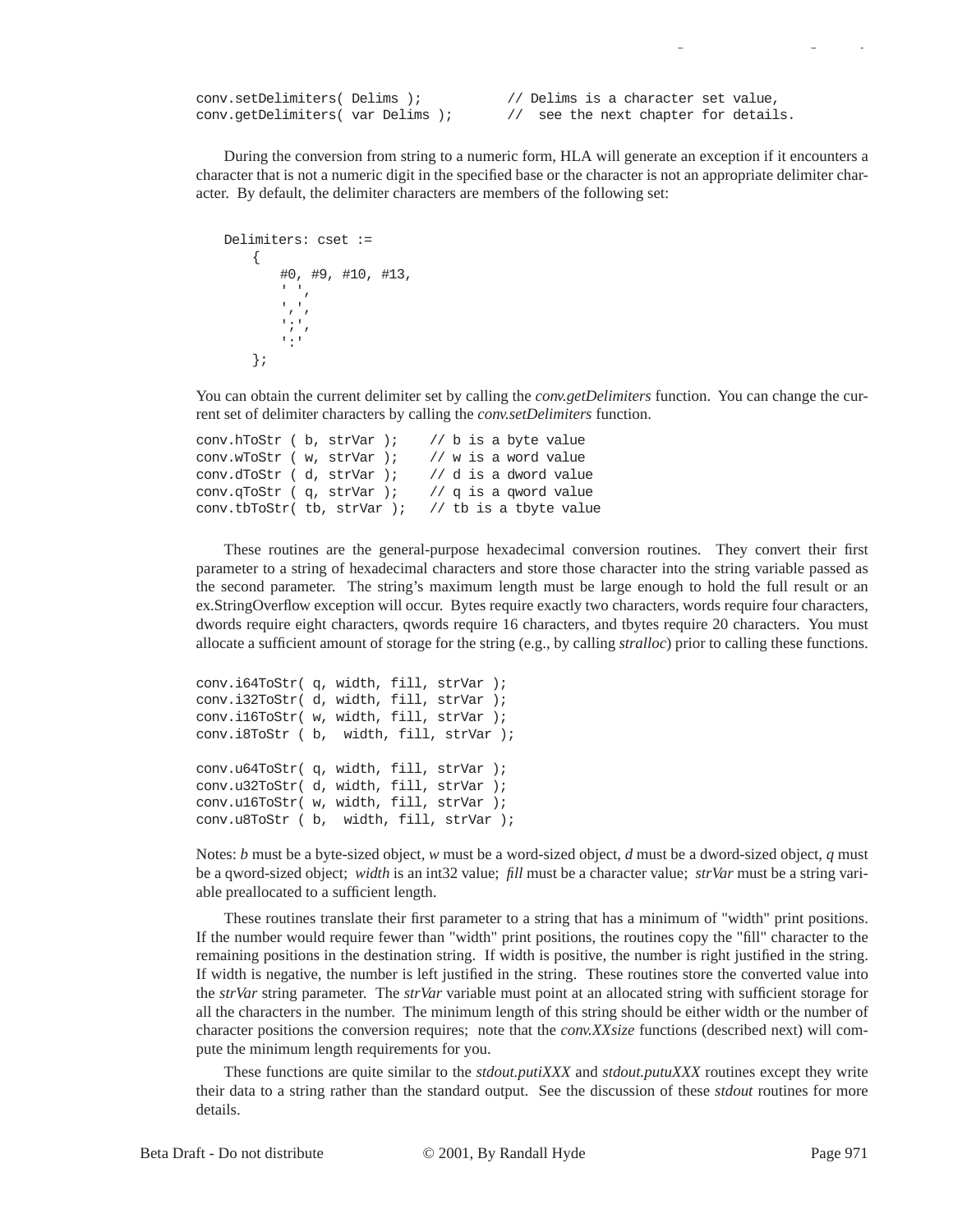| conv.i8Size();         | // AL contains value to test.   |
|------------------------|---------------------------------|
| conv.i16Size()         | // AX contains value to check.  |
| conv.i32Size()         | // EAX contains value to test.  |
| conv.i64Size $( q )$ ; | // q must be a qword value.     |
| conv.u8Size();         | // AL contains value to check.  |
| conv.u16Size()         | // AX contains value to test.   |
| conv.u32Size()         | // EAX contains value to check. |
| conv.u64Size $( q )$ ; | // q must be a qword value.     |

These routines return the size, in character positions, it would take to print the integer (signed or unsigned) passed in the AL register (*conv.i8Size*/*conv.u8Size*), AX register (*conv.i16Size*/*conv.u16Size*), EAX register (*conv.i32Size*/*conv.u32Size*), or in the *q* parameter (*conv.i64Size*/*conv.u64Size*). They return their value in the EAX register. The count includes room for a minus sign if the number is negative (*conv.iXXSize* routines, only). The value these functions returns in the EAX register specifies the minimum length of the string that you should pass to the integer to decimal conversion routines. If you pass the value these functions return in EAX as a parameter to the stralloc function, you will get a string of the appropriate size for the *conv.iXXToStr* and *conv.uXXToStr* functions.

#### **conv.r80ToStr**

| I  |  |
|----|--|
|    |  |
|    |  |
| P, |  |

p

|                          | r80:          | real80; |
|--------------------------|---------------|---------|
|                          | width:        | uns32;  |
|                          | decimalpts:   | uns32;  |
|                          | fill:         | char;   |
|                          | buffer:       | string  |
| $\mathcal{E}$            |               |         |
|                          | conv.r64ToStr |         |
| $\overline{(}$           |               |         |
|                          | r64:          | real64; |
|                          | width:        | uns32;  |
|                          | decimalpts:   | uns32;  |
|                          | fill:         | char;   |
|                          | buffer:       | string  |
| $\mathcal{E}$            |               |         |
|                          | conv.r32ToStr |         |
| $\overline{\phantom{a}}$ |               |         |
|                          | r32:          | real32; |
|                          | width:        | uns32;  |
|                          | decimalpts:   | uns32;  |
|                          | fill:         | char;   |
|                          | buffer:       | string  |

**)**

These routines convert single, double, and extended floating point values into their string equivalents. These routines display the number in decimal notation. The decimalpts parameter specifies the number of digits to the right of the decimal point, the remaining parameters are equivalent to those in the iXXToStr routines.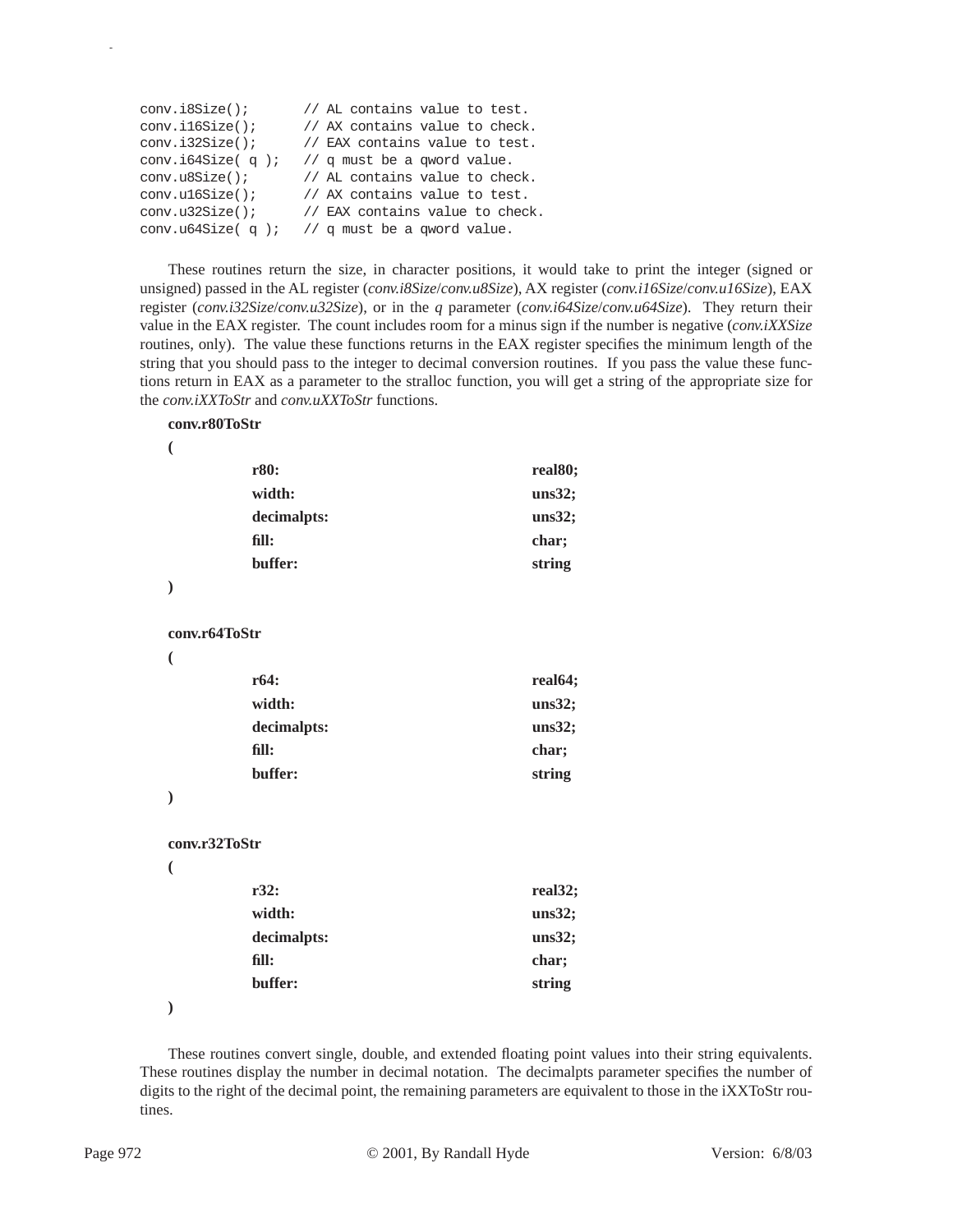| conv.e80ToStr |         |                      |
|---------------|---------|----------------------|
| €             |         |                      |
|               | r80:    | real80;              |
|               | width:  | uns32;               |
|               | fill:   | char;                |
|               | buffer: | string               |
| $\mathcal{E}$ |         |                      |
|               |         |                      |
| conv.e64ToStr |         |                      |
| €             |         |                      |
|               | r64:    | real64;              |
|               | width:  | uns32;               |
|               | fill:   | char;                |
|               | buffer: | string               |
| $\mathcal{E}$ |         |                      |
|               |         |                      |
| conv.e32ToStr |         |                      |
| €             |         |                      |
|               | r32:    | real <sub>32</sub> ; |
|               | width:  | uns32;               |
|               | fill:   | char;                |
|               | buffer: | string               |
| $\mathcal{E}$ |         |                      |

Similar to the rXXToStr routines above, except these routines output their values in scientific notation.

**conv.strToi8( s:string; index:dword ) conv.strToi16( s:string; index:dword ) conv.strToi32( s:string; index:dword ) conv.strToi64( s:string; index:dword )**

**conv.strTou8( s:string; index:dword ) conv.strTou16( s:string; index:dword ) conv.strTou32( s:string; index:dword ) conv.strTou64( s:string; index:dword )**

**conv.strToh( s:string; index:dword ) conv.strTow( s:string; index:dword ) conv.strTod( s:string; index:dword ) conv.strToq( s:string; index:dword )**

**conv.strToFlt( s:string; index:dword )**

gy a gyar a gyar a gyar a gyar a gyar a gyar a gyar a gyar a gyar a gyar a gyar a gyar a gyar a gyar a gyar a<br>Gyar a gyar a gyar a gyar a gyar a gyar a gyar a gyar a gyar a gyar a gyar a gyar a gyar a gyar a gyar a gyar